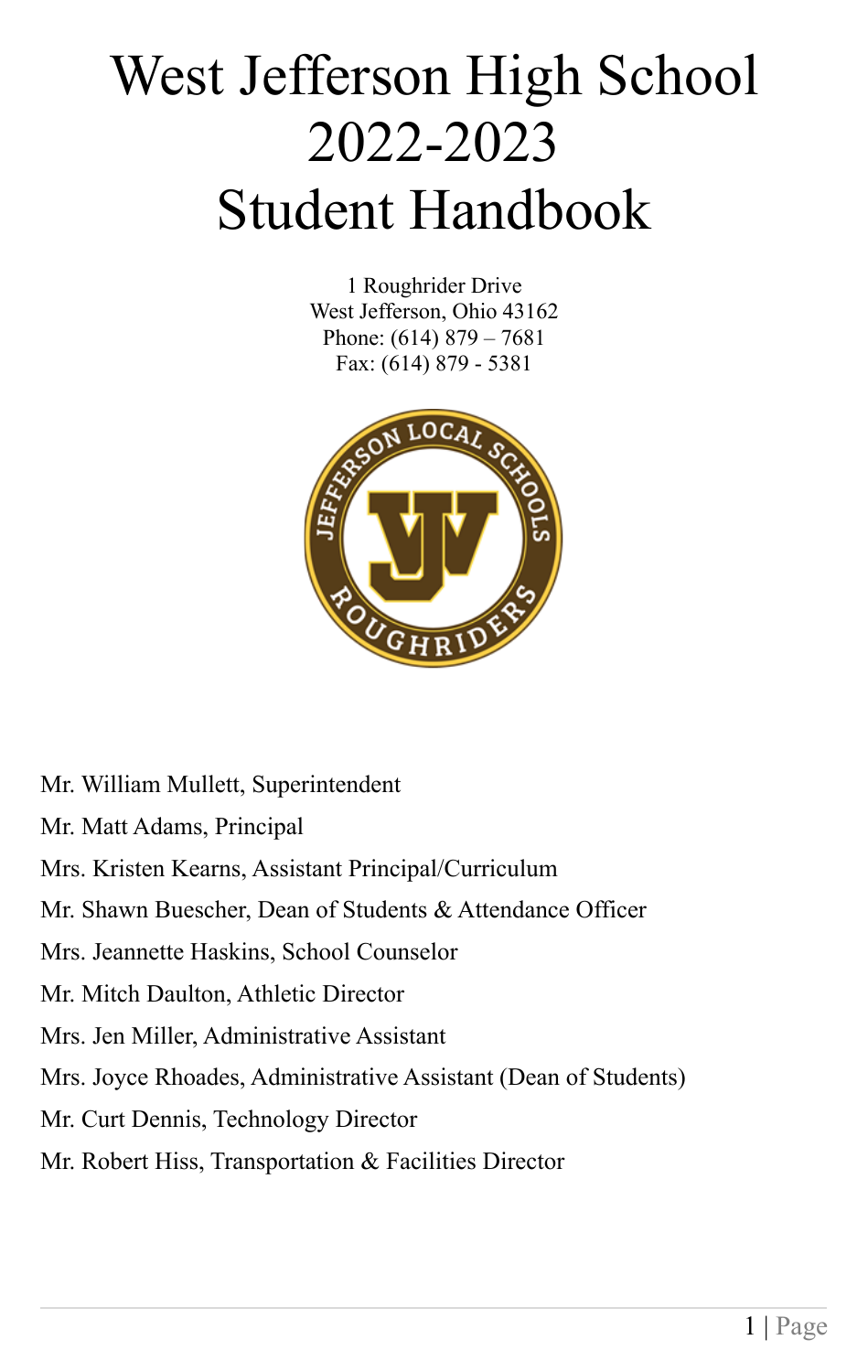#### **Welcome**

West Jefferson administration, faculty and staff would like to welcome you to the 2022-2023 school year. The policies, procedures, rules and regulations identified in the handbook have been established to provide a safe and productive learning environment for our students. They are a result of a concerted effort among faculty and administration. The following is to provide our students with the vital information needed to be successful in our global society.

Many opportunities are available to you at West Jefferson High School. The staff and administration will provide you with a quality educational experience, a wide range of course offerings, extensive extracurricular programs, and valuable leadership activities. West Jefferson places great value in the development of its students. The school provides the background and the discipline to assist students to achieve their goals and enable them to grow into productive adult citizens.

West Jefferson students become a part of an established tradition of excellence. This tradition has led many successful students to rewarding and fulfilling lives. Dedication and work ethic to education are key characteristics of success, which will lead to confidence and self-respect. Self-respect will translate into appreciation for all members of the Antwerp Local School community.

As a student at West Jefferson, it is extremely important that you read and familiarize yourself with the handbook. The administration and faculty wish you the best of luck this school year. The administration and faculty will put forth their best efforts to help you reach your full potential. Please make sure to contact your teachers, counselor, and/or administrator with any questions or concerns. Let us work together to assure we have a great year.

#### **Board of Education**

| Dr. Meg Hiss, President | Mrs. Whitney Duemmel, Vice President |                  |
|-------------------------|--------------------------------------|------------------|
| Mr. Dave Harper         | Mr. Michael Quinn                    | Ms. Addie Newman |

#### **School Alma Mater**

No greater song than this is thine, West Jefferson the school so fine. Our loyal voices sound thy claim. Upon the Golden Rule of fame, Our loyal hands shall write thy name, Roughriders of West Jefferson FIGHT SONG On West Jefferson, On West Jefferson Fight right down that line. Round the ends and through the tackles, Touchdown one more time. J-E-F-F-E-R-S-O-N Fight on, fight on, fight on, To victory!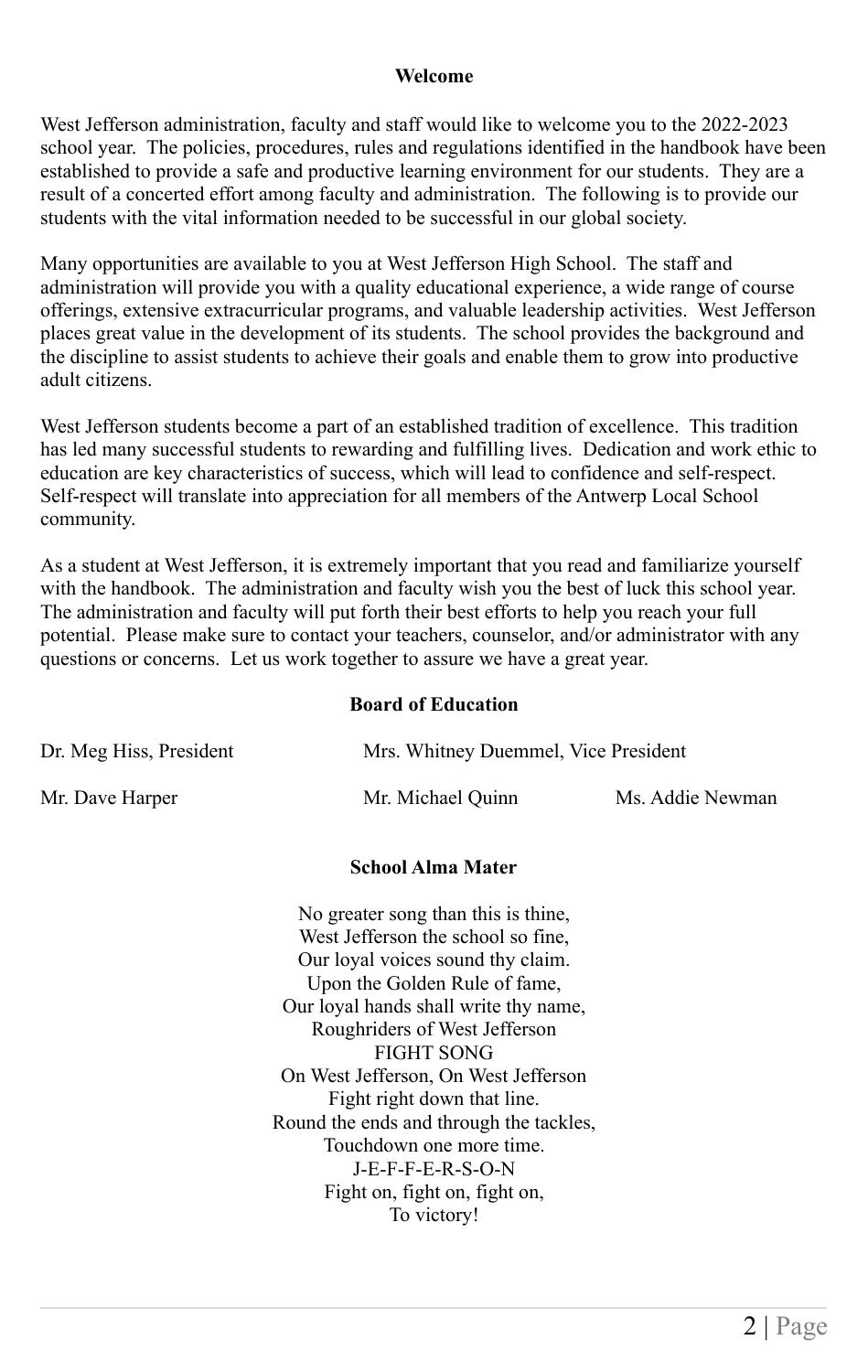#### **High School Student Handbook**

The student handbook is a tool created to develop organizational skills that will help during high school and beyond. As with any tool, it is only of value if used.

Parents, I also ask you to take time to review this handbook and discuss its contents with your student. A handbook will offer you tremendous information on what is going on in classes with your students. Do not hesitate to call if there is a question.

#### **EXPECTATIONS FOR STUDENTS**

Students are entitled to basic civil liberties guaranteed to all citizens. It is, therefore, the purpose of the schools not only to encourage the exercise of these liberties, but also to help students develop responsibility, reliability, as well as respect for themselves, classmates, school staff members, and society in general.

It is further recognized that the role of the school official and teacher is "in loco parentis" relative to the student. School officials must often make decisions that protect the health and well-being of all students while at the same time safeguarding individual rights.

Students have responsibilities. These responsibilities include regular school attendance, conscientious effort in classroom work, and obedience to school rules and regulations. Most of all they share with the administration and faculty the responsibility of developing a climate in the school that is conducive to wholesome learning and living. The ultimate goal of the school is to provide the students with attitudes and behavioral patterns that will lead to productive employability, and result in an individual who is a positive, contributing member of society.

### **THREE IDENTITIES FOR SUCCESS AT WEST JEFFERSON HIGH SCHOOL:**

 $\nu$  INTENTIONAL

✔ UNITY

 $\nu$  INNOVATIVE

#### **School Bell Schedule**

### **Regular Bell Schedule Exam Bell Schedule**

1 st Period: 7:25 – 8:18 Attendance 7:25  $2<sup>nd</sup> Period: 8:22 - 9:07$  1<sup>s</sup>  $4^{\text{th}}$  Period:  $10:00 - 10:45$  4<sup>t</sup>  $6<sup>th</sup> Period: 11:43 - 12:43$  8<sup>t</sup>  $8^{th}$  Period:  $1.45 - 2.30$ 

st Period, 2<sup>nd</sup> Period, 3<sup>rd</sup> Period: 7:30-8:55 3<sup>rd</sup> Period: 9:11 – 9:56 Break: 8:55 – 9:05 th Period,  $5<sup>th</sup>$  Period,  $7<sup>th</sup>$  Period: 9:05-10:30 5 th Period: 10:49 – 11:43 Break: 10:30- 10:40 8<sup>th</sup> Period, Make-up, Make-up: 10:40-12:05 7 th Period: 12:47 – 1:41 Lunch 12:05-12:40 Make-up Exam Period: 12:40-2:05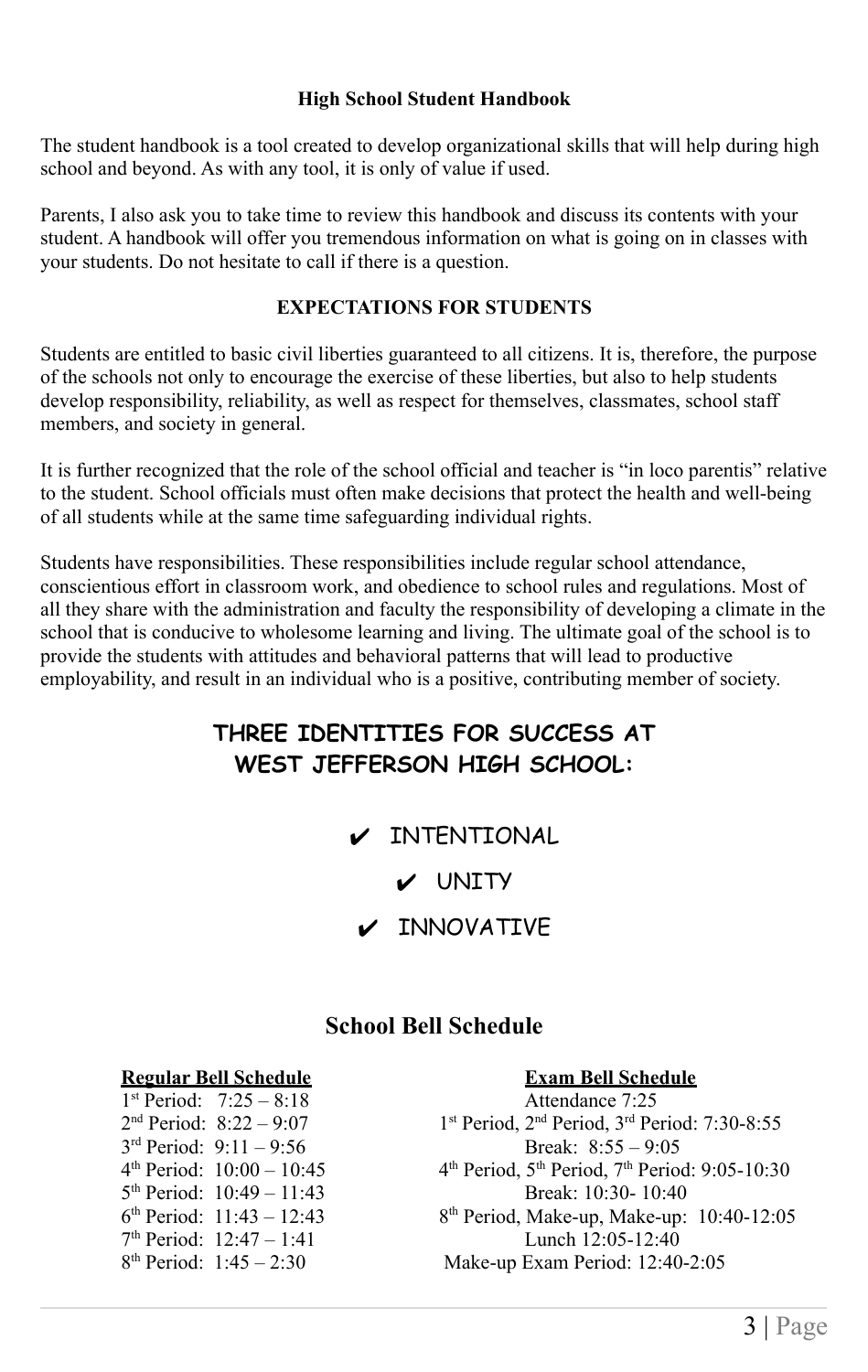#### **West Jefferson Culture Playbook**

#### **Define Culture**

- 1. What you Believe
- 2. How you Behave
- 3. The Experience You Deliver and Receive

#### **Purpose of Culture**

Purpose of culture is to drive the behaviors called for by your strategy.

#### **Performance Pathway**

Leaders – Culture – Behavior – Results

#### **Jefferson Local School District**

#### **Mission Statement**

The mission of Jefferson Local Schools is to ensure an excellent student focused education, while supporting the growth of staff and providing the community a quality educational organization.

#### **Vision Statement**

#### **Together We Achieve**

- a. Students
- b. Staff
- c. Community

| <b>Core Values</b> | <b>Credos</b>                   | <b>Outcomes</b>            |
|--------------------|---------------------------------|----------------------------|
| <b>Belief</b>      | <b>Behaviors</b>                | Outcome                    |
| 1. Scholarship     | A. Perseverance                 | Peak Performance           |
|                    | <b>B.</b> Skill Development     |                            |
| 2. Integrity       | A. Attitude                     | Trust                      |
|                    | <b>B.</b> Handling<br>Adversity |                            |
| 3. Accountability  | A. Own It                       | <b>Best Version of You</b> |
|                    | <b>B. Solution Oriented</b>     |                            |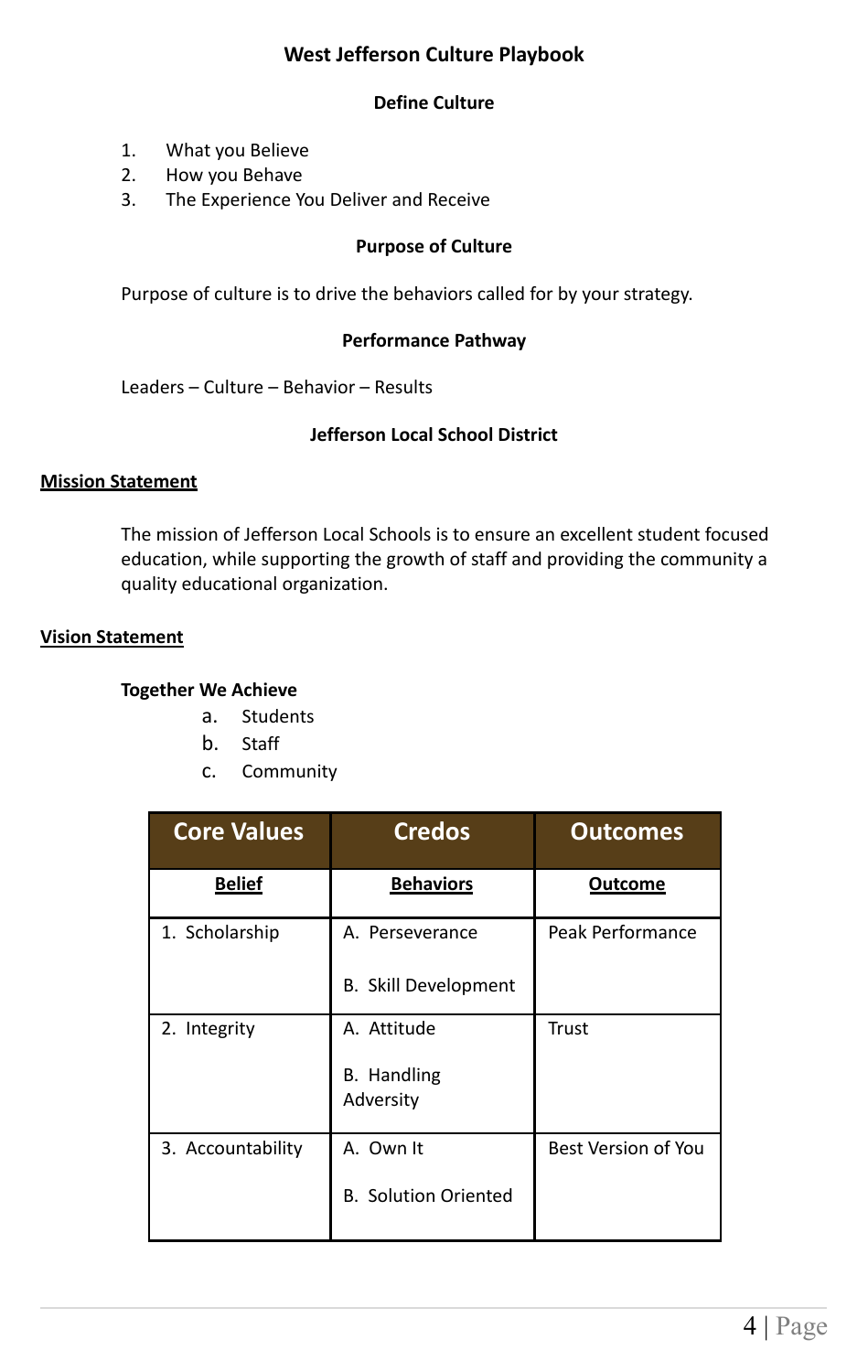#### **SECTION I GENERAL SCHOOL OPERATION**

#### **STUDENT'S 18 YEARS OR OLDER (Adult Students):**

Adult students face a number of differing decisions in comparison to other students who are, by law, considered minors. Adult students are permitted to attend school tuition-free until the age of 21. This offers these students an opportunity to complete their high school education under a normal school program.

Age and legal status are both strong considerations when a student is evaluated regarding presence and/or behavior.

The following are representative guidelines for adult students:

- 1. Rules and procedures for the normal school operation apply to these students as well as to minor students.
- 2. As an adult, attendance is no longer a legal necessity, but instead becomes a privilege granted to the student by the community and the Board of Education. For this reason, it should be clearly understood that tardiness, absences and improper behavior will not be tolerated and will be dealt with severely. The first incidence of misbehavior (i.e. insults, defiance, violence, vandalism, smoking, use of behavior-altering substances, etc.) may result in a severe suspension. A second incident may cause dismissal from our school system.

Any student 18 years of age or older who attends WJHS is subject to all of our policies as outlined in this booklet. Failure to comply will result in withdrawal from school.

#### **DANCES**

The Fall Homecoming Dance and the Junior-Senior Prom are annual affairs. All other dances to be scheduled must be arranged through the following procedures:

- 1. Junior-Senior Prom- West Jefferson freshmen or freshmen from any other school are not permitted to attend the prom- NO EXCEPTIONS! It is the responsibility of the student to know the guest's class standing.
- 2. Sophomores who are attending with Juniors and/or Seniors must receive prior approval from the administration before they attend the Prom.
- 3. Any student taking a student from another school will have to have the administrative form completed and turned in before final approval will be issued.
- 4. No jeans, t-shirts or shorts are permitted at the Homecoming Dances.
- 5. Students failing 2 or more classes will not be permitted to attend dances.
- 6. Students who have poor attendance will not be permitted to attend dances. The general guideline for attendance will be not more than 30 hours of absences for fall homecoming, 60 hours for winter homecoming and 90 hours for prom.

#### **FIRE DRILLS**

Fire drills will be held several times during the school year. Discipline must be maintained during the fire drills. Each teacher should be familiar with the plan to evacuate each room in which he/she teaches. Students are also expected to familiarize themselves with the exit routes, safety areas and procedures to be followed so that they could act without teacher discretion in an actual emergency.

When the first alarm sounds, all persons are to leave the building as follows:

- 1. Students leave all books and materials on desks.
- 2. Students should form a line and proceed from the room single file.
- 3. **There should be no talking, laughing or disorder of any kind.**
- 4. Students will follow their assigned route quickly without pushing or shoving.
- 5. In the event the assigned exit is blocked, students under the direction of the teacher shall proceed to the closest exit.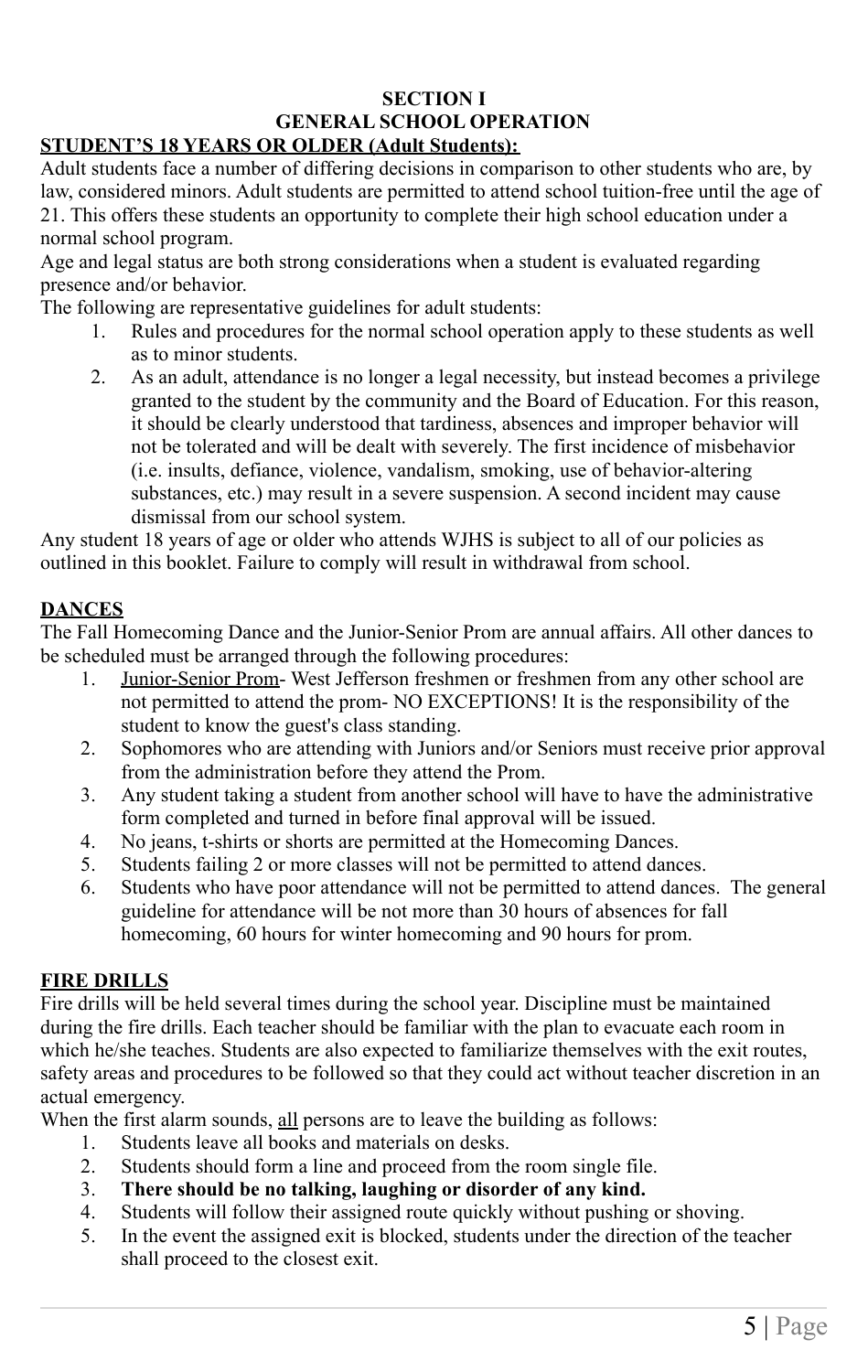- 6. The teacher leaves the classroom last, after ensuring that all windows and doors are closed.
- 7. The teacher remains with the class, maintains order and checks the classes roll when safely out of the building and away from danger.
- 8. No student is permitted to leave the group without permission of the teacher.
- 9. All lounges, restrooms and offices must be vacated.
- 10. **The first person out each exit shall fasten the door open if possible**.
- 11. All groups shall move a safe distance from the building. If a fire is in progress, the teacher will move the group at least a hundred yards from the building.
- 12. When the "all clear" bell sounds, students will re-enter the building quietly and proceed quickly to class.

#### **TORNADO DRILL PROCEDURES/SEVERE WEATHER**

When students and staff are notified over the P.A. or Air Horn of a tornado drill, all persons in the building shall seek shelter as follows:

- 1. Each room shall be assigned an area in the interior of the building to which students shall proceed in a single line as quickly and quietly as possible.
- 2. The assigned shelter area will normally be the corridor nearest the room.
- 3. Students shall kneel on the floor facing the wall and will keep the center of the corridor clear.
- 4. The teacher shall ensure that classroom drapes/blinds (if present) are drawn.
- 5. Rooms with large glass areas shall not be used for shelter. Stay away from doorways
- 6. Students will remain quiet during the drill. All books, except one (and related materials), shall be left in the classroom. Students will not go to their lockers for clothing or other belongings.
- 7. In case of an actual tornado, you will place your head between your knees and place a book over the back of your head

#### **ACTIVE SHOOTER PROCEDURES:**

- 1. Clear the hallways and restrooms, move all students/staff/visitors into classrooms and lock doors.
- 2. If you have the opportunity to exit the building safely, exit with hands up and quickly move to the off-site evacuation location.
- 3. If you remain in the classroom, move large objects in front of the door to barricade.
- 4. Remain quiet and stay away from the classroom door. (Make sure cell phones are on silent).
- 5. Have an object in your hand to throw at anyone who enters the classroom without unlocking the door first.

#### **Media Center:**

- 1. Students who wish to use the media center should report to their class or study hall and then the teacher will issue a pass to the media center. Tardy students will not be admitted to the Media Center.
- 2. Students may check out books for a period of two weeks. If there is no special demand for a book, it may be renewed.
- 3. All damaged or lost books will be paid for by the student who checked the book out, and according to the amount set by the Media Center Specialist.
- 4. Failure to pay charges or to return overdue materials will result in loss of Media Center privileges.
- 5. Reference books are not to be taken from the Media Center.
- 6. Closed reserve books are not to be taken from the Media Center except with special permission.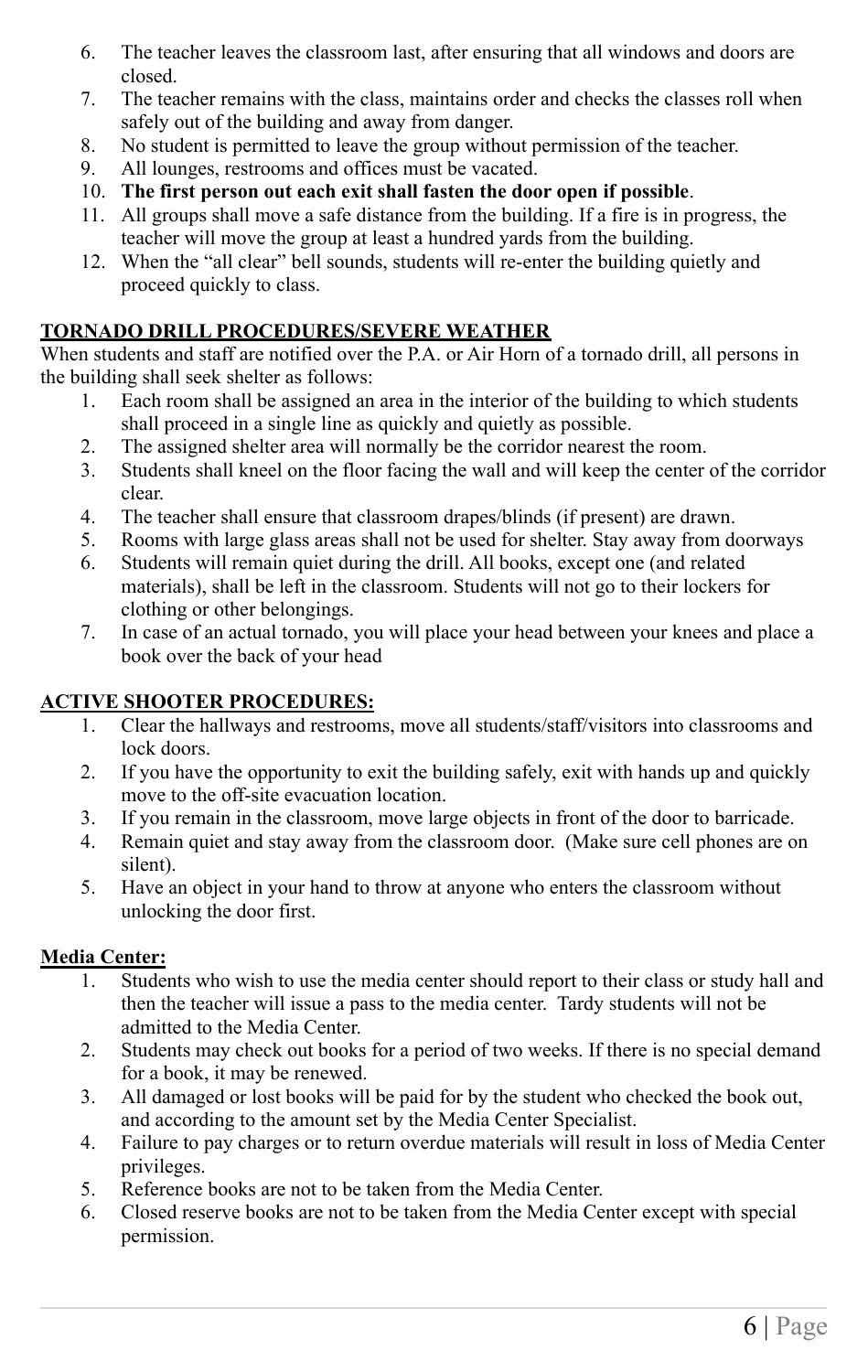- 7. Students who do not conduct themselves properly in the Media Center will lose their privileges for a period of two (2) weeks. Further offenses will result in the loss of privileges for a longer period of time.
- 8. Students are welcome to use the Media Center to do research, study, read, and/or check out books.
- 9. Students are permitted to use the Media Center during their study hall ONLY if they have an academic purpose. Students attempting to use the library for purposes other than academics will be sent back to their class or study hall.
- 10. During lunch periods the Media Center is closed to all students except those who are with a teacher researching a project.

#### **TRANSPORTATION**

#### **LOADING AND UNLOADING FROM THE BUS**

All school rules are in effect on buses along with those set forth by the individual bus drivers. Students unloading from buses must report into the school building. Once students arrive at school, they are not permitted to leave school grounds until their bus departs after dismissal.

#### **BUS PASSES**

Students are to ride their regularly scheduled bus unless they receive office approval to ride a different bus. High School students requesting to ride any bus other than their regularly assigned bus are to bring a note to the office before 1:00 P.M. from their parents, requesting special busing arrangements for that day. We will try to accommodate the requests to ride other buses; however, there may be times that certain buses cannot accommodate additional students. If this should occur, parents or guardians will be contacted to make other arrangements.

#### **STUDENT CONDUCT ON BUS**

Bus transportation is a privilege and students must conduct themselves in accordance with the safety rules. These rules are in place to ensure the safe and efficient operation of our school buses. Students that fail to follow these rules may have their riding privileges suspended or revoked.

Students will:

- 1. Be careful in approaching bus stops
- 2. Arrive at the bus stop before the bus is scheduled to arrive
- 3. Get on and off the bus at their designated stop (any changes must be approved in writing by a school authority)
- 4. Cross in front of the bus, not behind the bus
- 5. Not exhibit behavior at the bus stop that threatens life, limb, or property of any individual
- 6. Sit in assigned seat (drivers have the right to assign seats)
- 7. Reach assigned seat without disturbing or crowding other students
- 8. Remain seated while the vehicle is in motion
- 9. Obey the driver promptly and respectfully
- 10. Keep the vehicle clean and sanitary
- 11. Refrain from chewing gum, or consuming candy, food or drinks on the vehicle at any time (accept as required for medical conditions)
- 12. Refrain from using profane language, from loud talking or laughing, or making obscene gestures
- 13. Remain seated keeping aisles and exits clear, keep head, arms, and hands inside the vehicle at all times and not throw or pass objects on, from or into the vehicle
- 14. Be courteous to fellow students and the driver
- 15. Not to open the emergency door except for driver direction or in an emergency
- 16. Do not damage or vandalize the school bus. Students will be required to pay for repair of damage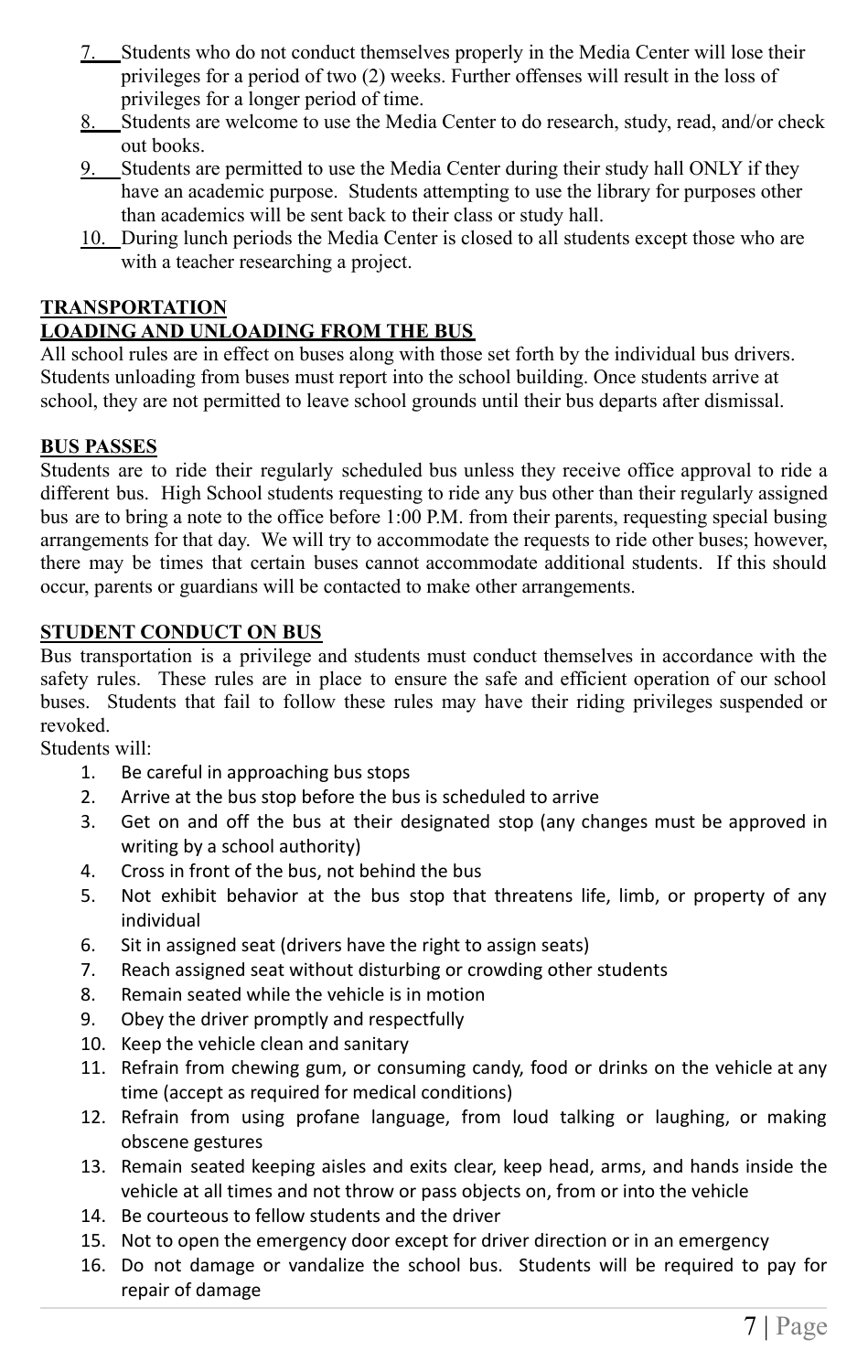- 17. Not be in possession or under the influence of alcohol, drugs, tobacco, or other illegal or dangerous substances
- 18. Not possess dangerous weapons or implements that could be used as a weapon
- 19. Not possess flammable or explosive devices
- 20. Not fight, spit, or bite
- 21. Carry on the vehicle only items that can be held in their laps

#### **Transportation Registration/Change of Address**

A Bus Transportation Registration form must be filled out for any new student(s) or any student address changes. Any questions regarding student transportation can be directed to the Transportation Department at 614/801-2195.

#### **LOCKS AND LOCKERS**

Each student will be assigned a locker for his/her use and the student will be responsible for any damage.

- 1. **The administration maintains the right to inspect a locker or all lockers at any time. The administrator also maintains the right to search vehicles parked on school property. This may be done with the cooperation of the local and state police. Dogs may be used on occasion to assure all concerned that illegal drugs are not being housed on school property including cars in the parking lots. These random searches are a preventative measure and a warning that our school has a zero tolerance for alcohol, drugs, tobacco or other illegal activities.**
- 2. It is the student's responsibility to keep your locker clean, inside and out.
- 3. **The school is not responsible for any item lost or stolen from a locker.**
- 4. Students are permitted to use only their assigned hall locker. They are not permitted to change lockers or share lockers with another student without office approval.

#### **LOST AND FOUND**

Articles that are found in the building or on school grounds should be turned in to the office. Students should put their names in textbooks and label personal property. Students may check the lost and found area for missing items. DO NOT BRING LARGE AMOUNTS OF MONEY OR VALUABLES TO SCHOOL. The school is not responsible for lost articles or money.

#### **LUNCH PROCEDURES AND CAFETERIA USE**

All students will remain at the school for lunch and will either bring their lunch or will eat a cafeteria lunch, (students are not permitted to leave school grounds for lunch or order in lunch unless approved by the principal).

Students are not to go to the parking lot or leave the designated building area unless permission has been granted by the office.

In order to keep the cafeteria area clean and attractive, the following rules must be observed:

- 1. Empty all debris into the waste containers.
- 2. Keep tables, chairs and floors clean.
- 3. Push chairs back after eating.
- 4. Talk in a normal voice tone.
- 5. Keep the cafeteria lines orderly.
- 6. Never push or run. Moving ahead of other students in the line is unacceptable behavior.
- 7. Clean up any food you drop or spill.
- 8. Respect the cafeteria workers serving the food and obey the teachers on cafeteria supervision.
- 9. Students are to take their trays and dishes to the washroom area. Remember….this is a cafeteria **not** a restaurant.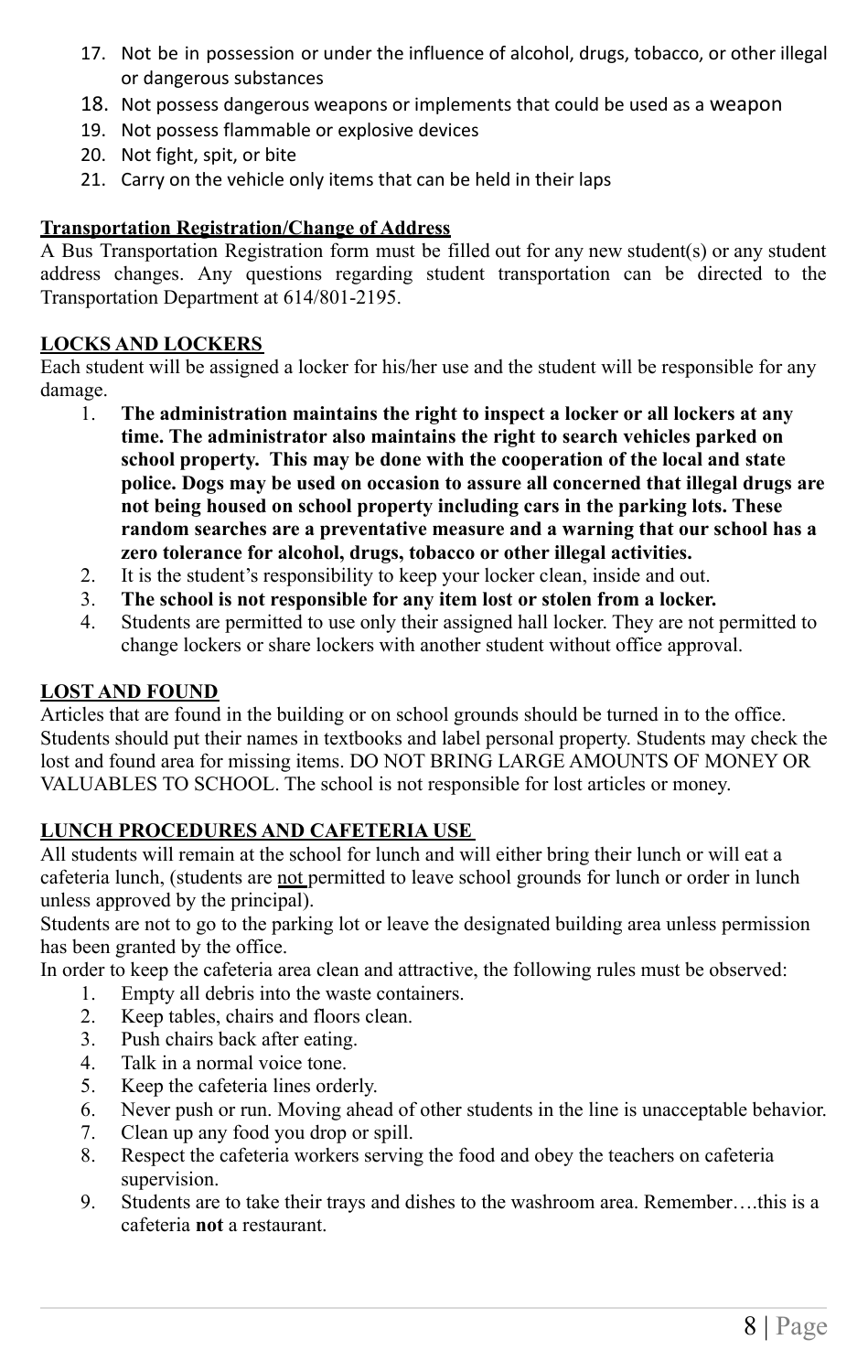#### **Meal Pay Plus**

MEALPAYPLUS Information

Jefferson Local Schools' cafeteria system allows for payments to be made to your student's lunch account from the MyPaymentPlus Website ([www.mypaymentsplus.com\)](http://www.mypaymentsplus.com) with a credit or debit card (there is a small fee, but that is charged by the company for the processing and the school does not receive that). If you'd prefer not to use the online payment and avoid the fee, you can still send cash or a check with your student to school to be added to their account. After you set up your account, to add you student or students to the account you will need their ID which you can get from the cafeteria, the building secretary, or any report card for your student. The link to this website can also be found on the school district website on the left hand side.

Once you have your account and student(s) added, when you go to make a payment you can put the money into one of two categories or a combination of both:

Meal – this allows a student to purchase ONLY the meal of the day, but no extras or a la carte items.

General – this allows the student to purchase snacks, a la cart, or the meal of the day. This option has more flexibility, but a student could spend a lot of money in a short amount of time.

If you are sending cash or a check to school and want it added to a specific category, please attach a note so that the cafeteria knows.

You can set low balance notifications under "Manage Account", and then select Manage Notifications. Make sure you check the appropriate categories where you are depositing money. Some people choose to only put money in the meal category and so they would not want to select to get notifications from the general one.

You can view account balances under "View Balances". Please note that new deposits may take up to 48 hours to show up.

Jefferson Local Schools does not maintain the MyPaymentsPlus website. If you need help with the website, they have a "Need Help?" button on the left and have a live chat and FAQ available. If you have any other questions pertaining to your student's account, please contact the Food Services Director at 614/879-7681 ext. 2400.

#### **NURSE**

The school nurse is available to the schools in the district on a rotating basis. Several screening programs are provided. Vision and hearing screenings are done on students in the ninth grade in the fall. Hearing and vision screening may be done by the nurse at the request of a parent or teacher. Students in the twelfth grade will have their blood pressure screened in the spring. Any screening that raises concern will be referred to a specialist for further evaluation. The school nurse assists with health class, providing information on sexually transmitted diseases. Students in the eleventh grade participate in an instructional class on self-exams for cancer. Head Lice- Head lice are a contagious nuisance disease common to all public schools. Students are not permitted to attend school if they have live head lice. If you suspect your child has lice, please notify the school so that we can check them and their classmates. Students who are absent due to head lice must be checked by the school staff upon their return and proven to be lice free. Remember head lice are not a sign of poor health or hygiene, and can be better controlled when it is properly reported and treated.

#### **FEVER:**

Students must be fever free for 24 hours before they may return to school.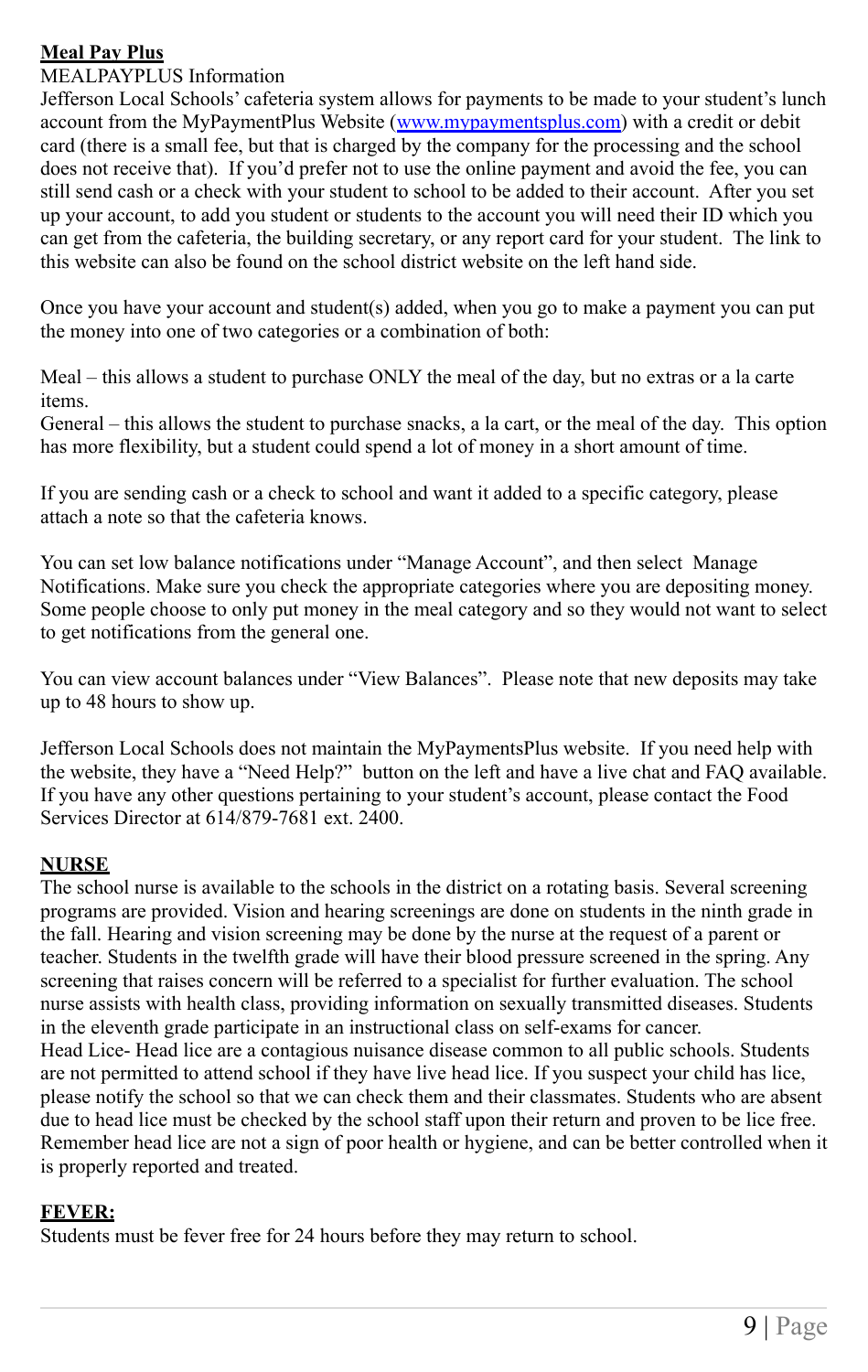#### **IMMUNIZATION REQUIREMENTS**

 $GRADES 9-12$ 

- 4 or MORE DOSES OF DTaP/DTP/TD/DT IN ANY COMBINATION
- 1 DOSE OF TDAP
- 3 OR 4 DOSES OF POLIO
- 3 DOSES OF HEPATITIS B
- 2 DOSES OF MMR
- $\bullet$  1 DOSE MENINGOCOCCAL VACCINE (12<sup>TH</sup> GRADE ONLY)
- 1 DOSE OF VARICELLA OR DOCUMENTATION OF DISEASE  $(9^{TH}, 10TH \& 11<sup>th</sup>$  GRADE ONLY)

#### **MEDICATION**

The High School will follow the policy adopted by the Board of Education. Prescription medication may be administered by the district nurse or other designated staff members with proper authorization from the student's physician and parent by completing the board approved form. Medication must be brought to the school office by the parent in the original container dispensed by the pharmacy.

Over-the-counter medications can be administered to students with written authorization from the parent on the board approved form. No doctor form will be needed. Medication still must be brought to the school office in its original container by the parent.

The penalty for violating the medication policy may be suspension or expulsion.

#### **OFFICE**

The office area is a place of business and a place for professional staff members to carry out their duties. Accordingly, students must respect the rights of the office staff and of the teachers, and recognize that the professional staff requires privacy in order to work efficiently. The following rules have been established:

- 1. No student is to go beyond the counter of the office at any time, unless accompanied by a staff member.
- 2. Only student office helpers are allowed in the workroom.
- 3. Students are not to use office telephones except in emergency cases with permission from an adult in the office.

#### **RESTROOMS**

Restrooms should be used only for legitimate purposes. Using the restroom cannot be an excuse for being tardy to class.

#### **SCHOOL CLOSING**

In the event of bad weather conditions or other emergencies, the District Superintendent makes the decision as to whether or not school will be closed. This information is sent through the Alert Now System to parents and relayed to the local radio  $\&$  television stations prior to the start of school. **DO NOT CALL THE SUPERINTENDENT.** Whenever schools are closed due to an emergency, all the status of extracurricular activities and practices will be determined by the Athletic Director, Principal and/or Superintendent.

#### **SCHOOL LAW**

There are laws of the State of Ohio regarding students in school that everyone should be familiar with.

1. By law, all students are required to attend public or private schools until the age of 18, unless excused by the Superintendent with a working permit. The Superintendent will not allow any student under 18 years of age to quit school without first enrolling in a GED program providing proof of a full-time job, and signing a dropout memorandum of understanding.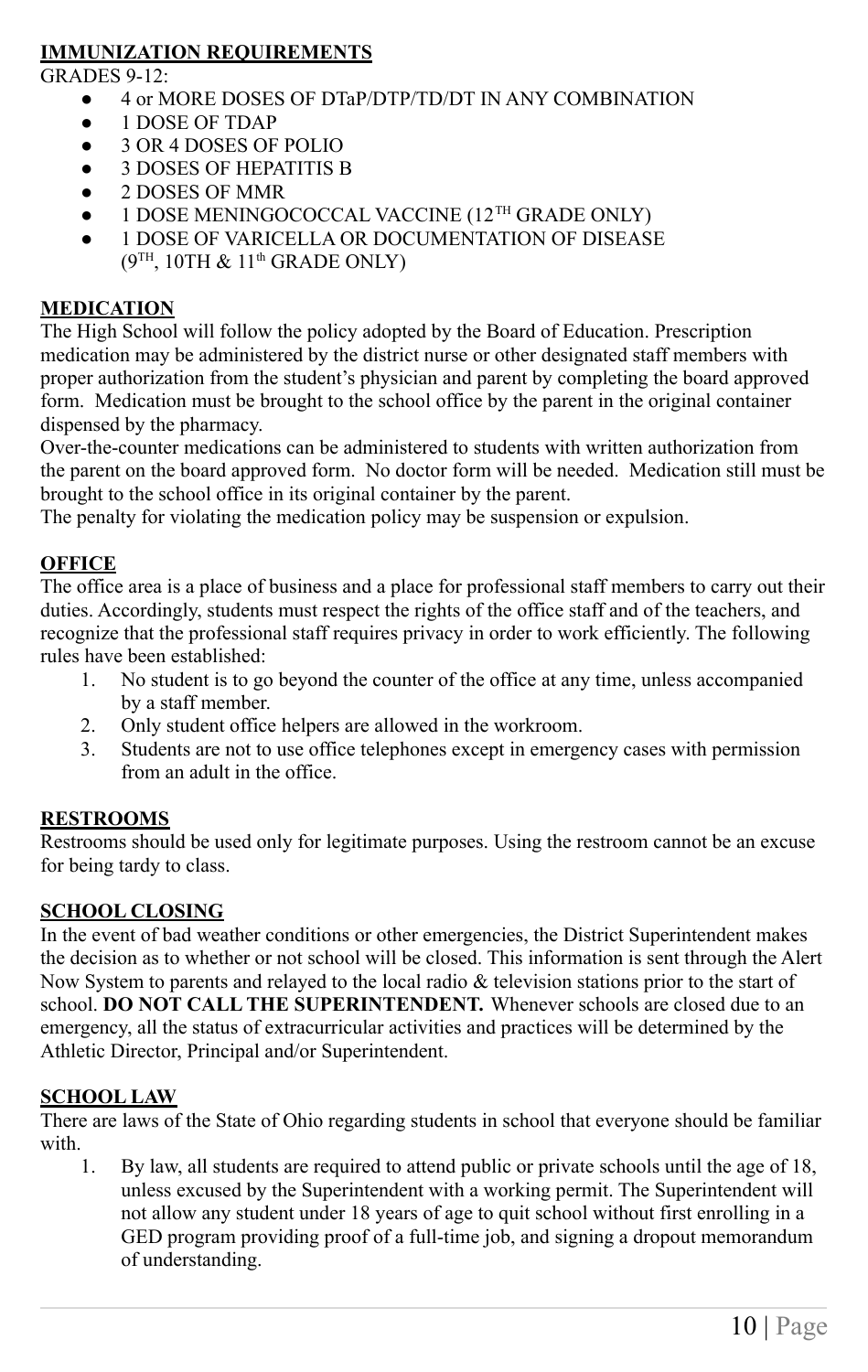- 2. In loco Parentis: This Latin phrase simply means that teachers and school officials have the same rights and privileges with students as would their parents have in similar circumstances.
- 3. A principal may suspend a student from school without seeking the approval of a higher authority. A superintendent may suspend, or expel, a student without seeking higher authority for a period of up to 80 days of school.
- 4. Teachers are required by law to report all cases of child abuse.
- 5. A Board of Education may prescribe any rule or policy for their school district, which does not violate existing State laws.

#### **INSTITUTIONAL AUTHORITY OFF SCHOOL GROUNDS**

The Board of Education recognizes that there are a large number and a variety of school-sponsored activities that take place off school property. Therefore, the Board of Education shall govern the conduct of the students who participate in these activities. All applicable provisions of this Right shall regulate the participation of students in such school-sponsored activities that take place off the school property and Responsibilities document just the same as if the activities occurred on school property.

The distinction between the responsibility that the school system has for students and the responsibility that parents have for their children is difficult to define in situations occurring off school property. These are situations in which students are not on school grounds and are not engaged in any school-sponsored activity, but they are either traveling to or from school or school-sponsored activities or they are maintaining the appearance of being a student of West Jefferson High school.

#### **Administrative Guidelines**

- 1. Rules and regulations governing school-sponsored activity that occur off school property shall apply to all students that are either participants in the activity or are spectators. Such rules shall bear a reasonable relationship to the purpose and functions of activity.
- 2. For situations in which students are off school premises administration will exert its authority over students insofar as the actions of such students could substantially disrupt the educational process in the schools or deprive other students of their rights to an education both in the curricular and extracurricular programs.
- 3. For all situations other than those covered above the parents and legal guardians have full responsibility for their children. Those situations where children are outside the scope of school responsibility but under the authority of parent/guardian include but are not limited to the following:
	- a. While in transit to and from school (except when on Board of Education Buses)
	- b. When a student legally leaves the school premises during school hours
	- c. When a student absents him/herself from the school property during the regular day without authorization from a school official.
- 4. The ability of students between the age of sixteen and eighteen to obtain employment is limited by a combination of the company school attendance laws and statutory power granted to school superintendents to issue or to withhold age and schooling certificates. Work permits will be issued in accordance with the laws of the state of Ohio.

#### **SCHOOL SPIRIT**

Responsibility for school spirit is shared by all who are a part of the school. One good way to help achieve a feeling of unity and purpose is to participate in school activities. Try to GIVE something and not expect the school always to give to you. School spirit may be divided into three categories: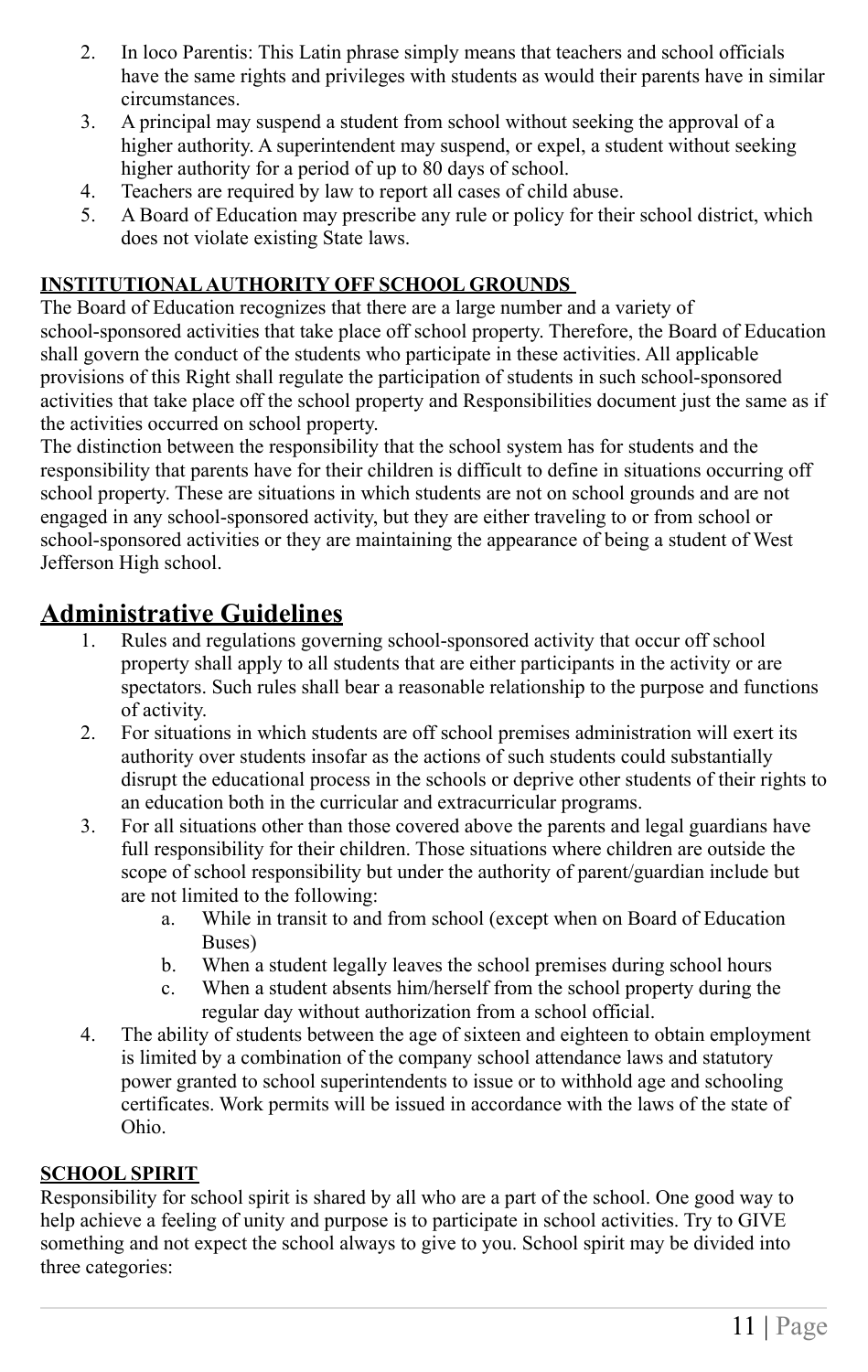- 1. COURTESY toward teachers, fellow students, students from other schools and officials of school athletic activities.
- 2. PRIDE in everything our school endeavors to accomplish and has accomplished.
- 3. SPORTSMANSHIP is the ability to win or lose gracefully. School spirit means loyalty to all functions of the school. Students are reminded that their behavior at school events is a reflection both of themselves and the entire school. A few bad actions can cause the whole school and community to get a bad name. In the excitement of a game one should not lose his sense of decency and courtesy. Cheering should concentrate on the positive matter of encouraging one's own team. Booing and other acts of negative behavior directed toward officials and/or opponents are never appropriate.

#### **STUDENT FEES**

Some of the High School courses have established fees which cover expendable materials. Where materials are used and taken home by the student, it is necessary to charge students for the costs. Students should keep this in mind when electing courses of this nature. **All fees for the student body must be paid in full by October 1st . Second Semester fees are due by March 1 st . After this date, students that have unpaid fees will not be permitted to participate in any school related activities, including all SPORTS, open gyms for winter sports, dances, class plays, non-academic field trips, marching band, etc. If a student is on reduced lunch they will pay 50% of the total amount of their fees. Students will not be permitted to participate in Graduation unless all fees and fines have been taken care of. Also transcripts will be held.**

**Material Fees-** Students enrolled in District schools are furnished basic textbooks without cost. However, a fee for consumable materials and supplies used in the instructional program is established at the beginning of each school year and may vary as the cost of materials and supplies fluctuates. Such fees are to be deposited to defray the cost of the materials and supplies. If a student is on free or reduced lunch through the food services, their fees will automatically be waived and/or reduced.

**Fines-** When school property, equipment or supplies are damaged, lost, or taken by individuals, a fine is assessed. The fine is reasonable, seeking only to compensate the school for the expense or loss incurred.

The late return of borrowed books or materials from the school libraries is subject to appropriate fines.

\*All fines collected are sent to the treasurers' office for deposit in the general fund.

**No diploma shall be delivered to a graduating senior nor shall any transcripts be made available to any student, graduate or to anyone requesting the same on his/her behalf until all fees and fines for that student have been paid in full. Students will be prohibited from participating in commencement exercises and senior end of year activities unless payment has been received by graduation practice day.**

#### **STUDENT INFORMATION**

Student information such as name, address and telephone numbers are made available to colleges, the military, and school boosters. If you do not want your student's name released to any such organization, please notify the main office.

#### **TEXT BOOKS**

Each student is supplied with necessary textbooks by the Jefferson Local Board of Education. These texts become your responsibility from the moment they are assigned. You are expected to take good care of the books issued to you and to return them at the end of the school year or when you withdraw from school. Workbooks which are required as part of the course are sold to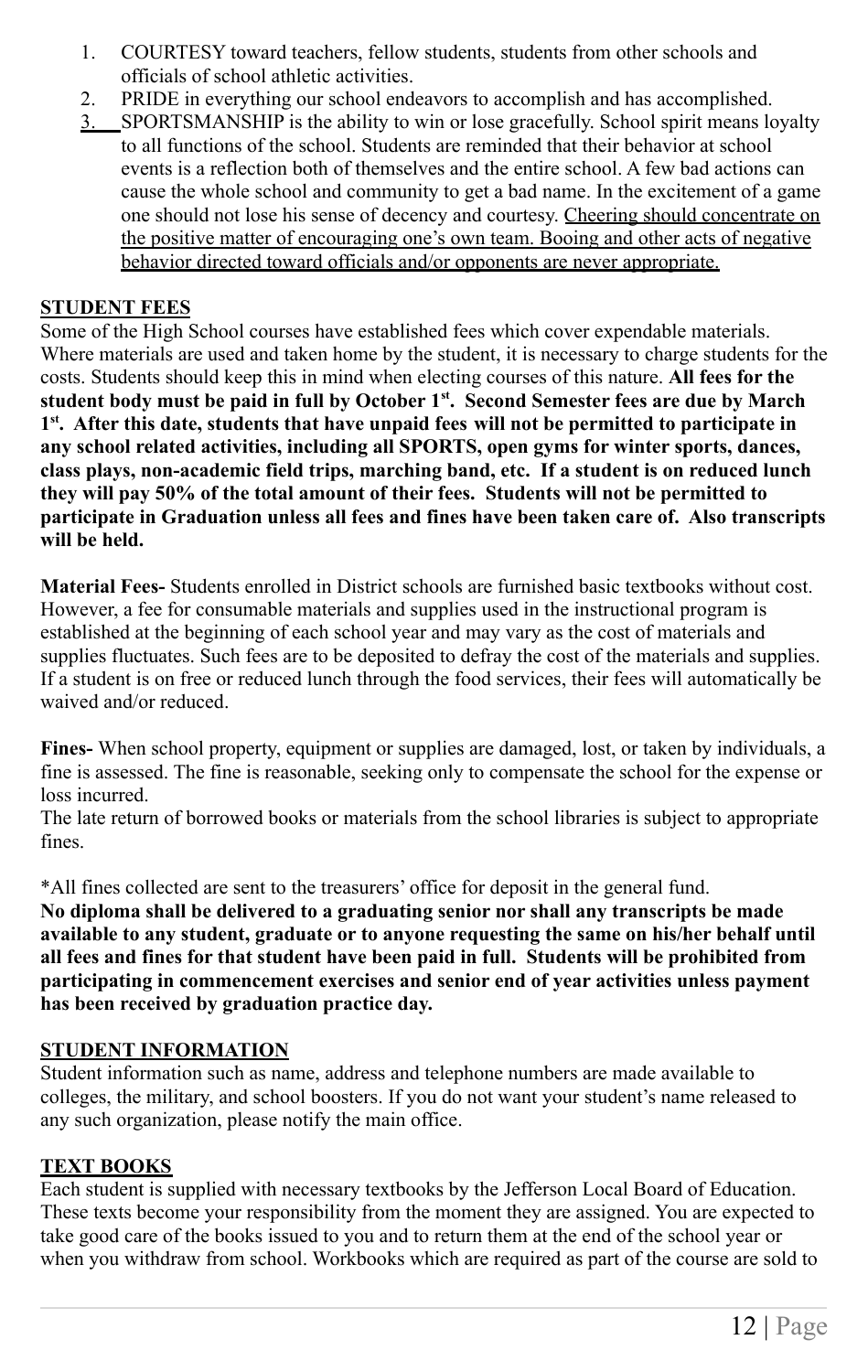students at a specified cost. **Books that are lost or stolen from a locker are the responsibility of the student as are the cost(s) or replacement(s).**

#### **USE OF FACILITY**

Outside of a regularly scheduled academic day or program open to the public, no student is permitted in the building unless requested by or under the direct supervision of a faculty member. Students entering the building prior to the morning admission bell are to go directly to the cafeteria before their first class. Students are not to loiter in the halls. At the end of the day, students are to go to their lockers and should then leave the building. Students participating in an extracurricular activity are to go to their lockers before reporting to their activity. All activities and meetings must be supervised by a staff sponsor.

#### **VISITOR POLICY**

Visitors, including parents of students, must register in the main office and indicate their intended business. Visitors who refuse to observe this State law may be charged with trespassing. **Students are not permitted to bring friends to school as visitors. This includes visitations during the lunch periods.**

#### **WITHDRAWAL FROM SCHOOL OR TRANSFER**

When a student intends to withdraw from school, he/she must report to the office on their last day in attendance. All books, fines, fees and chromebook must be turned in and taken care of or transcripts will not be forwarded to the new district. Please note that we CANNOT withdraw a student from West Jefferson Middle/High School until we receive a Request for Records from the new district.

#### **CHROMEBOOK INITIATIVE**

Jefferson Local Schools has adopted a 1:1 Chromebook Initiative for grades 6-12. The Chromebook Handbook will be made available to all students and parents and will be available at any time online as well.

#### **POLICY ON NON-DISCRIMINATION**

In accordance with federal and state law, it is the policy of the Jefferson Local Schools not to discriminate on the basis of race, color, national origin, ancestry, religion, age, sex, or disability in admission or access to, or treatment or employment in, any service, program, or activity sponsored by the Jefferson Local Schools. Inquiries or complaints regarding compliance with the policy or the non-discrimination requirements of the Americans with Disabilities Act, Section 504 of the Rehabilitation Act of 1973, the Age Discrimination in Employment Act of 1975, Title VI of the Civil Rights Act of 1964, Title VII of the Civil Rights Act of 1964, or Title IX of the Education Amendments of 1972 should be directed to the Superintendent, 909 W. Main St., West Jefferson, OH 43162.

### **TITLE IX**

#### *Title IX Training:*

In compliance with the new Title IX Rule (effective August 14, 2020), Jefferson Local School District Title IX personnel (including "the coordinator, any investigator, any decision-maker, and any person who facilities an informal resolution") are required to participate in training as follows:

#### **Public School Works - Jefferson Local Schools**

*Entire Staff Training*:

● (M-993) Title IX: Protecting Students and Employees From Sexual Harassment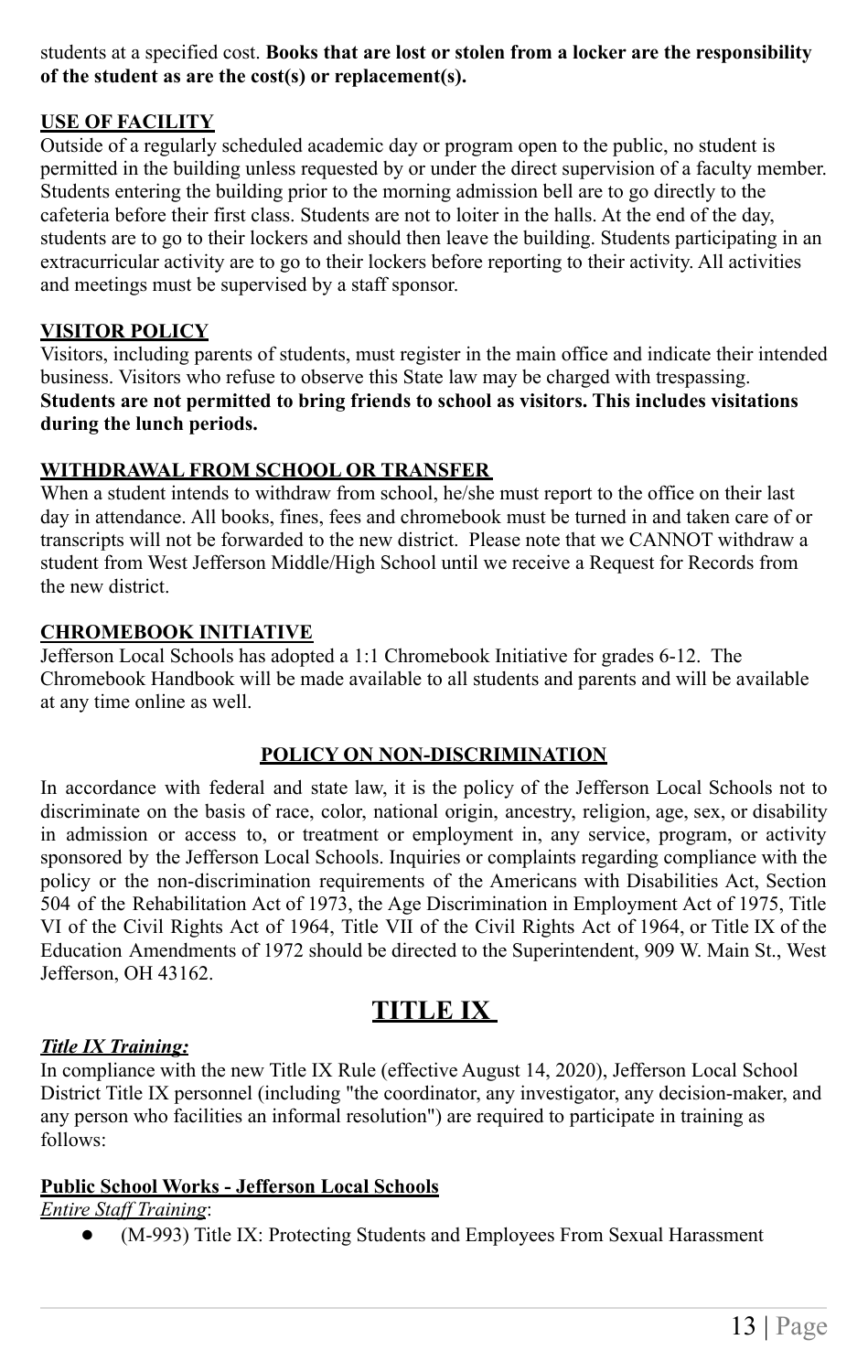#### *Title IX Coordinator, Investigator, and Decision Makers*:

- (M-995) Title IX: Additional Information For Coordinators, Investigators, and Decision-Makers
- (M-069) Title IX: How To Investigate and Adjudicate Formal Complaints
- (M-070) Title IX: Informal Resolution Process

#### **Contact Information:**

| Title IX Coordinator: | Mr. Matt Adams                                   |
|-----------------------|--------------------------------------------------|
| Office Address:       | 1 Roughrider Drive<br>West Jefferson, Ohio 43162 |
| Email:                | madians@westjeff.org                             |
| Phone:                | 614-879-7681 ext. 2301                           |

#### **Links to Jefferson Local Schools Board Policies on Title IX:**

Responsibilities: Investigator: Curt Dennis Decision Maker: William Mullett Appeal Decision Maker: Mark Ingles

#### **SECTION II STUDENT ATTENDANCE**

#### **ATTENDANCE POLICY**

Students are expected to attend classes regularly and to be on time in order to benefit maximally from the instructional program and to develop habits of punctuality, self-discipline and responsibility.

The Board of Education of the Jefferson Local School District has adopted a policy conforming to State law.

The following procedure will be used by the Jefferson Local School System:

- 1. Parent's Responsibility
	- a. Parent/Guardian is required to have on file at the school office the emergency/medical form with a current working telephone number (home, work, and neighbor) that can be used to contact a responsible party.
	- b. The school must be notified immediately of any telephone number changes in order to maintain accurate information in the event contact needs to be made for any reason.
- 2. **Parental Procedures**
	- a. **A parent must notify the school by 7:30 A.M. Give the student's name and reason for absence. If no reason is given it will be considered an unexcused absence. Attendance line is open 24 hours a day. Attendance line is 879-7681 ext. 3.**
- 3. School Responsibilities
	- a. A parent/guardian will be notified daily of the student's absence unless absence has been reported to the school previously.
	- b. A call will be made to the designated number on file in the office. If you want that number to be one other than home, please advise the office.
	- c. As soon as possible, the school will call the parent/guardian stating: "This is school calling to inform you that, according to our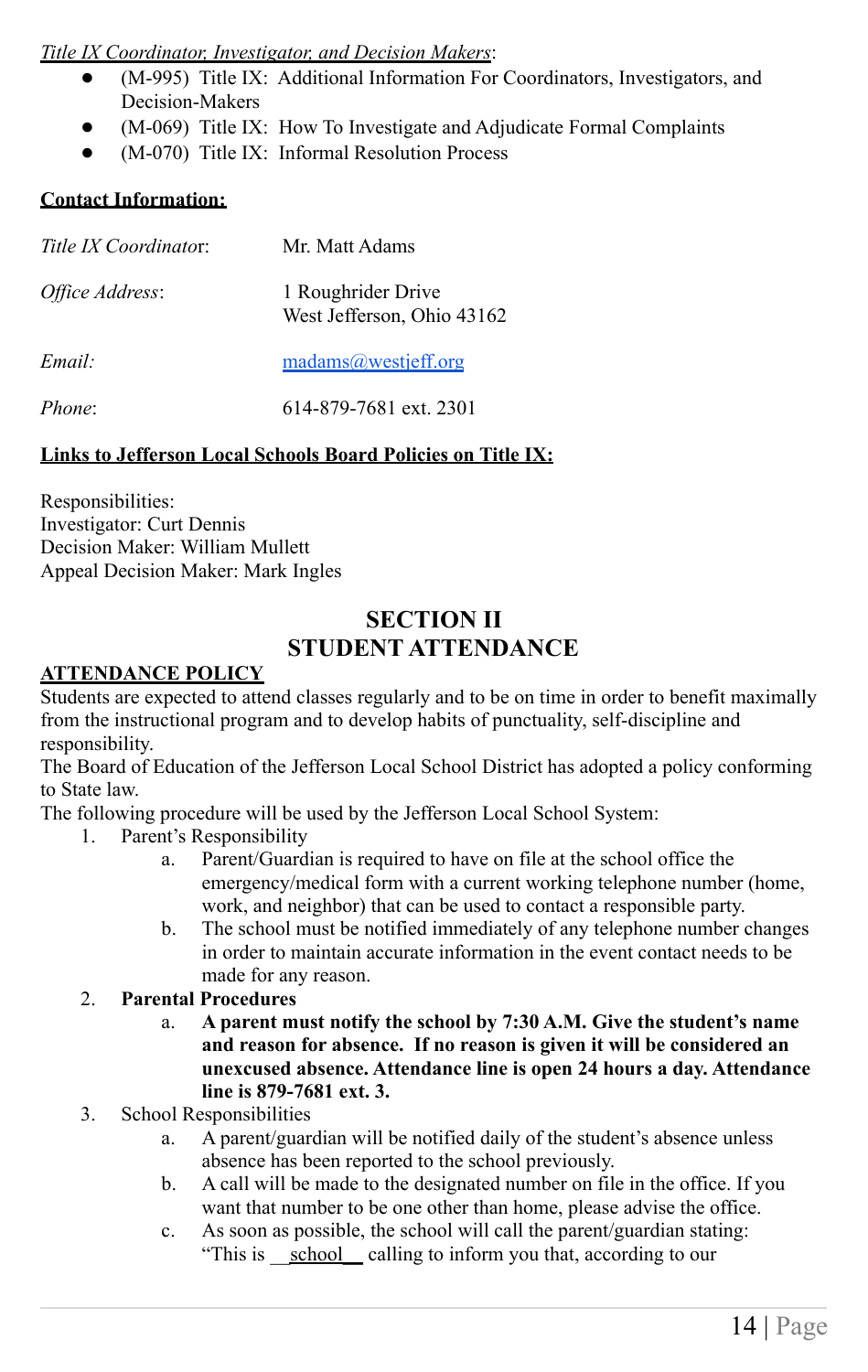attendance report for today, student's name is absent from school today."

Once the student arrives at school, he/she assumes complete responsibility for being where he/she is supposed to be at the proper time. The school has the responsibility of encouraging class attendance and taking action if there is any deviation from the schedule and the parent has the responsibility of working with the student and the school to correct any problems that develop.

#### **ALLABSENCES ARE RECORDED, REGARDLESS OF THE REASON**

Ohio law states that pupils may be absent from school for the following reasons:

- 1. Personal Illness of student: The approving authority may require the certification of a physician if he/she deems it advisable.
- 2. Illness in the family: The absence under this condition shall not apply to children fourteen years of age.
- 3. Quarantine for contagious disease: The absence of a child from school under this condition is limited to the length of quarantine as fixed by the proper health officials.
- 4. Death in the family: The absence arising from this situation is limited to a period of three days unless reasonable cause may be shown by the applicant child for a longer absence.
- 5. Needed at home to perform necessary work directly and exclusively for parents or legal guardians (applies to students over 14 years of age only). Any absence arising because of this situation shall not extend for a longer period than that for which the parents or guardians were absent.
- 6. Observance of religious holidays: Any child of any religious faith shall be excused if his/her absence was for the purpose of observing a religious holiday consistent with his/her creed or belief.
- 7. An emergency or circumstances which, in good judgment of the superintendent of schools, or his designee constitute a good and sufficient cause for absence from school.
- 8. Traveling out of state to attend a Board approved enrichment activity or extracurricular activity (applies to absences of up to 24 school hours).

#### **Doctor's notes will be required after 65 hours of absences where doctor's notes have not been provided for previous absences. All excused or unexcused absences may be subject to the discretion of the Dean of Students.**

#### **COLLEGE/WORK DAYS**

1. Students need to complete a College Visit form with parent's signature forty-eight hours prior to the planned day with the principal's approval.

#### **TARDIES**

**Tardy to school**-Students will be counted tardy when they are not present at the designated beginning time for class or school. Students arriving late to school must come to the attendance office for a tardy slip. A tardy due to a medical appointment will not be counted against the student if the student provides written medical verification of the appointment. Tardies will be tracked under the total number of hours missed. The attendance office records a tardy no matter what the reason.

**Tardy to class**- Students are expected to be in class or study hall when the bell rings. The classroom teacher determines class tardiness and will be responsible for assigning detentions. Excessive tardiness will be reported to the principal and will result in stronger disciplinary measures.

**Habitual Truancy** is any child of compulsory school age who is absent without a legitimate excuse for 30 or more consecutive hours, 42 or more hours in one month or 72 or more hours in a school year.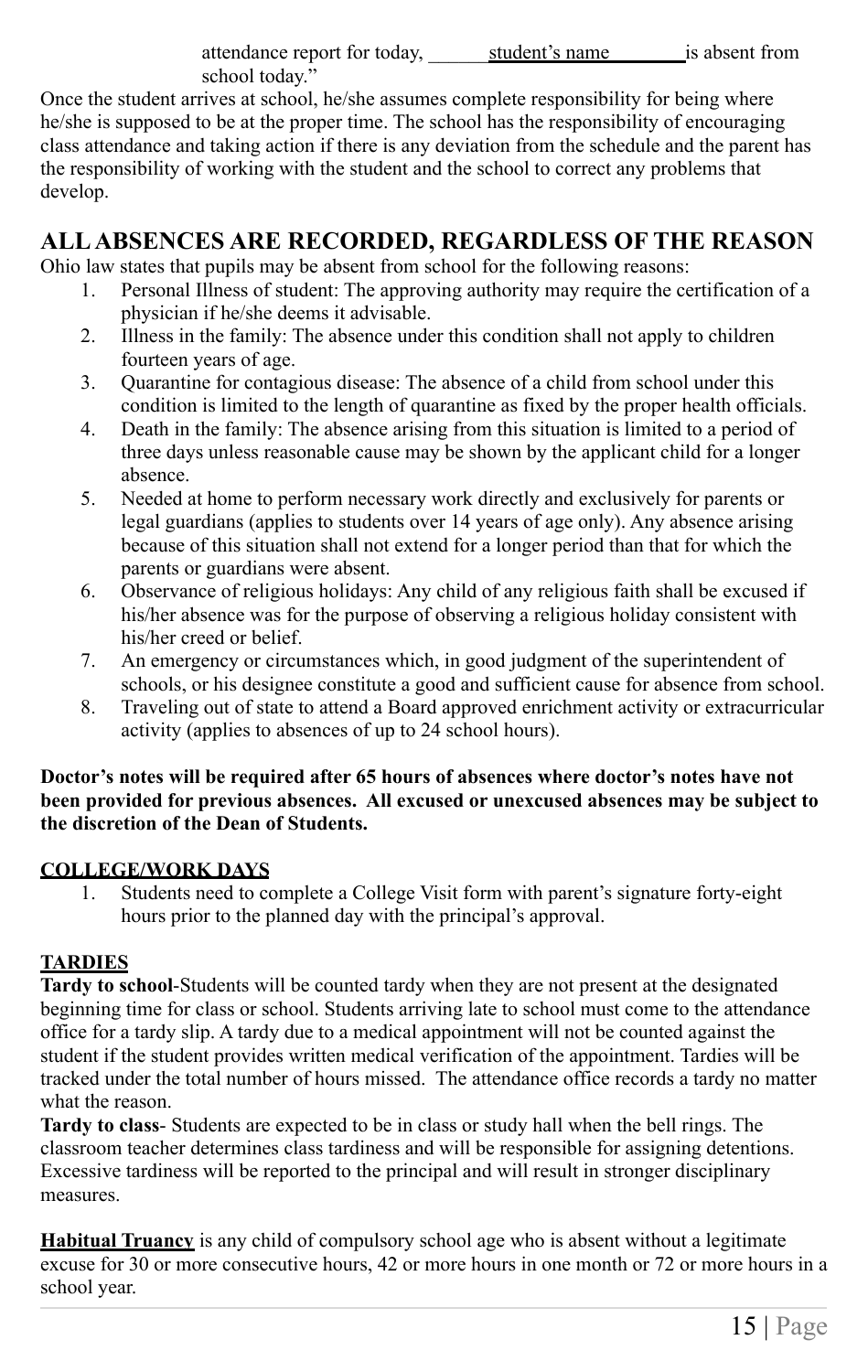Habitual Truancy will result in the following process:

- 1. Notification of parents per ORC is at 38 hours in a month and/or 65 hours a year. The Jefferson Local School District will send letters home to notify parents.
- 2. Once a student meets 30 or more consecutive hours, 42 or more hours in a month, or 72 or more hours in a year without legitimate excuse the Intervention Attendance Team may schedule an intervention hearing in person or via phone conference.
- 3. If intervention is not successful and attendance does not improve in the 61day Intervention Plan the attendance officer will file a complaint with the Juvenile Court System.

#### **Parent Notification and Truancy Prevention**

The Board directs the administration to develop intervention strategies that may include all of the following:

- 1. Provide a truancy intervention plan meeting.
- 2. Providing counseling for habitual truancy.
- 3. Take appropriate legal action.

#### **IN-SCHOOL SUSPENSION**

Only building principals may assign a student to ISS. Students assigned to ISS may not leave the ISS room unless permission is granted. All work will be done and class credit will be received. Students are responsible for getting the work they missed while in ISS.

#### **OUT-OF-SCHOOL SUSPENSIONS**

Students who are suspended out of school will be required to complete all assignments missed during their absence. A decision will be made by teachers and administrators as to whether credit will be granted for missed work. In some cases students will be able to make up major tests and/or projects that are given or due during the suspension.

#### **LATE BUS**

Students whose bus is late should report to the office upon their arrival. This will eliminate their inadvertently being counted as absent or tardy.

#### **ILLNESS AT SCHOOL**

Students are to report to the office if they become ill**.** In some cases a student will be sent home with permission from a parent or guardian. Parents and/or guardians must provide transportation

#### **LEAVING SCHOOL GROUNDS DURING SCHOOL HOURS**

At no time is a student to leave unless the office has been notified.

#### **LENGTH OF THE SCHOOL DAY**

| Length of School Day: |               | $7:25$ am $-2:30$ pm |                                 |
|-----------------------|---------------|----------------------|---------------------------------|
| Arrival:              | $7:25 - 8:20$ |                      | Tardv                           |
|                       | After         | 8:20                 | Time is figured by hours missed |

#### **MAKE-UP OF CLASS WORK**

There is no adequate way to make up for a class that is missed. When a student is absent, it is his/her responsibility to contact the teacher, on the day of return, make arrangements to make up assignments and tests. The time limit for make-up work shall be the number of days missed, but may not exceed two weeks unless an extension is requested in writing to the principal. Where absence is anticipated in advance, the student should arrange a procedure in advance for making up all assignments and tests.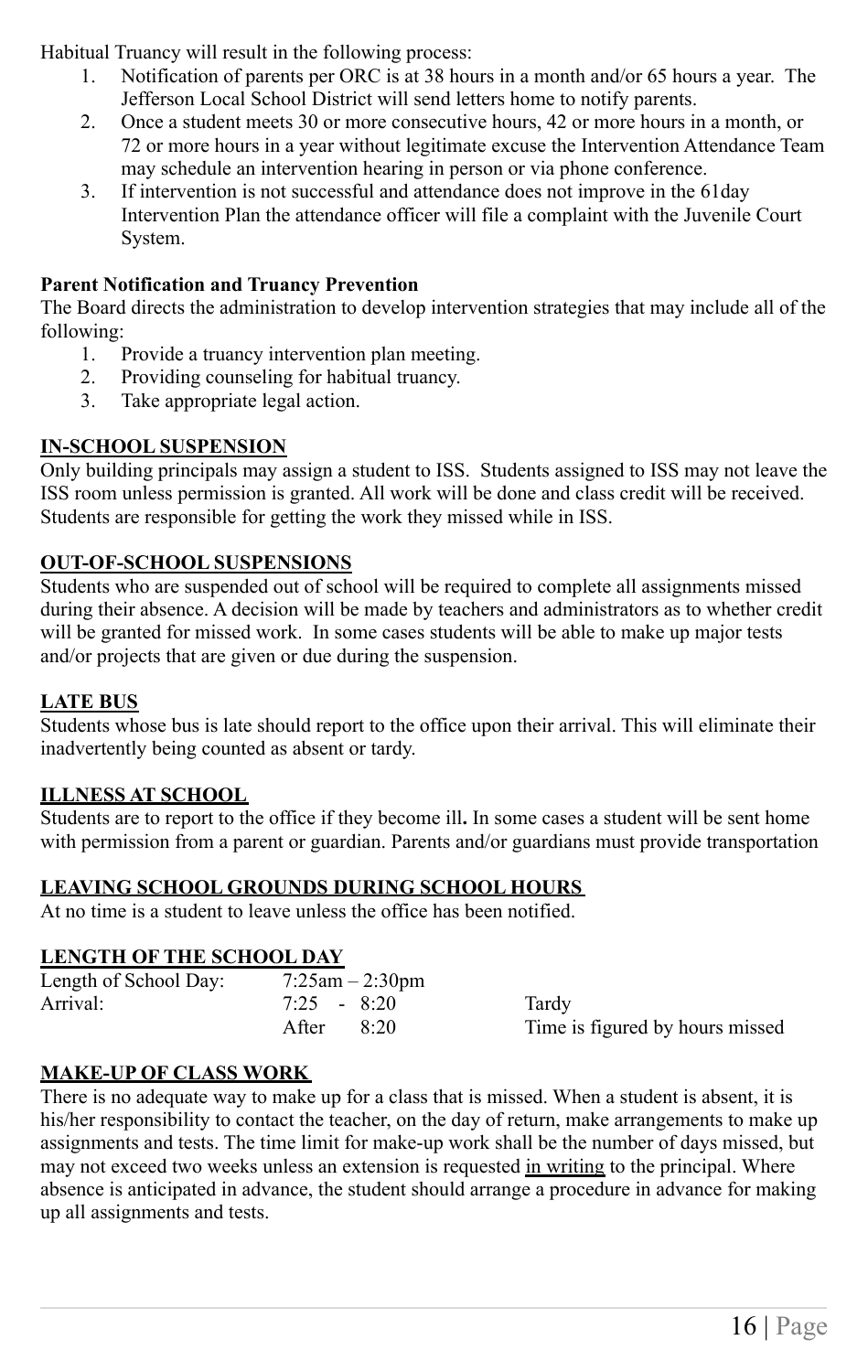#### **PLANNED ABSENCE POLICY**

Absences are a detriment to academic performance. For this reason, parents and students are strongly urged to arrange for planned absences only when absolutely necessary. State law mandates full attendance of students for the number of days school is in session and places the responsibility for full attendance upon the student's parents/legal guardians. Requests for such planned absences are to be made only in cases of utmost necessity. The principal has the authority to approve or deny requests for all planned absences. Students with poor attendance records will not be approved.

Reasons for which students will be permitted to request planned absences are limited to the following:

- 1. Family vacation when a student is accompanied by parent(s) or legal guardian(s), a maximum of 30 hours (5 days).
- 2. Educational activities sponsored by an organization other than the school;
- 3. Circumstances other than those above which, in the judgment of the principal, acting as designee of the superintendent, constitute a just reason for missing school.

Applications for planned absence are available in the office and must be signed by an administrator. This must be done in advance of the planned absence and may be unexcused days if the form is not filled out and turned in **BEFORE** the student leaves.

### **SECTION III STUDENT CONDUCT**

#### **DRIVING PRIVILEGES**

Students will be permitted to drive to school if they have a driving permit signed by their parents. There is a parking area in which student cars are to be parked until the end of the school day. Permit forms are available in the office. Driving to school is a privilege that is granted to those individuals who demonstrate a mature and responsible attitude and behavior. Misuses of this privilege will cause denial of the driving permit. All cars in the student parking lot must have an approved hang tag displayed at all times. All students must have liability insurance. A student who drives an automobile or motorcycle to school must park his or her vehicle in the student parking lot. The vehicles are not to be moved during the school day without office approval. All cars are to be parked so that the front ends face the side of the high school building. Parking in between rows is discourteous and creates a poor traffic flow. Parking in such a way as to block traffic is prohibited. The school is not responsible for damage or theft. Vehicles are to be kept locked. Vehicles are to be operated in a safe and responsible manner at all times. Speeding, "peeling out", etc. are forbidden. Students are not to ride in the bed of pickup trucks. If problems occur in the parking lot, driving privileges can be suspended.

#### **Suspension of Driving Privileges:**

A student's driving privileges may be suspended if that student of compulsory school age has been absent without legitimate excuse for more than 60 consecutive hours during a school month or a total of at least 90 hours during a school year.

#### **IN SCHOOL SUSPENSION GUIDELINES**

- 1. Students shall report to the ISS room after the homeroom period.
- 2. Each student must bring school work with him/her to keep busy for the remainder of the day. Students cannot leave the ISS room without permission from administrators.
- 3. Valid excuses to miss in school suspension may include personal illness or an approved emergency. Parents must call the high school (879-7681) before 8:00 a.m. on the assigned day.
- 4. It is recommended that students contact their teachers about getting any assignments so that they can do constructive work during the suspension. This should be done prior to the school day.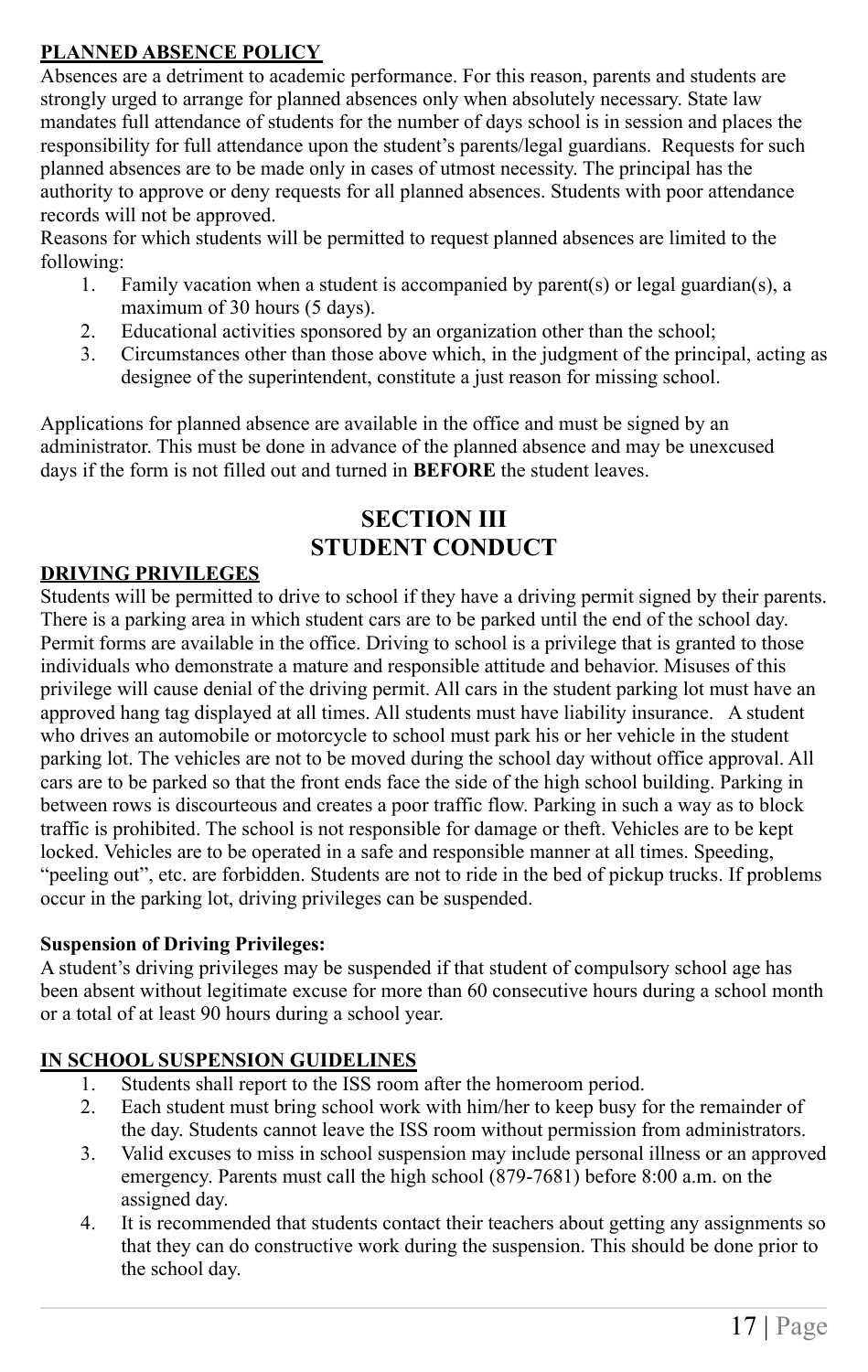- 5. Students late or not in their assigned area will be assigned additional days of in-school suspension.
- 6. Students may be given a verbal warning for inappropriate behavior such as talking, passing materials, not keeping busy, or sleeping. Additional violations will result in additional in school suspension days assigned.
- 7. All regular school rules as printed in the student handbook are in effect. Any violations may result in additional days assigned.

#### **DETENTIONS**

Detentions provide the administration an alternative method of discipline. They are assigned before or after school and transportation is the sole responsibility of the parent and/or student. Non-attendance at these sessions may result in an in school or out-of school suspension.

- 1. Detentions will be assigned by the teacher or administrator.
- 2. Teachers may hold their own detention hall (2 options)
	- a. 7:00 a.m. 7:20 a.m. (20 minutes)
	- b.  $2:30 \text{ p.m.} 3:30 \text{ p.m.}$  (60 minutes)

Note: teachers can set their own "detention days". These days can be a predetermined schedule or handled on an individual basis. The amount of time each student spends in detention is totally up to the teacher as long as it does not exceed the times listed above.

- 3. Administrative detentions may only be assigned by the administration. The detention will be monitored by an administrator and will be prior to school from 6:45 a.m. to 7:20 a.m.
- 4. The student will receive at least one-day notice to serve detention, unless mutually agreeable to serve detention on the same day it was assigned.
- 5. All teachers are to keep records of their detentions by filing away the detention slips. Note: If a student is sent to the office with a discipline referral from a class the administration may request the detention record of that particular student from that class be presented to the office. The administration will then determine the punishment, if any, being placed upon the student.
- 6. Missed detentions can be rescheduled by the teacher. If a teacher decides to fill out a discipline referral for a missed detention and turns in the referral the student may be assigned detention. If the student is absent from the detention assignment they may be assigned further disciplinary action. The parent/guardian will be contacted by the Dean of Students or Principal to notify them of the assigned disciplinary action.

#### **DISCIPLINE POLICY**

To assure safety of students in school and to assure the orderly operation of the school program, the following acts can constitute just reason for suspension and possible expulsion from West Jefferson High School:

- 1. Disruptive behavior while under the influence of drugs, alcohol, or other intoxicants while on school premises.
- 2. Selling, or having for sale, any intoxicating or illegal substance while on the school premises.
- 3. Repeated school truancy
- 4. Repeated unexcused absence from school or class.
- 5. Striking an employee or damaging the property of any employee of the West Jefferson School District.
- 6. Committing aggravated assault or threat of physical harm.
- 7. Grand theft of school property or the personal property of others.
- 8. Malicious destruction of school property.
- 9. Possession of any weapons while on school property.
- 10. Using, selling, giving away, possessing and/or under the influence of alcoholic beverages, "look alike drugs", or drugs, on school grounds or at school sponsored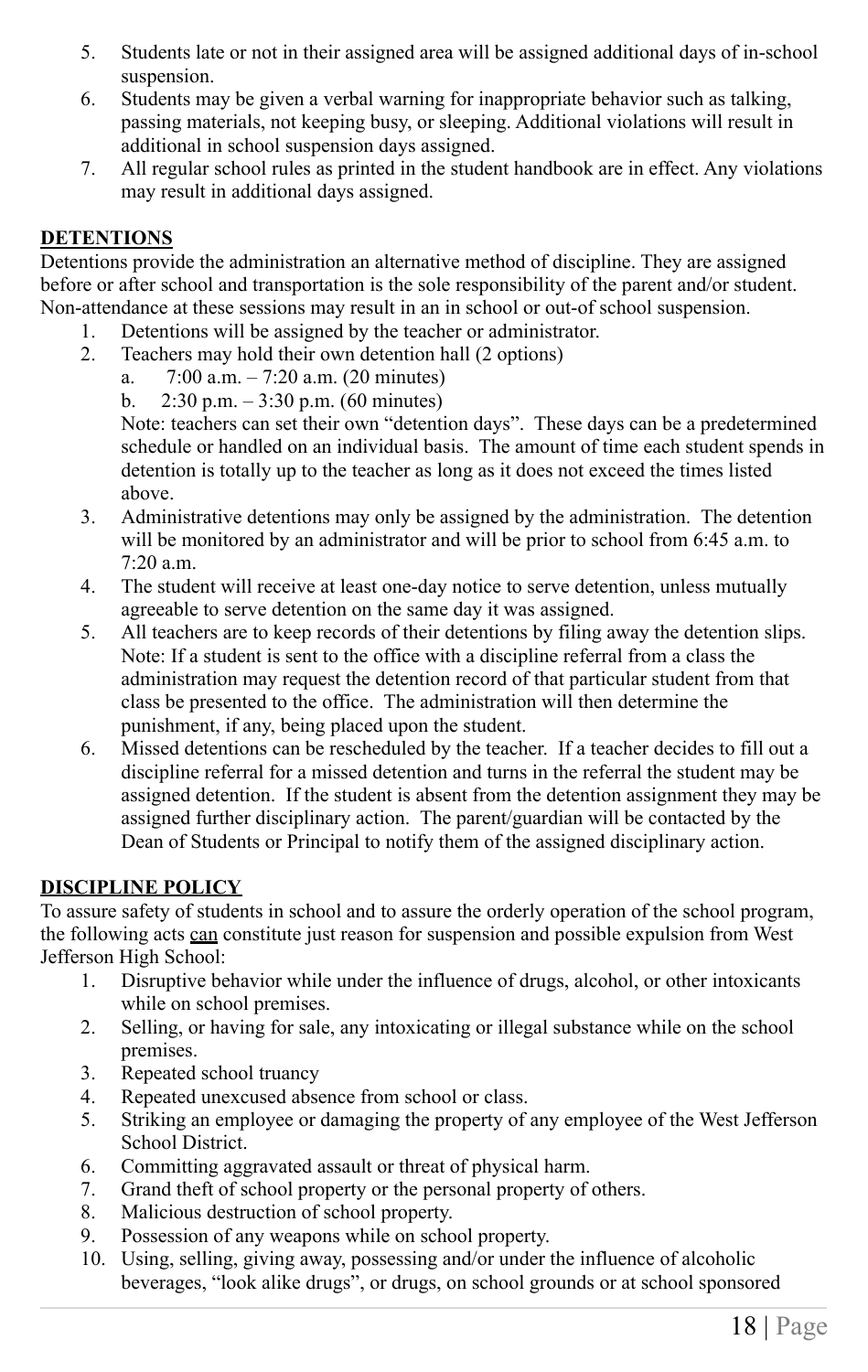activities. **The only exception would be a student who is taking medication that has been prescribed by a physician. In this instance, a parent/guardian must provide a form notifying the district of the need for this student to take this medication.**

- 11. Consistent refusal to do academic work.
- 12. Consistent failure to comply with school rules and regulations.
- 13. Consistent willful non-participation to take direction from school personnel.

The purpose of this high school is to teach students, thus, we cannot, and will not, tolerate behavior which makes it difficult or impossible to carry out that function. In the State of Ohio all teachers and administrators are defined by law as being **in loco parentis** (in the place of the parent), which gives them the same privileges and prerogatives with students as their parents would have in similar circumstances. Thus, each professional staff member of West Jefferson High School has the legal power, the right and responsibility to discipline students in a reasonable way. Teachers must have order and cooperation in order to carry out the activities of teaching. It is up to them, within the boundaries of the law of school policy, to determine how to achieve and maintain that order and cooperation.

The rules and regulations which follow are provided so that students can be well acquainted with the behavior expected of them. Read them and be thoroughly familiar with them.

#### **STUDENT CONDUCT CODE (Required by House Bill 421)**

- 1. **Rights and Responsibilities-** Students attend West Jefferson High School under the direction of state law and with the full benefits of constitutional protection for their rights as citizens. They, therefore, can act, speak or behave as young citizens within a larger scope of options. This code, published in conformity with Section 3313.661 of the Ohio Revised Codes, specifies the school's expectations. **Students have a right to reasonable behavior from other students. Freedom carries with it responsibilities for all concerned.**
- 2. **Conduct Code-** A violation of any of the following may result in disciplinary action, detention, suspension, expulsion, removal from class, removal from extracurricular activities, removal from the premises, or any other action that may be deemed appropriate by the administration.
- 3. **Student Conduct (Zero Tolerance) -** Students are expected to conduct themselves in such a way that they respect and consider the rights of others. They are also expected to make a positive contribution to the overall school atmosphere. In addition, they are responsible for making a concerted effort to be successful in all school-related endeavors. Students of the district must conform to school regulations and accept safe and reasonable directions from authorized school personnel. The Board has "zero tolerance" of violent, disruptive or inappropriate behavior by its students.
- 4. **Gang and Gang Activity-** Jefferson Local School District recognizes a school must create a safe environment in which learning can take place. The presence of gangs and gang activity in the school disrupts the environment by threatening the safety of the students and staff in the school building and interfering with school and school activities. As a result of this belief, the Jefferson Local School District hereby prohibits all gangs and gang related activities from the school building and school property at all times. A gang is defined as two or more persons engaged in negative activity, behavior, dress or display which, when evaluated collectively, could denote a group which threatens the safe and orderly school environment. A gang includes any group whose purpose and practices include the commission of illegal acts, written graffiti, or any actions that interfere with safety or welfare of others or disrupts the rights of students to learn.

All penalties are intended as guidelines in administering firm but fair punishment for unacceptable behavior. The Principal/Dean of Students are expected to exercise discretion in situations involving extenuating circumstances.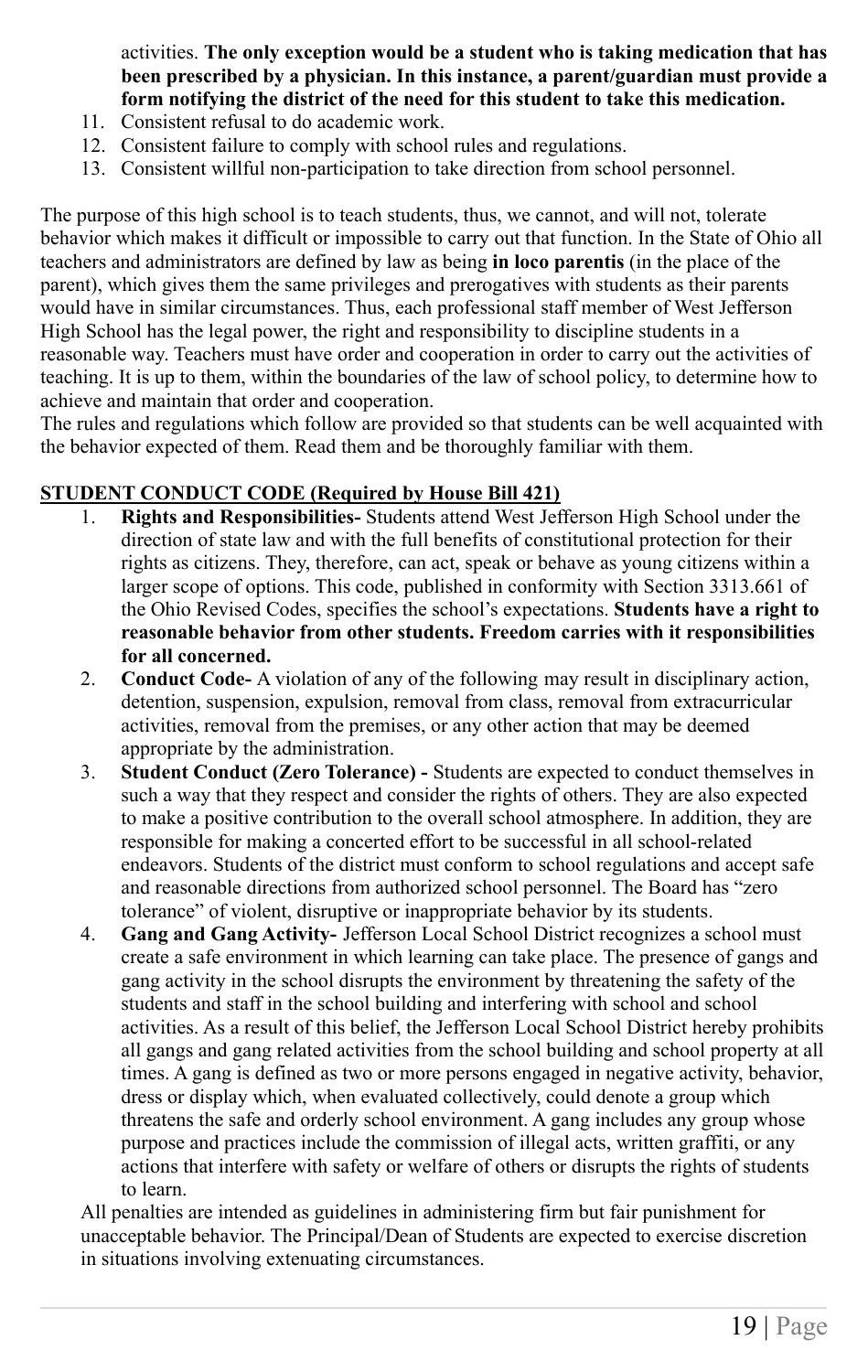#### **RULES OF DISCIPLINE**

#### **RULE 1**

**Disruption of school-** A student shall not, by use of force, violence, extortion, coercion or threat, cause disruption or obstruction to the carrying out of the normal school day.

Some examples of disruption, while not intended to comprise an exclusive list, illustrates the types of offenses which are considered unacceptable:

- 1. Occupying the school building, school grounds or impeding free traffic to and from school with the intent to deprive others of proper use.
- 2. Setting fire to or damaging any part of the school building or property.
- 3. Setting false alarms of any nature.
- 4. Firing, displaying or threatening use of explosives (including fireworks, smoke, and stink bombs) on school premises for any unauthorized or unlawful purpose.
- 5. Continuously and intentionally acting in any manner which interferes with the teacher's ability to conduct class
- 6. Engaging in conduct which would reasonably be certain to cause disruption of school functions. (Examples: strikes, walkouts, sit-downs, unusual dress, sexual assaults, acts or gestures, and unsportsmanship-like behavior and/or unacceptable behavior at games and assemblies).

#### **RULE 2**

**Damage of school or private property**- A student shall not cause, or attempt to cause damage to school property, including trees, landscaping, fences, lockers, athletic facilities, buildings, desks, lighting fixtures, heating and air conditioning fixtures, chairs, tables, doors, windows, plumbing fixtures, instructional materials, etc. A student shall not cause or attempt to cause damage to, private property on school premises, during the school day, or during a school activity, or during a school function or event off school grounds. This would include, but not limited to, an act of arson, burglary, explosives that may be used to cause damage to property or at school-sponsored events. Restitution must be made if damage is caused by a student.

#### **COMPENSATION/AMENDS REQUIRED**

Reimbursement will be required when a student is involved in any action which causes damage to public property or personal property of other students or employees. This reimbursement is necessary also in the case of theft. In the normal act of providing compensation as a result of unacceptable behavior, an apology to the offended party is recommended. In addition, any state or federal offense committed while on school premises and/or during events and functions under the school supervision/jurisdiction may be prosecuted through the courts.

#### **RULE 3**

**Assault-** A student shall not cause physical injury or behave in such a way which could threaten or cause physical injury to school staff, other students or visitors, while under the jurisdiction of the school. This would include unlawful interference with school authorities and/or unlawful intimidation of school authorities, this could include, but not limited to, verbal or written physical threats directed toward students, school personnel, school property and personal property.

#### **RULE 4**

**Dangerous Weapons and/or Instruments-**A student shall not possess, handle, transmit or conceal any object which might be considered as a dangerous weapon or instrument of violence. For example, (but not limited to), guns, clubs, knives, brass knuckles or explosives of any kind, including fireworks.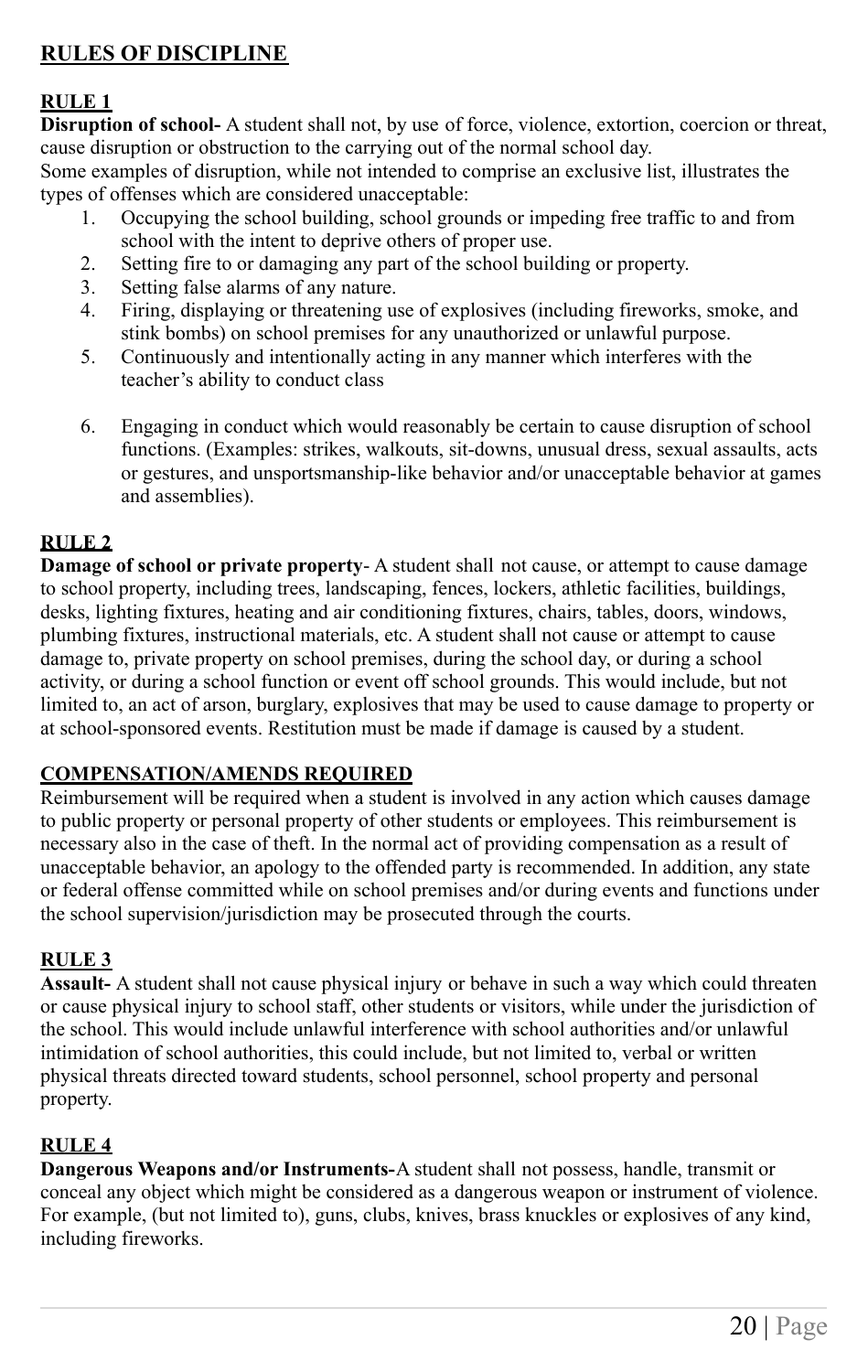#### **RULE 5**

**Narcotics, Alcoholic Beverages and/or Drugs**- A student shall not possess, use, transmit, conceal or be under the influence of any alcoholic beverage, dangerous drug(s), marijuana, narcotic paraphernalia, or mind-altering substance(s). It is also now a criminal offense to make, possess, sell or offer to sell, or deliver counterfeit (look-alike) drugs or controlled substances.

#### **RULE 6**

**Tobacco**- National health officials, state legislature and local school authorities have recognized the danger of the use of tobacco products. Therefore, NO student shall be permitted to use or possess any type of tobacco, in any form (snuff, pipes, juuling, vape, chewing tobacco, cigarettes, e-cigarettes and/or cigars) in any school building or on any school property, including extracurricular events, at home or away. Possession of lighters and tobacco pouches will be considered a violation of this policy and such items will be confiscated. For clarity, possession of, or holding of, any form of tobacco, is the same thing as using tobacco. Lookouts for tobacco users are considered in violation of Rule 7 and may also be suspended.

#### **RULE 7**

**Insubordination-** A student shall not fail to comply with the directions of a teacher, student teacher aide, substitute teacher, principal, secretary, cafeteria worker, custodian, bus driver, or other authorized school personnel. Repeated violations of any minor rule, directive or disciplinary action shall constitute insubordination. This does include refusal to accept discipline and refusal to do class work and to identify yourself. In addition, students may be subject to school discipline for any harassment, coercion, vandalism, physical abuse, or other disruptive behavior towards school personnel.

Any failure to act as a reasonable person under the circumstances involved is insubordination. Examples include, but are not limited to, forgery, gambling, cheating, loitering in the restrooms, using the telephone without permission, being a look-out for another person who is breaking or intends to break a school rule; being out of your proper area without a hall pass, failure to wear a seat belt, cutting cafeteria lines, not returning trays, creating excessive noise in cafeteria or class and/or hall, street shoes being worn on gym floor, abuse of gym bleachers or stage, spitting on floors, improper placement of chewing gum, forgery of another's name, the use of water guns, water balloons or similar items.

#### **RULE 8**

**Profanity and/or Obscene Language-** A student shall not use profanity or obscene language, either written or verbal, in communicating with anyone. Included in this prohibition are obscene gestures, signs, pictures and/or publications. Any obscene materials brought to school will be confiscated and destroyed.

#### **RULE 9**

**Truancy-**A student's absence from school without authorization and parental consent is considered truancy. Excuses from school must meet conditions set down by the State Board of Education, as outlined in the Attendance Policy. Being absent from classes without permission is also considered truancy. Any student failing to attend class as required and not reporting to his/her teacher or failing to report to the office when assigned will be marked as absent. Appropriate punishment will be administered.

- 1. It is not permissible for a teacher to "pull" a student from another teacher's class for use in their own class.
- 2. An excused tardy absence from class does not excuse a pupil from the work missed. The make-up work must be completed within a reasonable time (usually within 24 hours). An "F" should be given for all work not completed.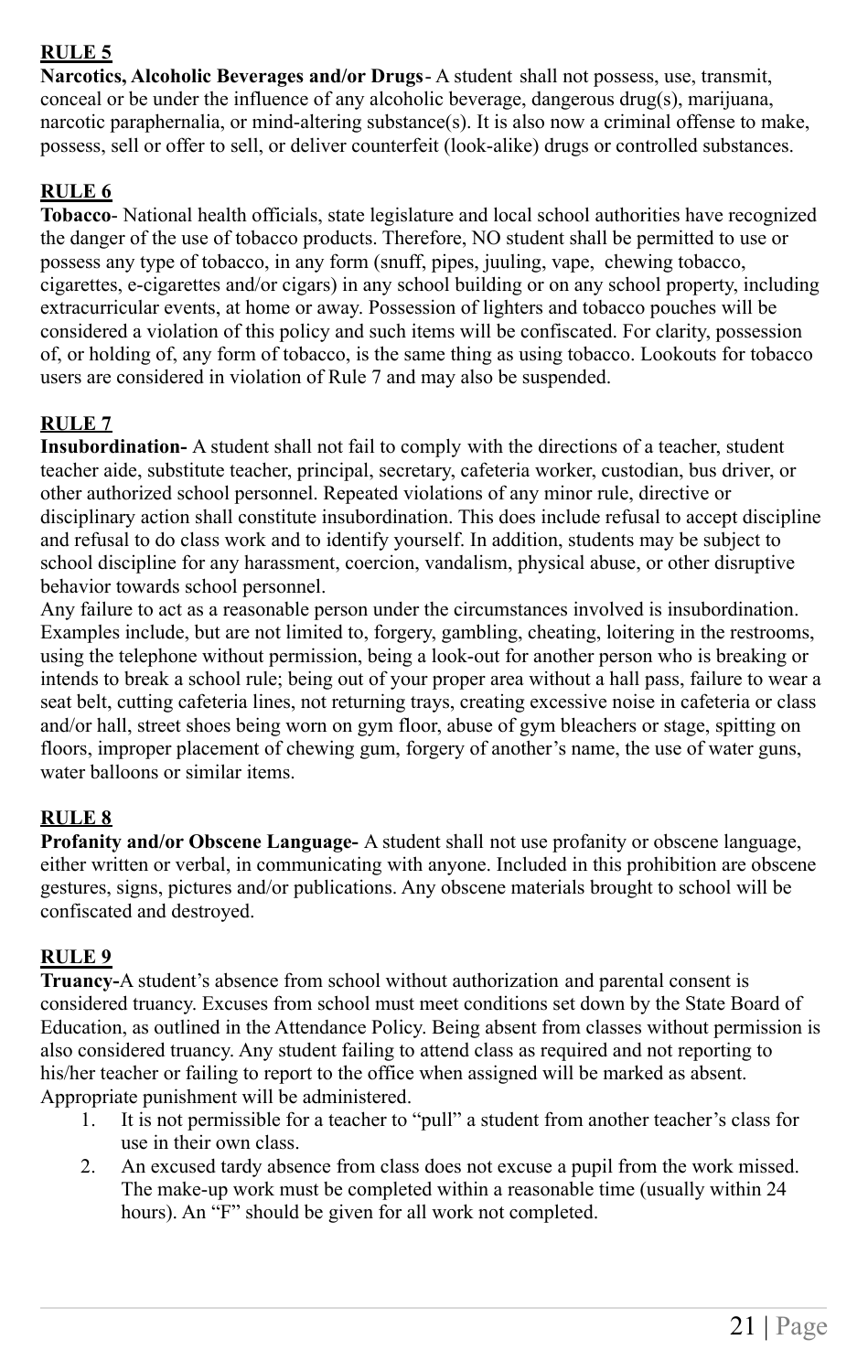#### **RULE 10**

**Theft, Larceny and Robbery-** A student shall not take or attempt to take into possession, any public property or equipment belonging to the school district or the personal property of another.

#### **RULE 11**

**Frightening, Degrading and Disgraceful Acts-** A student shall not engage in any action which frightens, degrades, disgraces, or tends to frighten, degrade or disgrace anyone, by written or verbal means, or through malicious mischief.

#### **RULE 12**

**Transportation-** Bus- ALL students are expected to abide by the rules of conduct established for the use of bus transportation. These rules apply to regularly scheduled bus runs, and all extracurricular activities and field trips, including athletic transportation. All regular school rules are in effect, plus any special rules such as that all parts of the body (head, arms, etc.) must be kept inside the bus windows and that nothing shall ever be thrown out of a bus window. The rear door of the bus is never to be used as an exit, except in emergencies. Students shall follow any additional rules set forth by the bus driver.

#### **RULE 13**

**Minor Misconduct-** Continuous violation of minor classroom or school rules will lead to a possible suspension. Minor offenses include dress code, hazing, running, shouting, pushing, being out of your seat, boisterous behavior, PUBLIC DISPLAYS OF AFFECTION (PDA'S) OBVIOUS DISPLAY OF AFFECTION BEYOND HOLDING HANDS, and the addressing of a staff member by other than Ms., Miss, Mrs., Mr., Coach and Sir.

#### **RULE 14**

**Uncooperative Adults, Parents, Guardians, and/or Trespassers on School Property-**Interference by any person with the lawful execution of school responsibilities in school matters, shall be grounds for criminal action. Any of these problems will result in disciplinary action from the administration.

#### **RULE 15**

**Fighting-** Student fights have a profound effect on both the participants and on the total school atmosphere. A fight between individuals over a personal grievance and not directly involving other students is typical of most fights occurring in school. This type of fight usually has some type of provocation or a prior personal grievance between the parties. An individual whose deliberate behavior directly leads to a fight between other parties shall be considered a participant. If it can be clearly established that a student in a fight was merely defending himself/herself, he/she will receive a lesser or no penalty depending on the circumstances.

#### **RULE 16**

**Dishonesty-**plagiarizing, copying homework or cheating on a test/exam will result in an "F" on the assignment or test. Repeat violations will result in an "F" for the 9-week grading period. Blatant cases of dishonesty, (lying, cheating, plagiarizing, extortion, bribery, forgery and theft) will not be tolerated. Staff has been instructed to report all such cases. These negative actions may result in:

- 1. Failing grade(s)
- 2. Parental notification
- 3. Possible counseling and/or psychological assistance/recommendations
- 4. Suspension
- 5. Criminal actions when warranted in most serious cases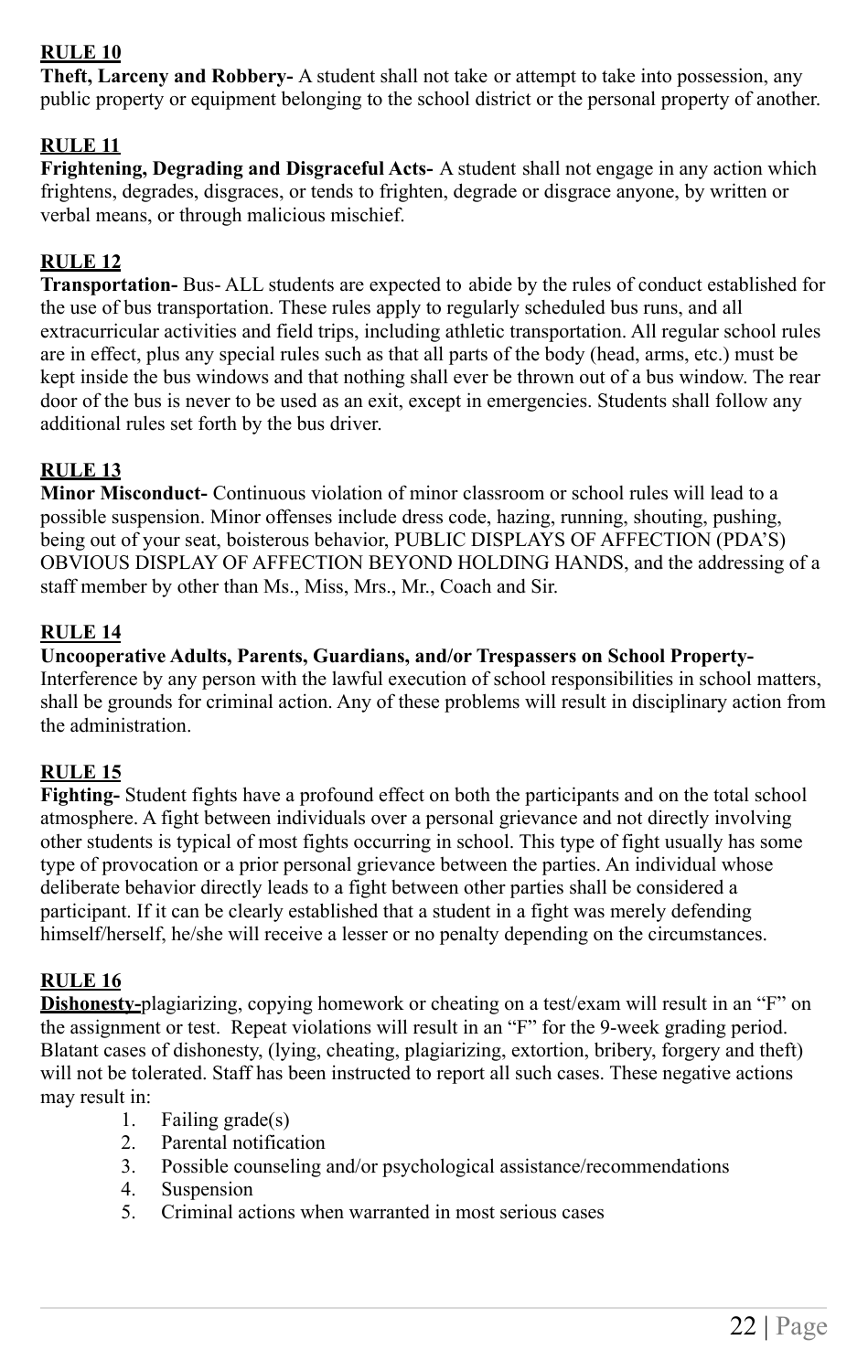#### **RULE 17 Bullying & Hazing (Harassment, Intimidation and Dating Violence)**

The prohibition against hazing, dating violence, harassment, intimidation or bullying is publicized in student handbooks and in the publications that set the standard of conduct for schools and students in the District. In addition, information regarding the policy is incorporated into employee handbooks and training materials.

#### School Personnel Responsibilities and Complaint Procedures

Hazing, bullying, behavior and/or dating violence by any student/school personnel in the District is strictly prohibited, and such conduct may result in disciplinary action, including suspension and/or expulsion from school. Hazing, bullying and/or dating violence means an intentional written, verbal, graphic or physical acts, including electronically transmitted acts, either overt or covert by a student or group of students toward other students/school personnel with the intent to haze, harass, intimidate, injure, threaten, ridicule or humiliate. Such behaviors are prohibited on or immediately adjacent to school grounds, at any school-sponsored activity; in any District publication; through the use of any district owned or operated communication tools, including but not limited to district e-mail accounts and/or computers; on school-provided transportation or at any official school bus stop.

Hazing, bullying and/or dating violence can include many different behaviors; Examples of conduct that could constitute prohibited behaviors include, but are not limited to:

- 1. Physical violence and/or attacks;
- 2. Threats, taunts, and intimidation through words and/or gestures
- 3. Extortion, damage or stealing of money and/or possessions
- 4. Exclusion from the peer group or spreading rumors;
- 5. Repetitive and hostile behavior with the intent to harm others through the use of information and communication technologies and other web-based/online sites (also known as bullying such as the following:
	- a. posting slurs on websites, social networking sites, blogs pr personal online journals;
	- b. sending abusive or threatening-mails, website postings or comments and instant messages
	- c. using camera phones to take embarrassing photographs or videos of students and/or distributing or posting the photos or videos online and
	- d. using websites, social networking sites, blogs or personal online journals, e-mails or instant messages to circulate gossip and rumors to other students.
- 6. Excluding others from an online group by falsely reporting them for inappropriate language to internet service providers.

In evaluating whether conduct constitutes hazing or bullying, special attention is paid to the words chosen or the actions taken, whether such conduct occurred in front of others or was communicated to others, how the perpetrator interacted with the victim and the motivation, either admitted or appropriately inferred.

#### **PENALTY GUIDELINES**

| Key: |            | $\overline{\phantom{0}}$ | Detention                |
|------|------------|--------------------------|--------------------------|
|      | <b>OSS</b> | $\overline{\phantom{a}}$ | Out of School Suspension |
|      | <b>ISS</b> | $\overline{\phantom{0}}$ | In School Suspension     |

#### *ANY STEP MAY BE WAIVED BY THE ADMINISTRATOR*

#### 1. Arson

Fire in Building- 10 day OSS and Expulsion Recommendation Open Flame- 5-10 day OSS, Expulsion Recommendation Open Flame to Clothing- 10 day OSS, Expulsion Recommendation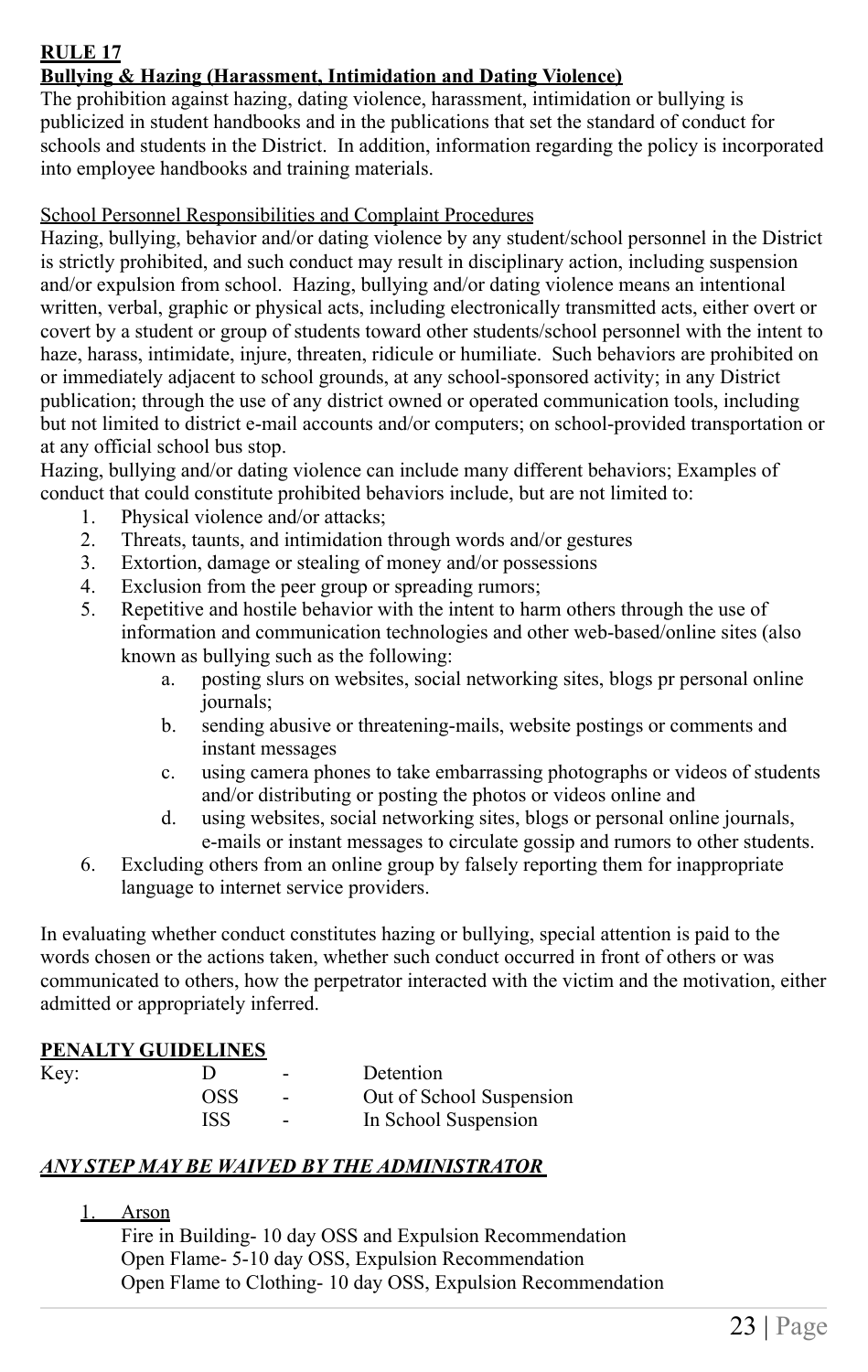- 2. Assault Step 1- 10 day OSS with recommendation for expulsion 3. Assault on School Employee Penalty- 10 day OSS, recommend expulsion (Police may be involved) 4. Disruption of School Penalty- 10 day OSS with recommendation for expulsion 5. Disruption of Class Step 1- Removal from class for the period NOTE: ANY STEP MAY BE WAIVED BY THE ADMINISTRATOR. 6. Extortion/Intimidation Step 1- 5 OSS- Parent Conference Step 2- 10 OSS with recommendation for expulsion 7. Failure to Follow Reasonable Rules/Insubordination Step 1- 1 ISS OR 1 OSS Step 2- 3 ISS OR 3 OSS Step 3- 5 OSS Step 4- 10 OSS 8. False Alarms (Fire/911/Bomb) Step 1- 10 OSS Recommend for Expulsion Referral to Civil Authorities 9. Fraudulent Signatures /Improper Uses of Passes and Notes Step 1- 3 days OSS (1 with parent conference) Step 2- 3 OSS Step 3- 10 OSS with recommendation for expulsion 10. Fight Step 1- 3 OSS Step 2- 5 OSS Step 3- 10 day OSS with recommendation for expulsion NOTE: ANY STEP MAY BE WAIVED BY THE ADMINISTRATOR 11. Gambling/Card Playing Penalty- Cards or other gambling devices will be confiscated Step 1- Warning/Confiscation Step 2-3 ASD/1 SS 12. Harassment/Bullying/Degrading or Disgraceful acts Step 1- Administrative Detention or ISS and Parent Contact Step 2- OSS as determined by Administration Step 3- 10 day OSS and recommendation for expulsion NOTE: ANY STEP MAY BE WAIVED BY THE ADMINISTRATOR 13. Inappropriate Dress and Appearance Penalty- A call to parents should be made and the student sent home to correct and change the apparel or style which is objectionable. Multiple problems will result in after school detention. The time missed from school is unexcused. Interference with Authority Step 1- 3 day OSS Step 2- 5 day OSS Step 3- 10-day suspension with the recommendation for expulsion NOTE: ANY STEP MAY BE WAIVED BY THE ADMINISTRATOR
- 14. Leaving School Premises without permission
- Penalty- See Truancy
- 15. Narcotics, Alcoholic Beverages, and Stimulant Drugs Includes counterfeit, look-alikes, drug paraphernalia, instruments, or under the influence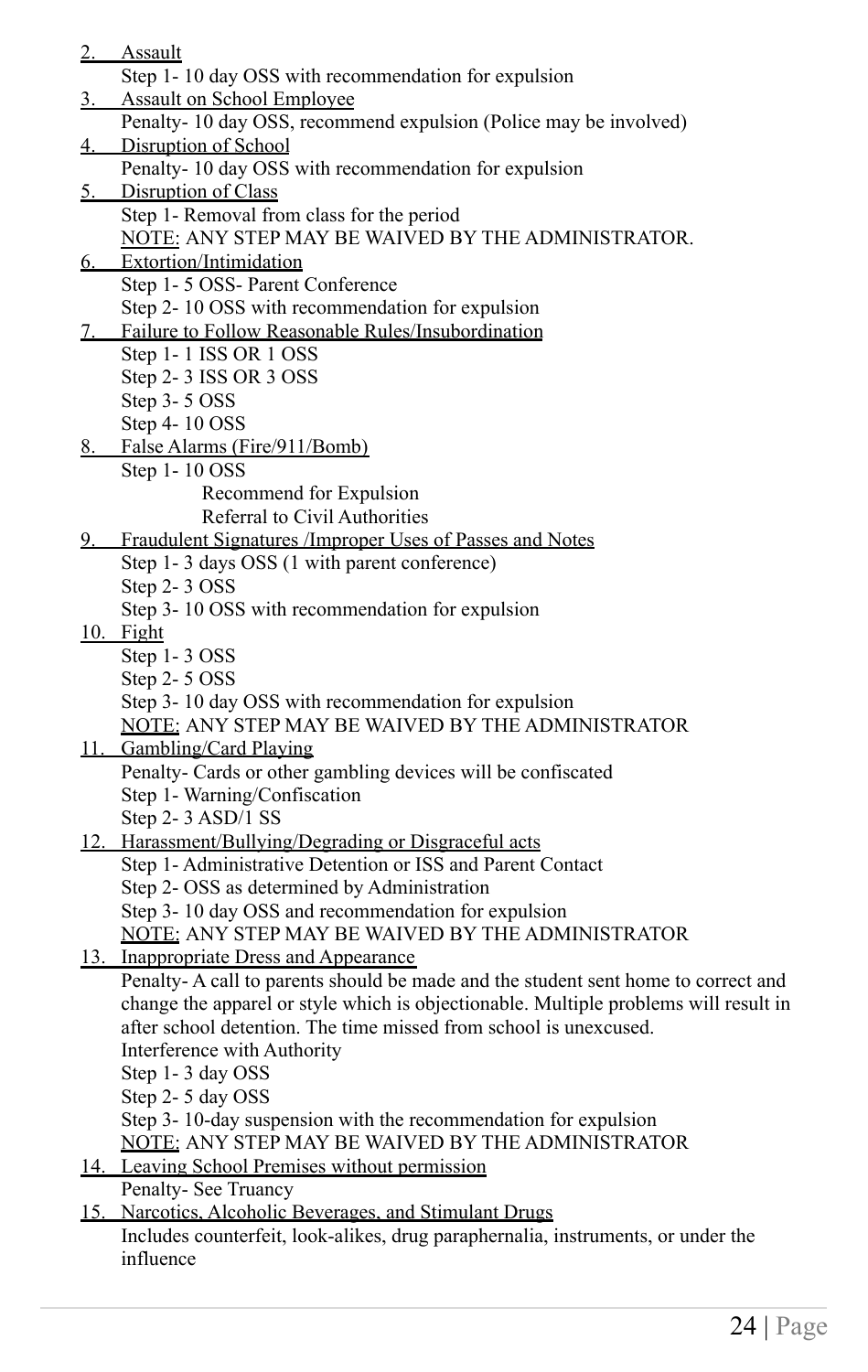Step 1- 10 day OSS with recommendation for expulsion. However, with the agreement to a CAC assessment and a commitment to follow their recommendation, the student may return to school at any time after three days at the discretion of the principal. Based on the circumstances, police may be contacted. Step 2- 10 day OSS with expulsion

All sellers and distributors are started at Step 2, Police called.

- 16. Not attending Detention
	- Step 1- ISS
		- Profanity and Abusive Language to Teachers and School Employees
		- Step 1- 3 day OSS
		- Step 2- 5 day OSS

Step 3- 10 day OSS with possible recommendation for expulsion

- 17. Profanity, Obscene Language/Gestures
	- Step 1- 3 ASD
	- Step 2- 1 day OSS
	- Step 3- 2 day OSS
	- Step 4- 3 day OSS
- 18. Running from a School Employee/Refusal to Identify Self or Falsely Identifying Self Step 1- 3 OSS
	- Step 2- 5 OSS
	- Step 3- 10 OSS
- 19. Sexual Harassment

Step 1- OSS at determined by administrator based on severity of harassment

- 20. Sexual Imposition- Sexual contact with another person against that person's will. Step 1- 10 OSS with recommendation for expulsion NOTE: ANY STEP MAY BE WAIVED BY THE ADMINISTRATOR
- 21. School Bus/Transportation Problems

Disciplinary action based on infraction and write up of the bus driver.

NOTE: Destruction of property, tobacco, fighting, profanity, and abusive language and assault shall be handled according to regular school disciplinary procedure. Any step may be waived.

22. Threat made on School Personnel/Property Step 1- 5 OSS Conference

Step 2- 10 OSS with possible recommendation for expulsion NOTE: ANY STEP MAY BE WAIVED BY THE ADMINISTRATOR

- 23. Theft/Attempted Theft/Receiving Stolen Property/Breaking and Entering
	- Step 1- 5 OSS, restitution if applicable

Step 2- 10 OSS, restitution if applicable plus recommendation for expulsion. NOTE: In all cases of theft, the complainant (one whose property was taken) has the right to file charges against the offender. Also, in all cases of theft, any step may be waived.

- 24. Tobacco (Use or Possession)
	- Step 1- 1 OSS
	- Step 2- 3 OSS
	- Step 3- 5 OSS
	- Step 4- 10 OSS with expulsion recommendation

NOTE: ANY STEP MAY BE WAIVED BY THE ADMINISTRATOR

- 25. Truancy Out-of-School- All day or any part of (Off School Grounds)
	- Step 1- 1 ISS
	- Step 2- 2 ISS
	- Step 3- 3 ISS Meet with Truant Officer
	- Step 4- File truancy with the courts

NOTE: ANY STEP MAY BE WAIVED BY THE ADMINISTRATOR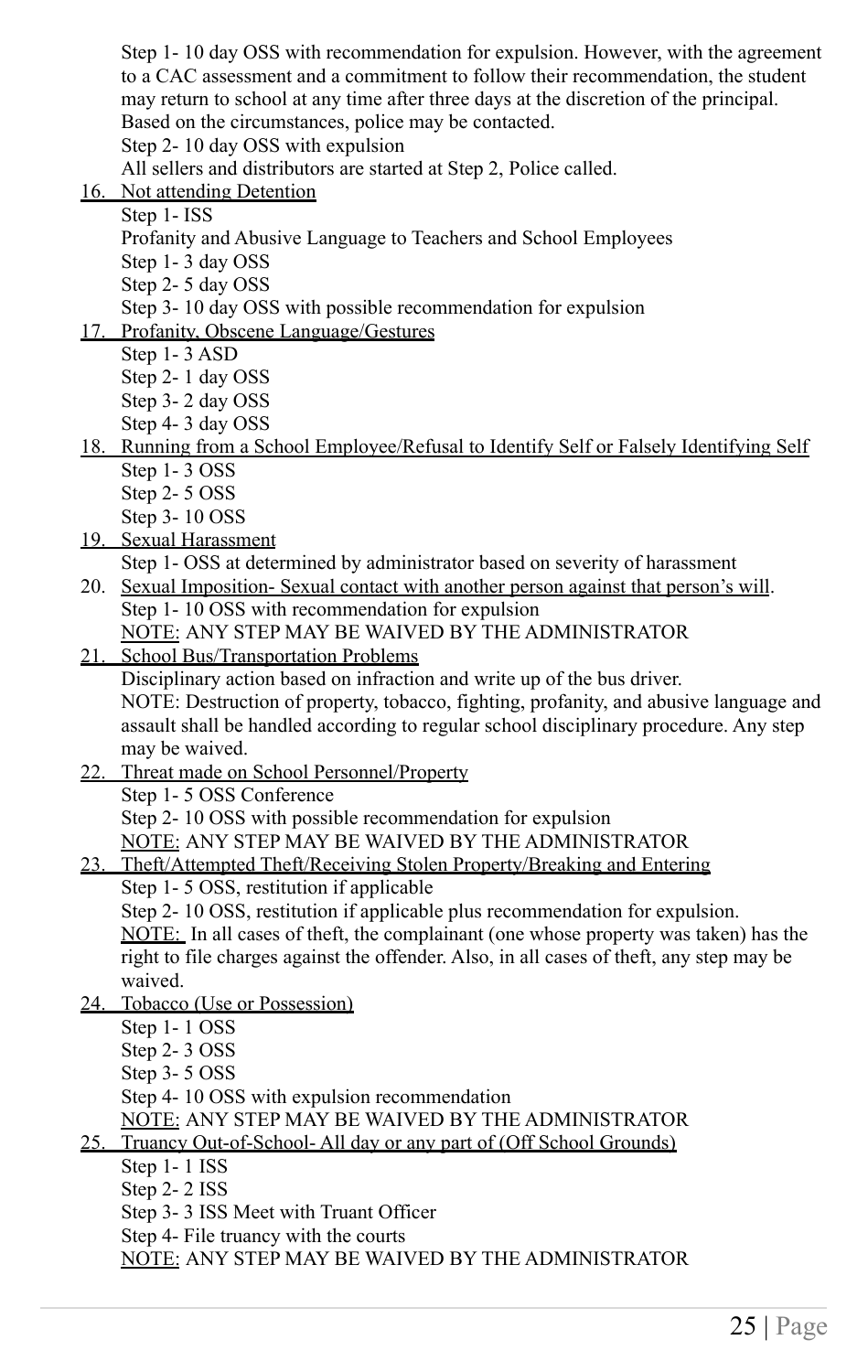- 26. Truancy In-School (Class skipping, out of assigned area) Step 1- Detention NOTE: ANY STEP MAY BE WAIVED BY THE ADMINISTRATOR 27. Vandalism/Destruction of Property Step 1- 3 OSS, restitution Step 2- 5 OSS, restitution Step 3- 3- 10 OSS, restitution plus recommendation for expulsion NOTE: ANY STEP MAY BE WAIVED BY THE ADMINISTRATOR 28. Weapons and Dangerous Instruments Step 1- 10 OSS Recommend for expulsion (may recommend 80 days expulsion) Confiscation 30. Tardies to Class Step 1- Warning Step 2- 1 Teacher assigned detention Step 3- 1 Teacher assigned detention
	- Step 4- 1 Teacher assigned detention

At the end of each 9 week grading period, the student's tardy record will return to 0.

#### **RIGHT TO APPEAL**

In all cases, the student shall be granted due process. He/she always has all of the rights of appeal (such as to the Assistant Principal, Principal, Superintendent, School Board) and to be represented in the appeal by a person of the student and his/her family's choice. You must notify us immediately if you wish to appeal. Even if you appeal suspension, you will still be suspended. The appeal process should take no longer than five school days. If the suspension is not confirmed you will not be suspended for the said violation, and all work can be made up for full credit.

#### **DRESS CODE**

Students are expected to wear appropriate apparel that is tasteful, clean, neat, and modest. Clothing may not jeopardize the health or safety of the students. School standards will be in effect for all school days and field trips unless prior approvals for exceptions are granted. Any clothing or dress-style that distracts or disrupts the normal learning atmosphere will not be permitted.

Following are guidelines for students:

- 1. Hair should be kept clean and well-groomed.
- 2. Shorts will be no shorter than finger-tip length when arms are held down to side. Boxer, spandex, biker and gym shorts are not acceptable. Shorts with pictures or writing across the seat are not acceptable.
- 3. Yoga pants/leggings may be worn if tops are long enough to cover your rear-end.
- 4. Dresses and skirts that are too short are not acceptable. They must be no shorter than finger-tip length when arms are held down to the side.
- 5. Clothing should be so constructed and worn in such a manner that is not unduly revealing nor should clothing be worn so that undergarments are revealed. Halter-tops, racer back tops, tube tops, tank tops, vest shirts, muscle shirts, or other garments of this nature are not permitted. For girls, sleeveless tops are permitted only if the garments are purchased as sleeveless. Boys are prohibited from wearing sleeveless shirts except for physical education/weightlifting. All tops must come down over the top of the pants/shorts/skirts, etc. No bare midsection or back should be revealed when arms are stretched overhead.
- 6. Pants must fit around the waist and be free of holes/tears above pockets. Sagging pants or pants with pictures or writing across the seat are not acceptable.
- 7. Hats, caps, scarves, and bandannas are not permitted, (unless for a recognized religious belief).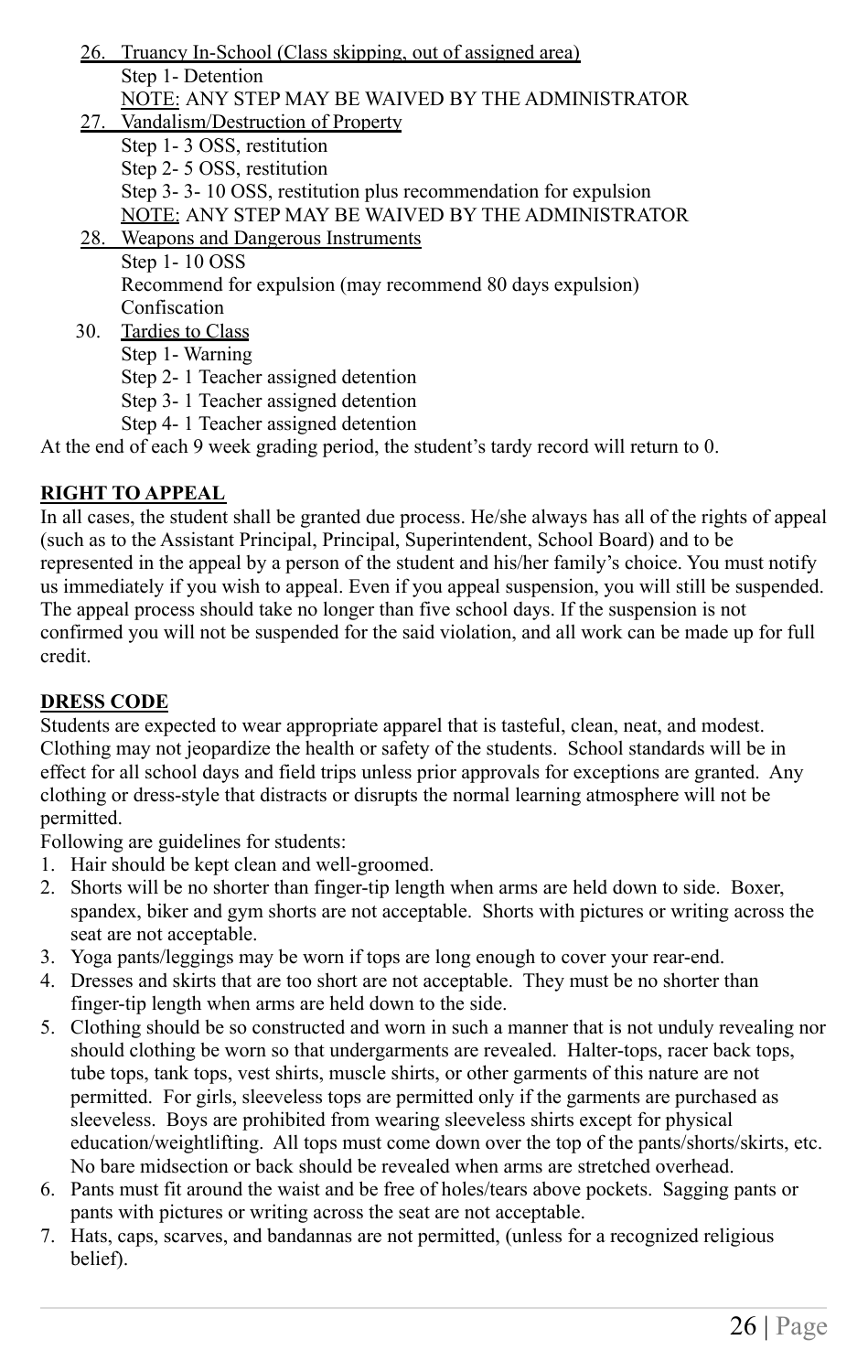- 8. Obscene, immoral, sexually suggestive, or misleading writing or patches on clothing is not allowed. Articles of clothing or jewelry associated with alcoholic beverages, tobacco, drugs or other activities illegal to students are not to be worn on clothing or jewelry. Buttons with misleading or offensive material are not to be worn.
- 9. Undergarments must be worn at all times.
- 10. Outdoor apparel worn inside is not acceptable unless otherwise stated.
- 11. Students may not wear any items or apparel that could be injurious to themselves or others including spikes, wallet chains, neck collars, and heavy chained necklaces.
- 12. Sunglasses may not be worn in the school building at any time. (unless under Doctor's orders)
- 13. No pajama type apparel is to be worn.
- 14. When students attend award programs for academic and athletic reasons, they should dress properly.
- 15. It is within the province of the building principal to adjust any requirements, which in his/her opinion would be in the best interest of the school.

#### **REMOVAL OF STUDENT FROM SCHOOL PREMISES/CLASSROOM**

A student may be removed from a particular class if he/she poses a threat of continued disruption to the academic process. A teacher may initiate an emergency removal of a pupil from curricular or extracurricular activities by sending the pupil to the principal's office. As soon as possible after making such a removal, the teacher will submit to the principal, in writing, the reasons for such action. Only the principal, assistant principal or the superintendent may remove a pupil from school premises. A hearing shall be held in accordance with procedures established for suspension except that the hearing shall take place within seventy-two hours of the initial removal. If it is probable that the pupil may be subject to exclusion, the hearing shall be held in accordance with procedures established for expulsion except that the hearing will take place within seventy-two hours of the initial removal. The individual, who ordered, caused or requested the removal to be made, shall be present at the hearing.

If a student is removed from curricular or extracurricular activities or from the school premises under this section and the student is reinstated prior to a hearing, the teacher and/or persons initiating the emergency removal of the pupil may request reasons for the pupil's reinstatement in writing.

#### **GYMNASIUM**

- 1. During the day, the gym is a regular classroom and is to be treated as such. Students not assigned to a class in the gym are not to be there.
- 2. Physical Education classes should report to the locker room through the main gymnasium doors. Students should remain inside the gymnasium until the bell rings to be dismissed.
- 3. Hard soled shoes are not to be worn on the gym courts.
- 4. The gym bleachers are not to be moved by anyone except those people properly oriented and responsible for their operation and care.
- 5. Anyone attempting to climb the bleachers when they are closed or misuse the bleachers or the gym in any way will be dealt with accordingly.
- 6. Students must be supervised at all times in the gym, locker room, and weight room.

#### **HALL PASSES**

All students in the halls during class periods must have a permit slip or teacher hall pass signed by a faculty member and show it immediately and courteously to staff members upon request. If there is a problem, students will lose hall pass privileges. Any student in the halls found to be without such a permit slip or teacher hall pass, will be returned to class by the staff member who discovers that the student does not have the permit slip. All permit slips must be returned to the teacher who issued them upon returning to class. Leaving class or study hall without permission and without the pupil permit slip could be considered class truancy.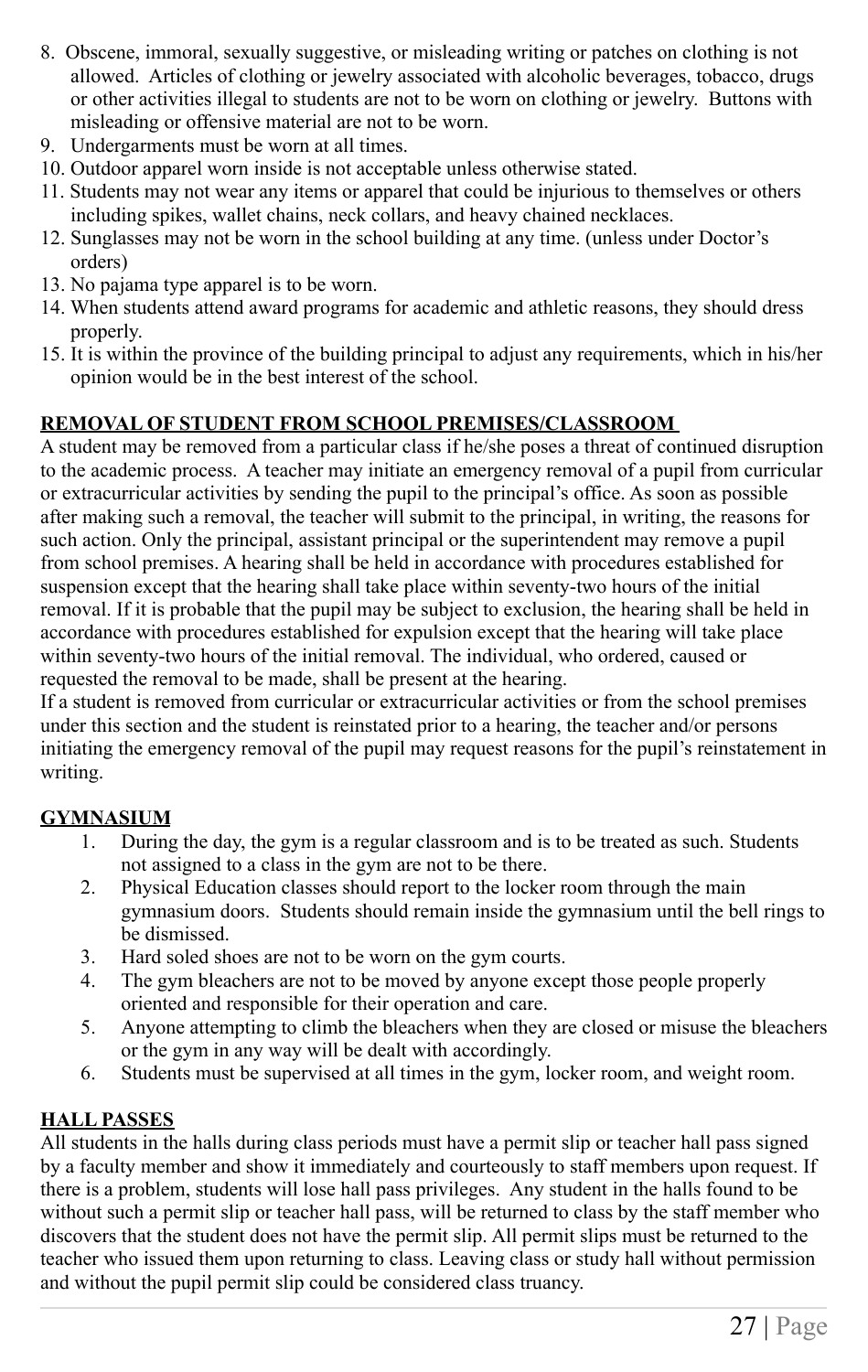#### **HALLWAYS**

Students are to change classes in an orderly fashion with a minimum of talking, shouting and running. Use of profanity in the hallways will not be tolerated.

#### **MERCHANDISE SOLD AT SCHOOL**

Any merchandise sold at school must be approved by the office.

#### **WRITTEN/VERBAL AND SYMBOLIC EXPRESSION**

In expressing their ideas through editing, publishing or distributing written material at school, students must assume the responsibility for the material and expression. A student may be subject to discipline for breach of reasonable standards of free speech and journalism such as libel, obscenity or intentional distortion of the facts. Authorship shall be disclosed and opinions shall be identified as such.

Students shall have access to specified bulletin boards and/or areas for the posting of notices or communications concerning school activities or matters of general interest to students. Only cheerleading-type tape is to be used. Posted notices shall be subject to size limitations, shall be dated and disclose the sponsoring individual organization. Notices which are in violation of any applicable restriction or which are outdated, or have been posted more than ten days may be removed by school authorities. Distribution of materials will take place only prior to and after school, during lunch or homeroom period and only in designated areas, unless operational arrangements are approved. Students distributing such materials are requested to assist in the removal of all litter produced as a result of the distribution. Expressions of personal points of view shall not interfere with the freedom of others to express themselves or with the education process. All posted materials must be approved in advance by the administration.

#### **SEARCH AND SEIZURE**

The Jefferson Local Schools, or its designee, reserves the right to search the lockers, desks, and person and personal belongings of a student on school grounds or at any school activity when it is reasonably necessary for the maintenance of order, discipline and safety and in the supervision and education of students. **Students need to be advised that their lockers, desks, cars and personal belongings will be subject to search for contraband and harmful and dangerous substances.** This may be done with local or state police. Specially trained police dogs may be used on occasion as a preventative measure, to assure all concerned that illegal drugs are not being housed on school property. The utilization of these dogs is part of an overall plan and has prior approval of the Superintendent of Schools. A more intrusive search, as a student's person, should be based on a higher standard than for a less intrusive search of a locker or other area, or of personal belongings. If a person is to be searched in this manner, either parental permission will be asked for or the proper authorities will be brought into the search.

#### **DEALING WITH SUSPECTED CHEMICAL DEPENDENCY**

The Board of Education believes that education offers the most effective means to communicate and remediate the hazards of this potentially life-threatening problem. All employees within the school system are expected to take an active role in reducing or eliminating the threat posed by the presence and use of controlled substances through the implementation of preventative measures and through intervention with the possession, use, sale or distribution of controlled substances has become apparent.

**Prevention-** All employees of the school system are expected to aid in the prevention of student possession and use of controlled substances. Prevention is best accomplished by seeking to foster student self-esteem and morale as well as by developing and enhancing the ability to make sound life decisions. It is also the intent to educate the students and community members with regard to the symptoms and effects of controlled substances. Each employee will therefore familiarize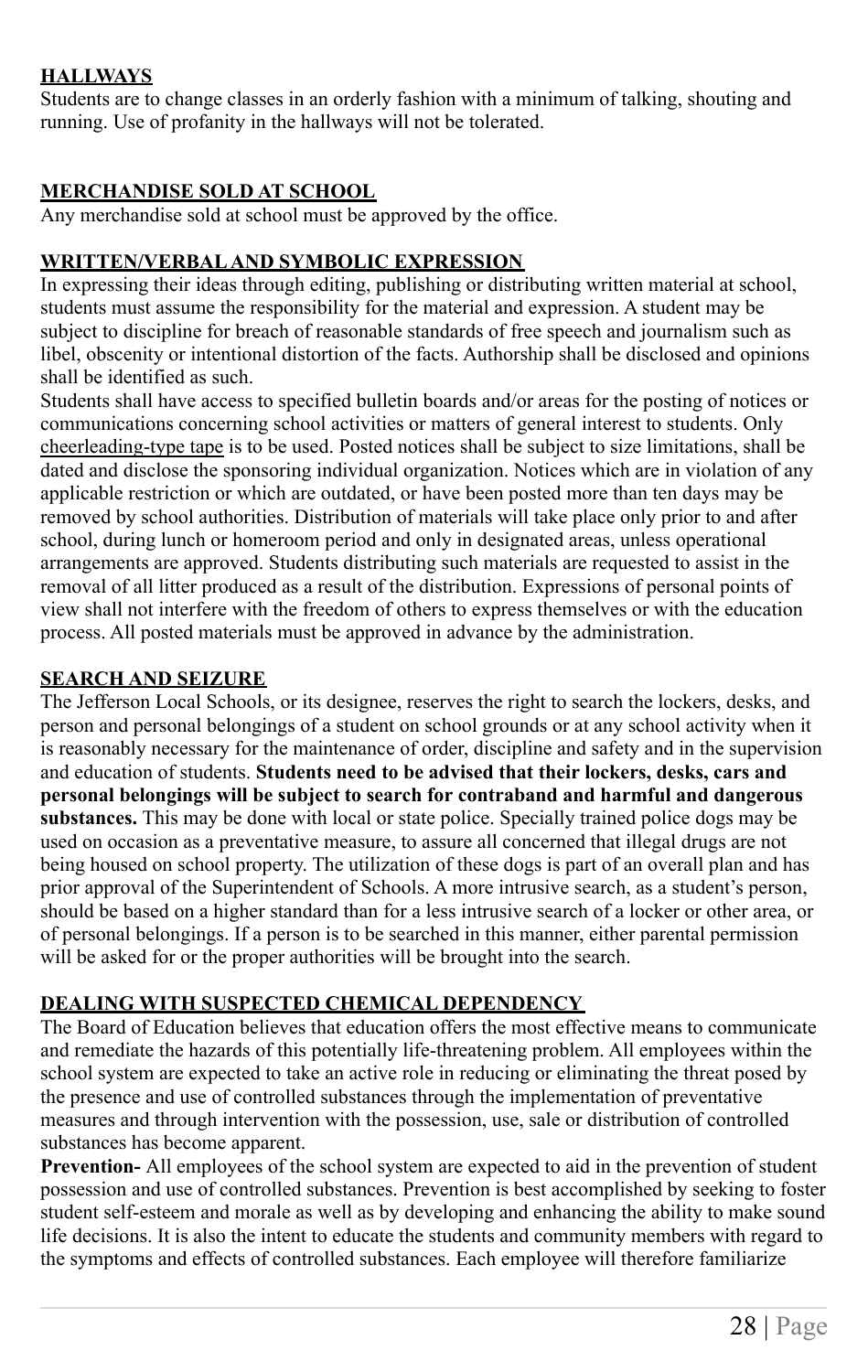himself/herself with the following available resources in assisting in the prevention of the use of controlled substances.

- 1. Student support services in the school system, such as counselors, psychologists.
- 2. Programs designed to support behavioral change(s) of students who are in recovery of substance abuse, or who are having difficulty in coping with life situations.
- 3. Peer groups or programs designed to provide students with the knowledge and training needed to deal with substance abuse problems which may exist in the school or community setting.
- 4. School experiences designed to provide students with feelings of success, accomplishment, enhanced self-esteem and increased decision making capabilities.
- 5. Educational programs for students, staff, parents and the community to provide awareness of the signs, symptoms and the effects of the use of controlled substances.

**Intervention-** The Board of Education prohibits the use, possession, sale or distribution of controlled substances by students except for supervised prescribed medications taken pursuant to the instructions of a licensed physician.

The First Step in the Intervention Process is the identification of students who may be affected by their own use, possession, sale or distribution of controlled substances, or by that of others in the school community. All employees of the school system shall report any circumstances which they believe to be indicative of the use, sale, possession or distribution of controlled substances to the principal of the building in which the student is enrolled. Sources of information relating to these suspicious circumstances include:

- 1. Communications with the student's family.
- 2. Observations/documentation by administrators, teachers, counselors or other school staff members.
- 3. Admissions by the student or by his peers.
- 4. The results of the evaluations performed by community agencies specializing in treatment of problems related to controlled substances.

When school authorities become aware of the actual use, possession, sale or distribution of controlled substances, the following procedures shall be enforced:

- 1. Sale of Distribution of Controlled Substances
	- a. The principal will contact the parent(s)/guardian(s) of the student.
	- b. The principal must notify the local police department and submit all evidence and other pertinent information.
	- c. The principal will recommend to the superintendent that the student be expelled.
- 2. Possession, Use or Receipt of Controlled Substance(s)
	- a. The principal will contact the parent(s)/guardian(s) of the student.
	- b. The principal has the discretion to provide a warning on the first infraction depending on the circumstances surrounding the incident.
	- c. The principal may notify the local police department, other appropriate authorities and the superintendent to determine legal ramifications of the incident.
	- d. The student may be suspended for up to ten days in accordance with procedures identified in the Student Behavior Policy.
	- e. Students may elect to be involved in support groups (substance abuse, co-dependent groups, recovery groups, etc.), or undergo a professionally controlled substance dependency appraisal, and/or begin rehabilitation.
	- f. Controlled substance dependency evaluations and rehabilitation programs shall be conducted by agencies or persons who are recognized authorities in this field, and at the expense of the student's parent(s)/guardian(s).
	- g. When a student is willing to have a professional dependency evaluation:
		- i. The parent(s)/guardian(s) of the student shall notify the school principal that the student has made contact with and is willing to comply with the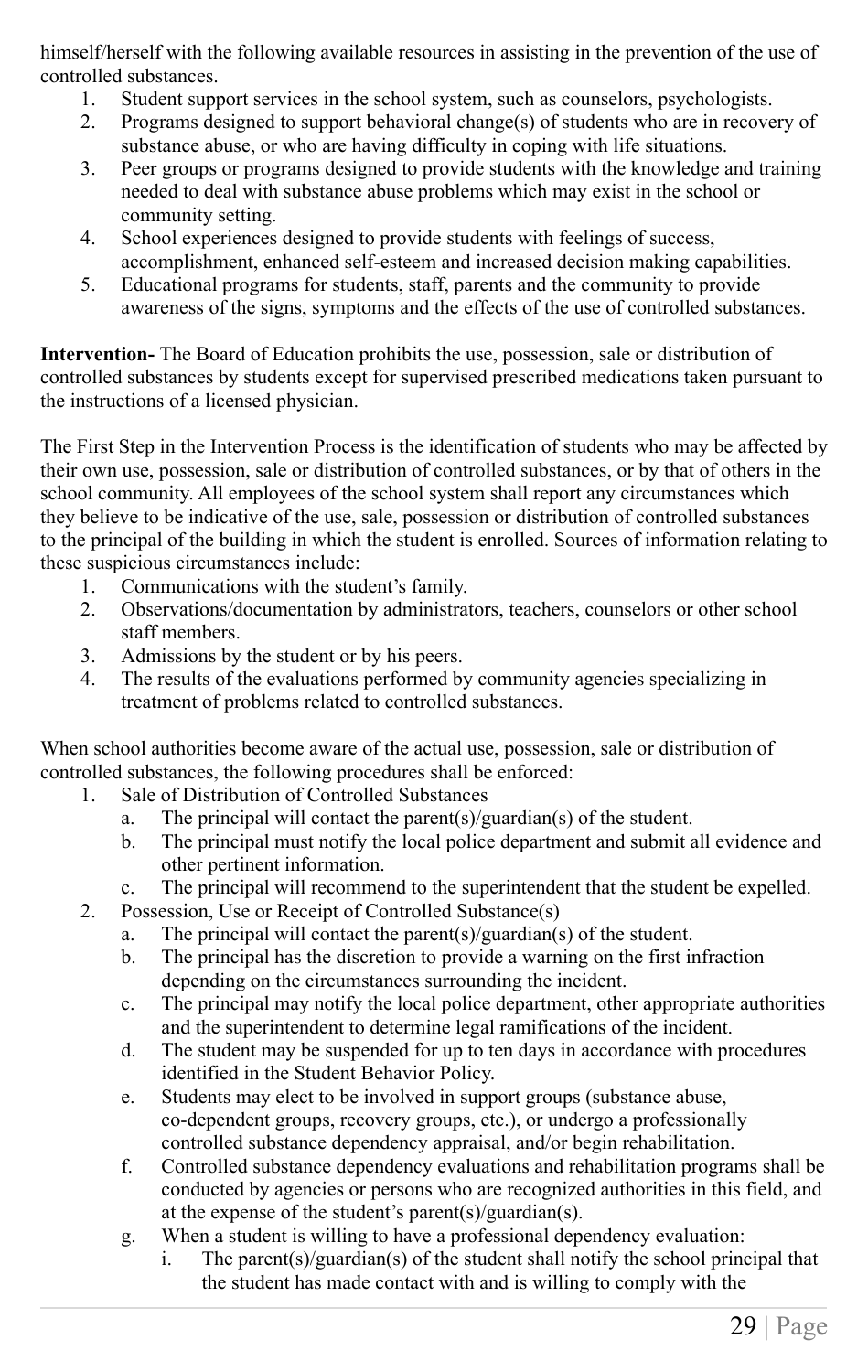evaluation and treatment process. (An Assessment Contract must be completed by a complying organization and returned to school.)

- ii. Students who refuse evaluations or who terminate such treatment or attendance at a support group before successful completion may be suspended for the remainder of the original suspension.
- iii. Students who are in an outpatient treatment service should attend school during this period.

#### **Repeated Offenses of Use, Possession or Receipt of Controlled Substances:**

- 1. Parent(s)/Guardian(s), the local police department and /or other authorities will be notified regarding the student's repeated use and/or possession of controlled substances.
- 2. Any repeated offenses shall be reviewed in the context of the student's age, maturity and history of behavior since the first offense.

#### **SUSPENSION FROM TOLLES TECHNICAL CENTER**

The suspension of a West Jefferson High School student attending the Tolles Technical Center shall also constitute suspension from the home high school.

#### **ELECTRONIC DEVICES**

Cell phones, digital cameras, ipods, laptops, tablets, etc. may be used at the discretion of teachers in their classrooms and at the discretion of building administration. Using these devices at times other than when permission is granted may result in disciplinary action.

| 1st violation-   | Warning                                                              |
|------------------|----------------------------------------------------------------------|
| 2nd violation -  | A student will receive an administrative lunch detention             |
| 3rd violation-   | A student will receive an administrative lunch detention             |
| $4th$ violation- | Will result in an AM administrative detention                        |
| $5th$ violation- | will result in an AM administrative detention and loss of ability to |
|                  | have the cell phone on their person at school during school hours.   |
|                  | The student will be given back cell phone privileges at the end of   |
|                  | the grading period in which the violations occurred.                 |

#### **SECTION IV ACADEMIC INFORMATION**

#### **Grading Scale**

90-100 **A** 80-89 **B** 70-79 **C** 60-69 **D Below 59 F**

#### **REGARDING GRADES**

The Jefferson Local Board of Education has adopted for the district grading and reporting periods consisting of two semesters divided into two nine-week periods for each semester. Grade reports will be available online to all students at the end of each nine-week grading period. Interim reports will be available online by the teacher's mid-way through each grading period in order to keep parents informed of their student's progress.

Parent-Teacher conferences are scheduled twice during the course of the school year. The first is held shortly after the first grading period and the second shortly after the third grading period. Although conferences are scheduled for two nights during the year, parents are welcome and encouraged to contact teachers anytime. Conferences may be arranged by calling 879-7681.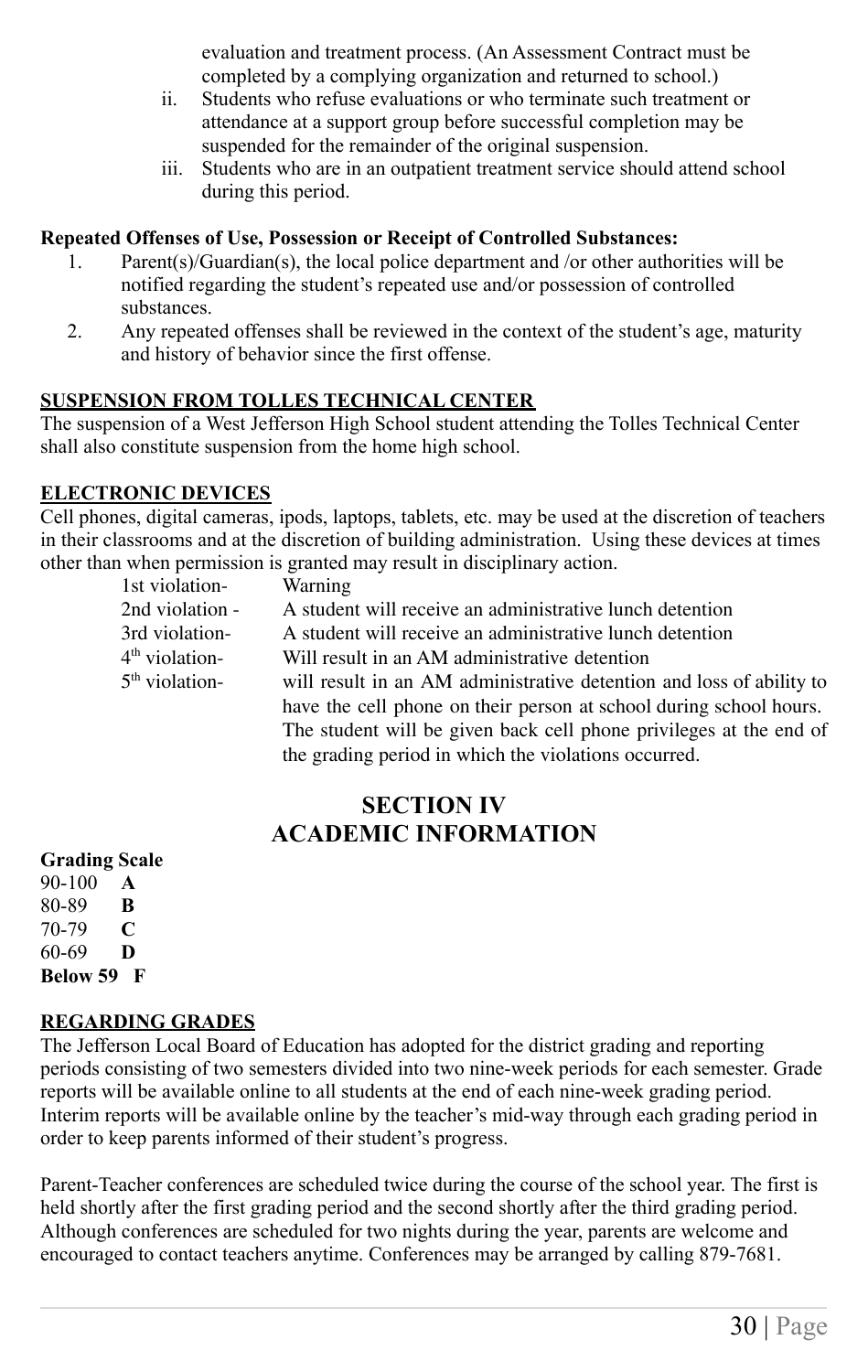**Techniques of evaluation** are an integral part of a teacher's training and a teacher may use any fair and valid method of arriving at a student's grade for a grading period. Official records, final averages for given periods, grade cards, permanent records, etc.; will show only the letter grade. **Semester Exams-** When semester exams are not given; a final grade will be determined by averaging appropriate nine-week averages. The minimum requirement for a course is that the student has at least a "D" average which is a 60% average. When semester exams are given, a final grade will be determined by doubling the appropriate nine-week averages and adding on the exam grades.

#### **WEIGHTED COURSES**

For the purposes of calculating GPA for college admission and scholarship applications, a student's GPA will be weighted on a 5.0 scale when he/she takes the following courses:

| AP Government                                                                        | <b>CCPLUS Courses</b>                 |  |
|--------------------------------------------------------------------------------------|---------------------------------------|--|
| <b>AP English Language and Composition</b>                                           | AP English Literature and Composition |  |
| AP Calculus                                                                          | Physics                               |  |
| AP Chemistry                                                                         | <b>AP</b> Statistics                  |  |
| Additional/Future weighted courses may be added as determined by the administration. |                                       |  |
| Students' Grades will be weighted using the following scale:                         |                                       |  |

 $A = 5.0$  $B=4.0$  $C=3.0$  $D=1.0$  $F=0.0$ 

A student must earn a C or higher in the class to receive the weighted grade.

#### **SENIOR FINAL EXAM RELEASE REQUIREMENT**

- 1. B (2.5) average by the end of the fourth grading period in the class.
- 2. 10 hours of school or community service during their Senior year verified through the Guidance Office (5 hours must be at the high school).
- 3. No disciplinary action that results in out of school suspension

#### **GRADING SPECIFICS**

- 1. Plus and minuses are not to be used for nine week, semester or year-end grades.
- 2. When a student's grades average out half-way between a grade level (1.5, 2.5, 3.5) for all four nine week grading periods and exams the student will receive the higher letter grade. There will be no discretionary decision made on this issue.
- 3. Please remember that if a student fails to make up work required by a teacher, regardless of her/his grades, or for a reason of absence(s), the student will fail the course because they have failed to complete the course. The timeline to make up the course will be established by the teacher. Not to exceed two weeks after return to school unless an extension is granted in writing by the principal.
- 4. A student must take an exam (other than exempt senior) to complete a course (exemptions may be granted by the principal).

#### **INCOMPLETES**

If a student earns an INCOMPLETE, the student will have FIVE (5) days to complete the missing work or the grade will be changed to an F.

#### **GRADUATION**

The following includes a summary of the information basic to the requirements for a high school diploma**.** A list of subjects that are required and must be passed by each student is included.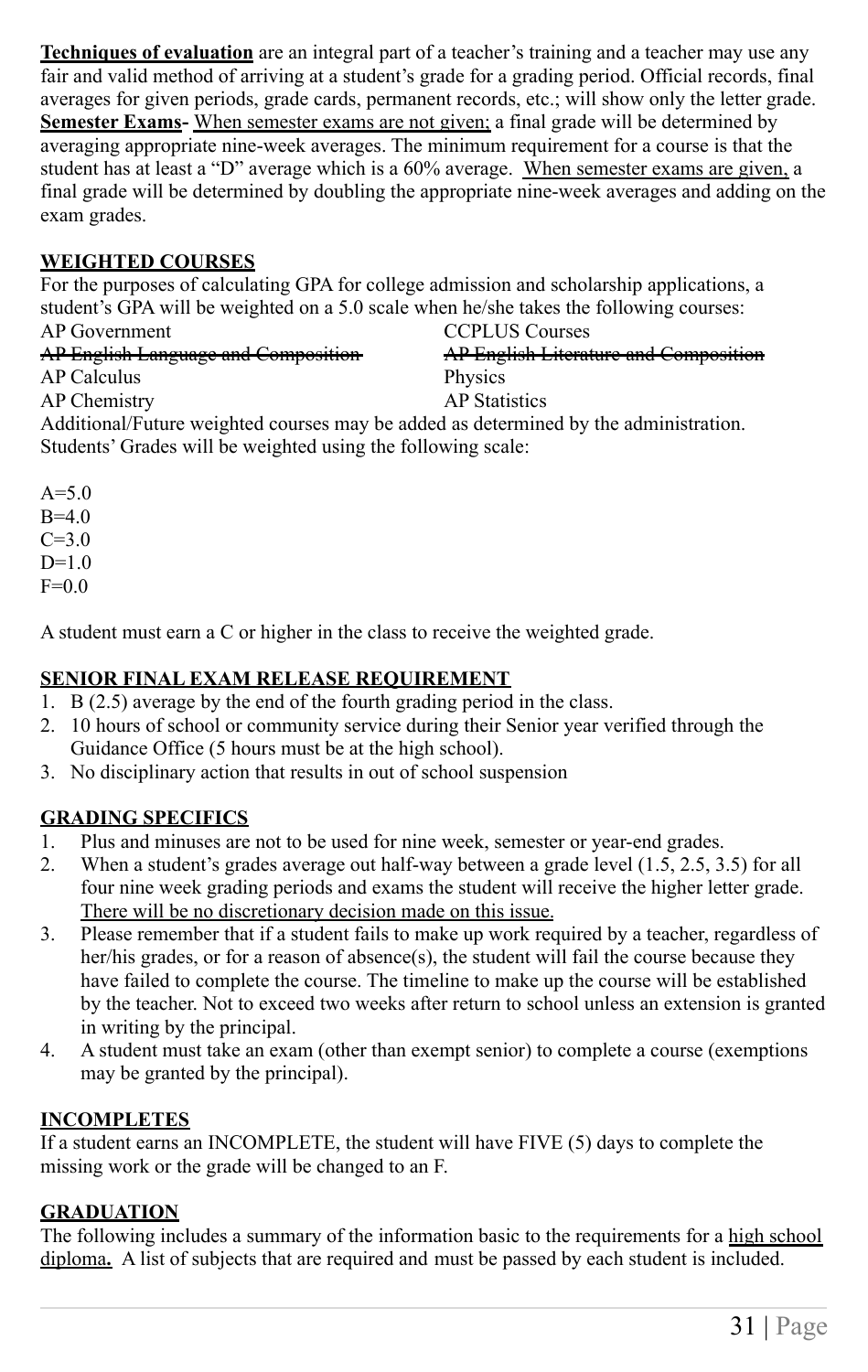Students are required to take those subjects necessary to complete twenty-one academic credits. Required subjects include:

Total Required: 21= credits

- 4 English 9, 10, 11, and 12
- $4 Math$
- 3 Science;
- 3 Social Studies;
- $\frac{1}{2}$  Health:
- $\frac{1}{2}$  Physical Education (unless waiver granted)
- 5 Electives (Personal Finance 0.5 credits)
- 1 Fine Art/Performing Arts

#### **COMMENCEMENT**

All requirements for graduation must be completed one week prior to go through the graduation ceremony.

Students who choose not to participate in the commencement exercises will be excused with a written request to the high school administration and may pick their diploma up in the high school office after graduation.

#### **TOLLES CAREER AND TECHNICAL CENTER**

Tolles Career and Technical Center provides many paths to learning by offering hands-on and individualized educational environments. As an Ohio career-technical school of choice, Tolles offers program areas in addition to rigorous academics and the opportunity to earn dual enrollment credit from local two and four year colleges and universities. For more information, please visit the Tolles website at: www.tollestech.com.

#### **STATE BOARD OF EDUCATION APPROVED CRITERIA FOR DIPLOMA WITH HONORS**

Each school district shall award the *Diploma with Honors* to any graduating student who meets the criteria for honors provided below.

#### **Honors Diploma Requirements.**

To complete the *college preparatory curriculum* in high school the student shall meet at least seven of the following eight criteria:

- 1. Earn four units of English
- 2. Earn at least four units of mathematics which shall include algebra I, algebra II, geometry and another high level course or a four-year sequence of courses which contains equivalent content.
- 3. Earn at least four units of science including two units of advanced science (Anatomy. Chemistry, AP Chemistry, or Physics)
- 4. Earn four units of social studies
- 5. Earn three units of world languages (must include no less than two units for which credit is sought), i.e., three units of one world language or two units of two different languages.
- 6. Earn one unit of fine arts.
- 7. Maintain an overall high school grade point average of at least 3.5 on an unweighted 4.0 scale.
- 8. Obtain a composite score of 27 of the American college testing services' assessment (excluding optional writing test) or a score of 1280 on the College Board's SAT verbal and mathematics sections (excluding the required writing section).

To complete the *Career Technical Education Pathway students'* shall meet at seven of the following eight criteria:

1. Earn four units of English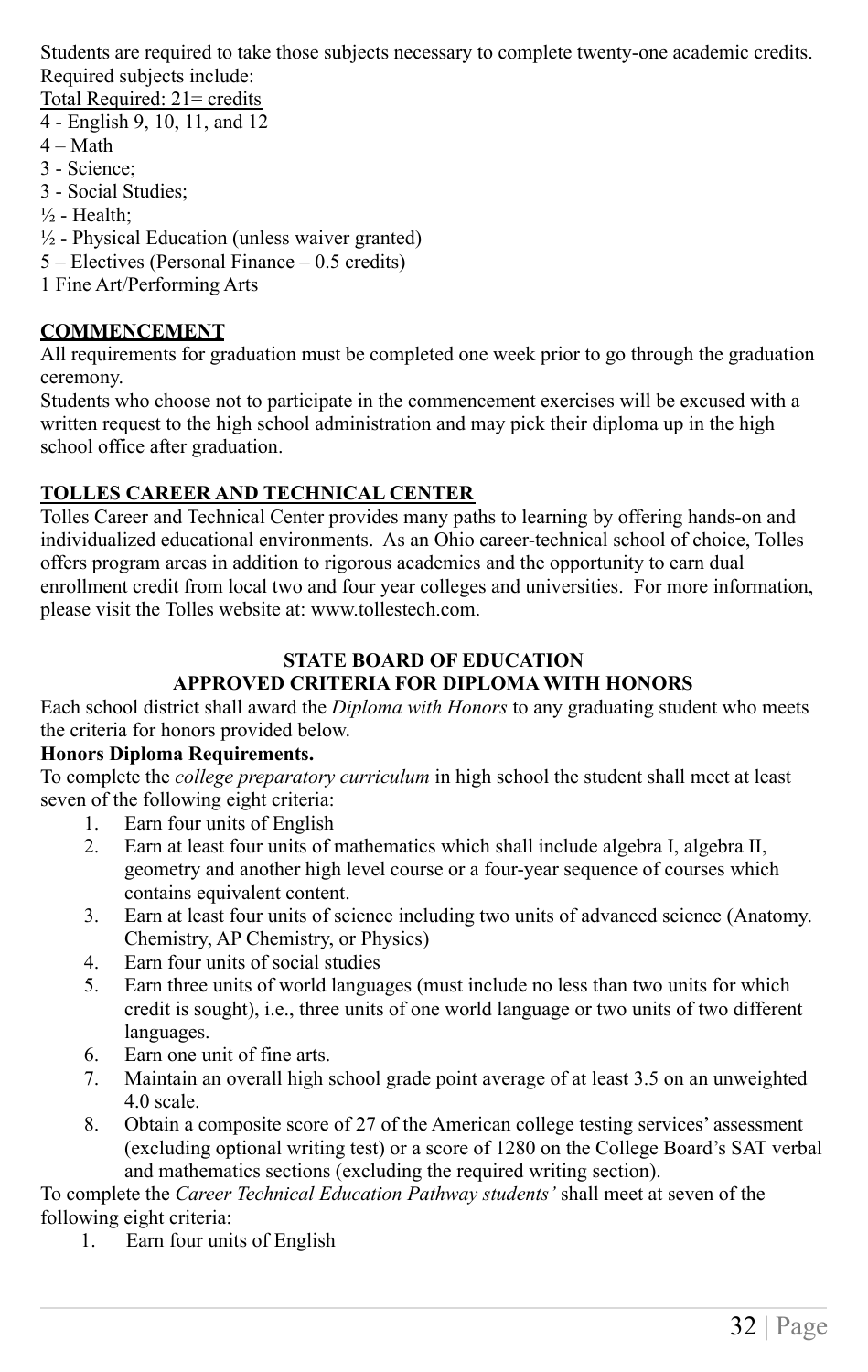- 2. Earn at least four units of mathematics, which shall include algebra, I, algebra II, geometry and another higher-level course or a four-year sequence of courses that contains equivalent content.
- 3. Earn at least four units of science including two units of advanced science
- 4. Earn four units of social studies
- 5. Earn four units in a career-technical education program that leads to an industry-recognized credential, results in an apprenticeship or is part of an articulated career pathway, which can lead to post secondary credit. If the student's program design does not provide for any of these outcomes, then the student must achieve the proficiency benchmark established for the applicable Ohio career-technical competency assessment or the equivalent.
- 6. Achieve proficiency benchmark established for appropriate Ohio Career-Technical Competency Assessment or equivalent assessment aligned with state-approved and industry related validated technical standards
- 7. Maintain an overall high school grade point average of at least 3.5 on an unweighted 4.0 scale.
- 8. Obtain a composite score of 27 of the American college testing services' assessment (excluding optional writing test) or a score of 1280 on the College Board's SAT verbal and mathematics sections (excluding the required writing section).

#### **VALEDICTORIAN**

The Valedictorian status will be calculated after 3 years and at the end of the third nine-weeks grading period of their senior year. The student(s) with the highest GPA on an unweighted 4.0 scale on an administrative approved schedule will be considered valedictorian(s).

#### **SALUTATORIAN**

The salutatorian status will be calculated after 3 years and at the end of the third nine-weeks grading period of their senior year. The student(s) with the second highest GPA on an unweighted 4.0 scale on an administrative approved schedule will be considered salutatorian (s).

#### **VALEDICTORIAN/SALUTATORIAN APPROVED SCHEDULES**

Approved schedules must include AP Government, Honors English 12 or CCP English AP English Language or AP English Literature, AP Calculus or AP Statistics and AP Chemistry or Physics. In essence, the valedictorian/salutatorian will take the highest level course offered in each core subject area.

#### **HIGH SCHOOL CREDIT**

Middle School students who take high school courses for credit must understand the grade will be included in their high school GPA.

#### **DROPPING/CHANGING COURSES**

Dropping and/or changing of courses may take place within the first two weeks of a new school year for full-year courses, or during the first week of the second semester for a semester course. This can be done without penalty if the student, parent/legal guardian, faculty member involved, counselor and principal are in agreement (During Drop Period). Any drop/change after this period will result in an "F" with no credit being placed on the permanent record. Principal may determine extraneous circumstances. There will not be schedule changes on the first day of school. If you play sports, make sure you are still eligible according to OHSAA eligibility by-laws.

#### **HONORS**

Honors students may not advance in the sequence without a "B" average; however, the exception may be made by teacher recommendation.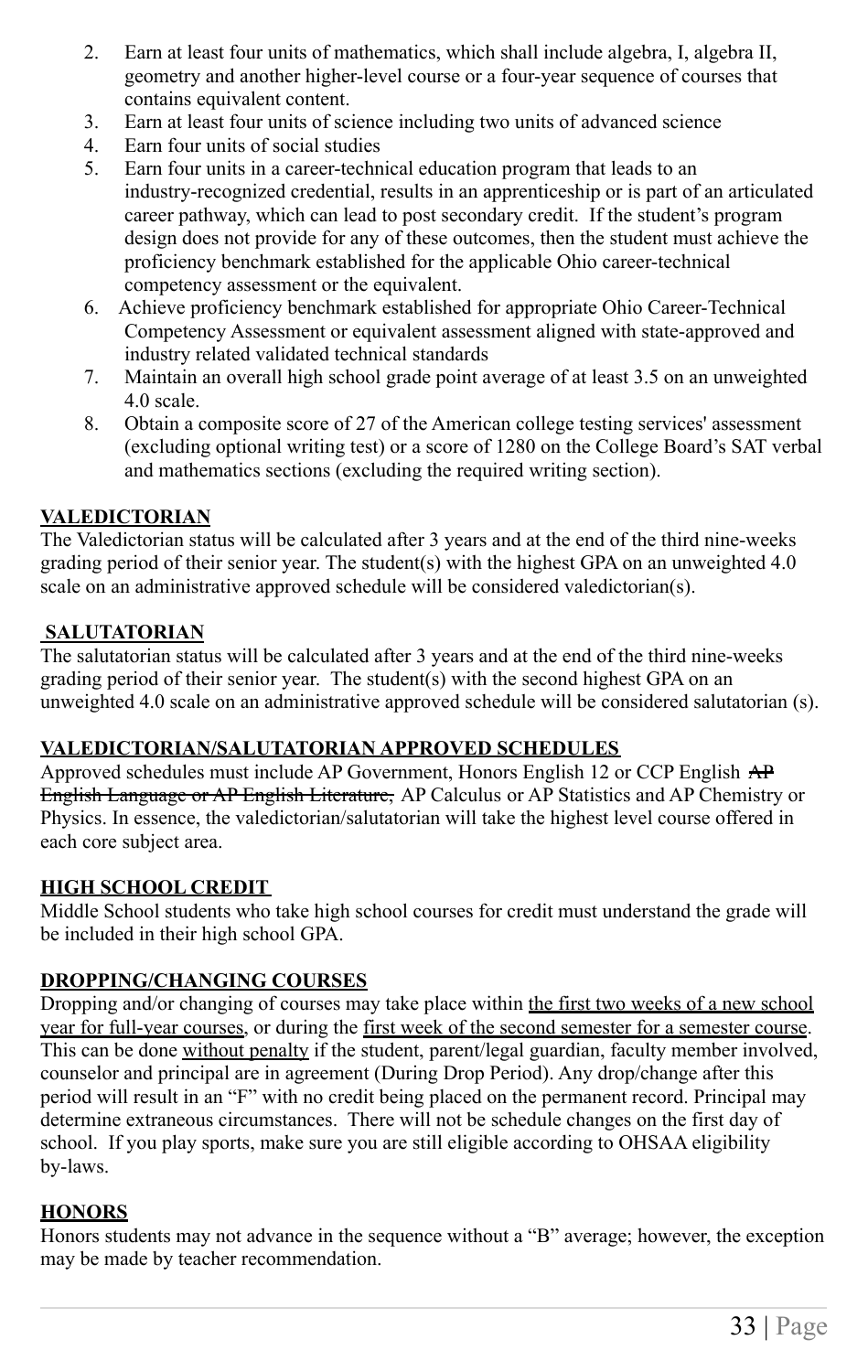#### **INTERIM REPORTS**

During the middle of each grading period, teachers are to fill out interim grade reports for all students. This report is available on Progressbook.

#### **CORRESPONDENCE COURSES**

Students who wish to complete the requirements for graduation after once withdrawing from school and those who cannot schedule or who need to make up failed courses at the high school, may do so under the following conditions:

- 1. All work must be approved by a school counselor. It is not recommended that a student take more than one correspondence course at any given time.
- 2. The fees must be assumed by the student.
- 3. Any supervision and help given to the student after regular school hours will be compensated for by the student at the established rate for tutors.
- 4. Correspondence courses should be started and completed during the summer. Special arrangements, however, may be made with the approval of the superintendent, the school principal and the building counselor. All correspondence course work must be completed and mailed by April  $1<sup>st</sup>$  for graduation purposes. Schools must receive final grades by May  $1<sup>st</sup>$  to participate in the graduation ceremony.
- 5. Advance correspondence courses for enrichment may be taken with the approval of the appropriate curricular department and the guidance department.
- 6. A committee composed of an administrator, guidance counselor and a teacher from the appropriate curricular department will consider special requests for employment of correspondence courses that are needed because of the extenuating circumstances involving the student. The student and the student's parent(s)/guardian(s) should present the extenuating circumstances to the committee.
- 7. Students shall receive a diploma when all graduation requirements and the Jefferson Local School District requirements have been met.
- 8. The maximum number of correspondence courses allowed for graduation by the Jefferson Local School District is four units of credit.
- 9. There will be no waiving of any of the graduation requirements except as previously stated, nor will required courses be waived.

#### **College Credit Plus Option (CCP)**

All students have the option to participate in CCPLUS. All students who chose to participate in CCP must attend a meeting the year before participation.An intent to participate form must be turned in by April 1st in the year prior to participation. Please refer to Board Policy for further information.

#### **EARLY GRADUATION**

Each year a certain number of students wish to accelerate their courses of study in order to complete high school in less than 4 years. In order to meet the needs of the students while also maintaining the standards of West Jefferson High School, the following guidelines have been developed.

- 1. The student requesting early graduation must apply at least one year ahead of anticipated graduation date.
- 2. The parent of the student applying for early graduation must submit a typed request signed by the parent the student explaining the reason for the early graduation.
- 3. The student applying for early graduation must be able to satisfy all of the other requirements necessary for graduation from West Jefferson High School.

#### **GUIDANCE SERVICES**

Guidance counselors are advocates for students.

The high school counselor is responsible for the following services: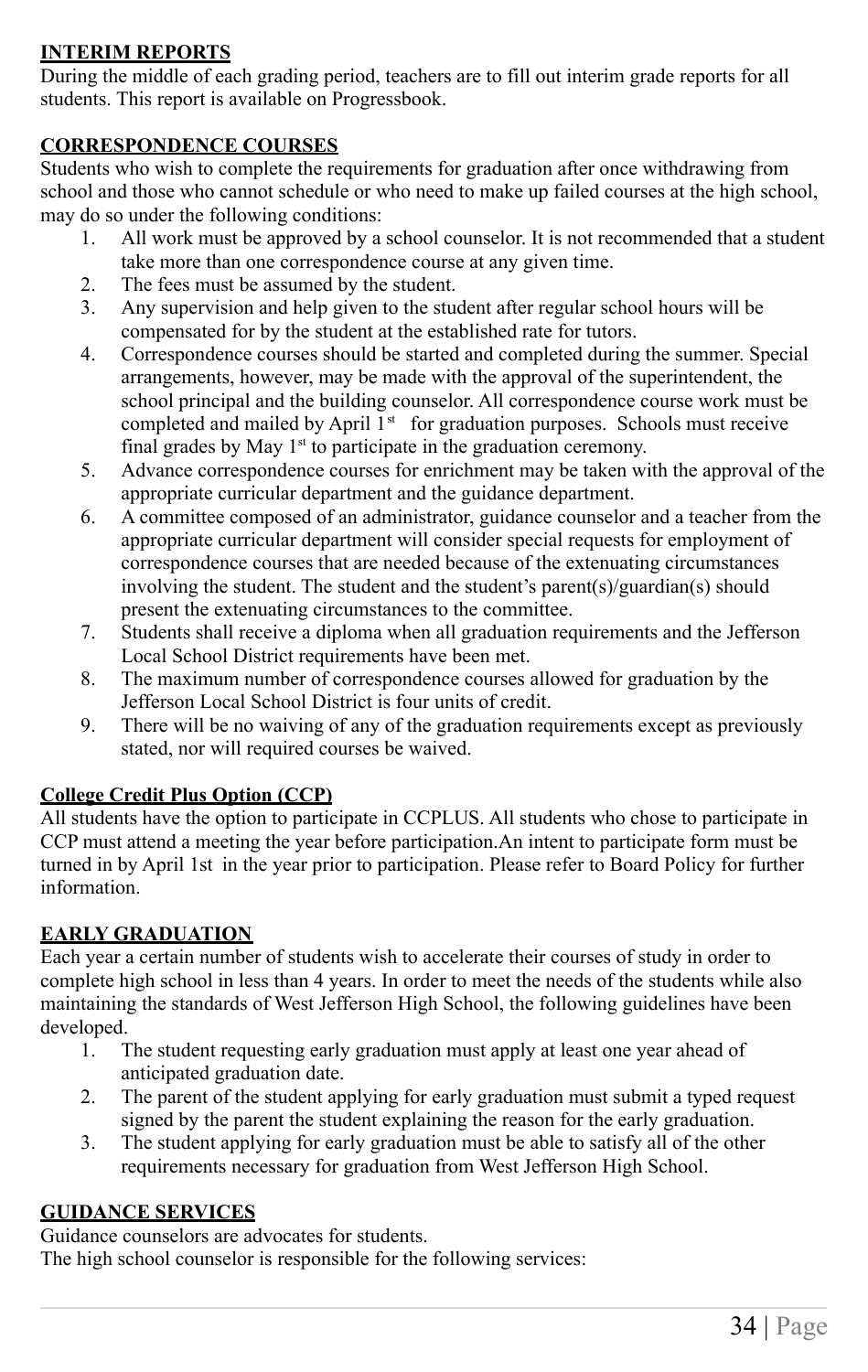- 1. Providing information about personal and social development, the world of work, all aspects of school life and a wide range of post-secondary educational opportunities.
- 2. Developing decision-making skills, attitudes and values.
- 3. Counseling Services- The counselor refers and helps students with personal problems, career plans and social problems.
- 4. Referring and helping students with special needs and acts as a liaison between the classroom teacher and the school specialist.
- 5. Offering help to parents with the personal, social, educational and career development of their children.
- 6. Providing students with information concerning community resources, agencies and services.
- 7. Assisting students with educational placement in special classes, levels within a class and special curriculum areas.

#### **GRADE REPLACEMENT**

A student may retake a course to attempt to improve his/her grade for the course. This is different from not passing a course and being re-enrolled in the class to earn credit. Although credit will only be granted once, all grades earned for the course will appear on his/her transcript but only the highest grade will be calculated into the student's GPA. The course information and the grade earned the first time will remain on the transcript as part of the student's academic record. To use the "Grade Replacement" option, the student must have earned credit for the course and wish to improve his/her grade and GPA. (This option may not be used to earn Valedictorian or Salutatorian honors). In order to repeat a course for a replacement grade, the form must be completed and submitted to the school counselor before the first day of school. This option must be utilized the next school year after the original credit has been earned. Correspondence courses may not be used as grade replacement courses.

#### **ACADEMIC AWARDS**

There will be an annual recognition evening after the conclusion of the third nine-week grading period. At this time all students with a 3.75 and above will be recognized from each grade level. This recognition will be based upon GPA from the current school year only. Tolles students will also be included in these awards.

#### **LOCAL SCHOLARSHIPS**

Each spring, seniors will be encouraged to apply for many of the scholarships provided by local businesses and individuals.

#### **SECTION V STUDENT ACTIVITIES**

#### **CLASS ADVISOR**

All business and social activities are to be cleared first through the class advisors prior to presentation to the office for final approval. The staff member assigned as "class advisor" coordinates all activities for the total grade level.

#### **SALES**

Only school approved fundraisers are permitted at school. No personal sales are permitted. All school fundraisers must have prior administrative approval.

#### **CLASS ORGANIZATION**

Each class of the high school may elect the following officers and representatives.

- 1. Class President
- 2. Student Council Representatives (5) Freshmen & Sophomores; (9) Juniors & Seniors
- 3. Vice-President
- 4. Secretary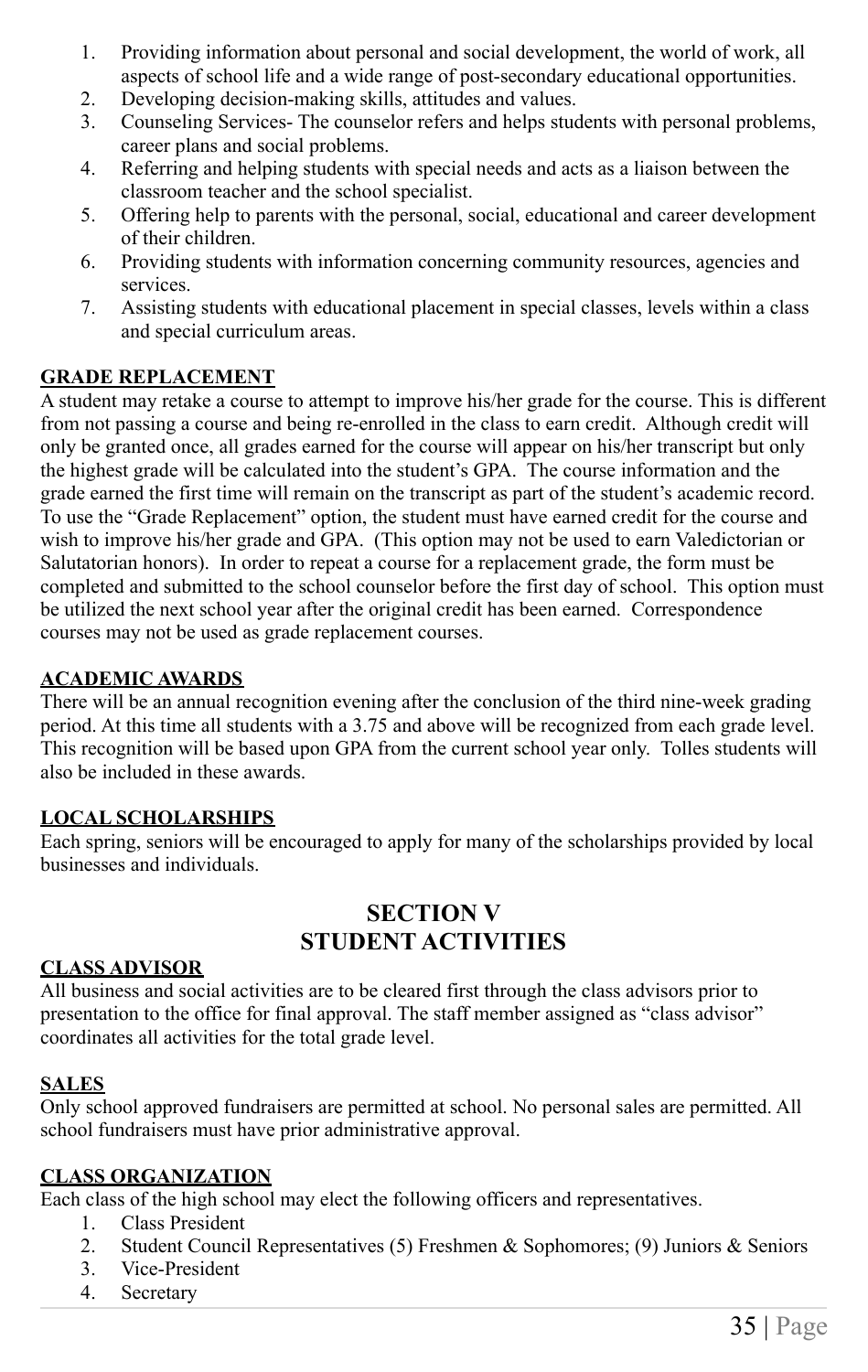- 5. Treasurer
- 6. Public Relations and Historian

Election procedures, eligibility for office and executive committee membership minimums will be under the direction of the administration and class advisors. No student will be permitted to seek a class or activity office unless she/he has a GPA of 2.0 or above. Any student elected or appointed to a class or activity office who falls below a 2.0 GPA at the end of the first semester shall be removed from office and a replacement shall be selected. All activities of a class (social and business) are subject to the approval of the class advisor and or veto by the high school administration or district superintendent. Seniors: In order for a senior to seek a class officer's position, the student must have run for a class officer's position prior to his/her senior year.

#### **CLASS DUES**

Annual class dues (\$10.00 per year or \$35.00 total for all four years if paid as a freshman) will be collected to help cover the cost of prom, senior luncheon and other class expenses. Class dues are not the same as academic class fee charges, and are not waived by free and reduced lunch eligibility.

#### **ELIGIBILITY FOR ALL EXTRACURRICULARS**

To maintain eligibility a student at WJHS must pass five (5) subjects per grading period. Eligibility of the student will be checked at the end of each grading period (9 weeks). Extra-curricula include, but are not limited to, athletics, band, choir, musicals, mock trial, envirothon, Spanish club, quick recall (quiz bowl team). In addition to this a student at WJHS must maintain a GPA of 1.5. Students whose GPA falls below 1.5 for the immediately preceding grading period may be eligible to participate by taking a one-time waiver. Only one such waiver will be granted during a student's high school career for all extra-curricular activities.

**Day of Event Policy –** Students must attend school for a complete day on the date of the event. Any student arriving at school the day of or day after the event before 8:20 a.m. will be treated as a tardy and dealt with through the office. Any student arriving at school between 8:20 a.m. and 9:59 a.m. will be eligible to participate in the activity as long as they make-up the time missed in Friday Night School. The student may choose to make-up the time or miss the event. Any student arriving after 10:00 a.m. will not participate in the event. *Illness will require a doctor's excuse, no exceptions.* A parent's note will still excuse a student as it pertains to the school day, but not for the extra-curricular. The principal and dean of students may grant exceptions based on a review of the individual extenuating circumstances.

**National Honor Society**- Membership in the West Jefferson High School Chapter of the National Honor Society is a privilege, not a right. Students who are interested in becoming NHS members are encouraged to be of high character and to excel in areas of leadership, academics and service. Membership is based on the four criteria: Character, Leadership, Scholarship and Service. Ninth graders are NOT eligible for membership. The basic requirements for consideration are:

- 1. A cumulative GPA of 3.5 or above, on an unweighted scale.
- 2. A minimum of three service/activity points per grade level.
- 3. Evidence of leadership capabilities
- 4. Evidence of maturity, sound judgment, exemplary behavior and overall high character.
- 5. A faculty council has the final voice in determining which students are selected and in reviewing students who fail to continue to demonstrate those qualities which merited their original selection.

#### **Membership Responsibilities**:

Membership in the national Honor Society is an honor bestowed upon a student. Once selected, members have the responsibility to continue to demonstrate these qualities.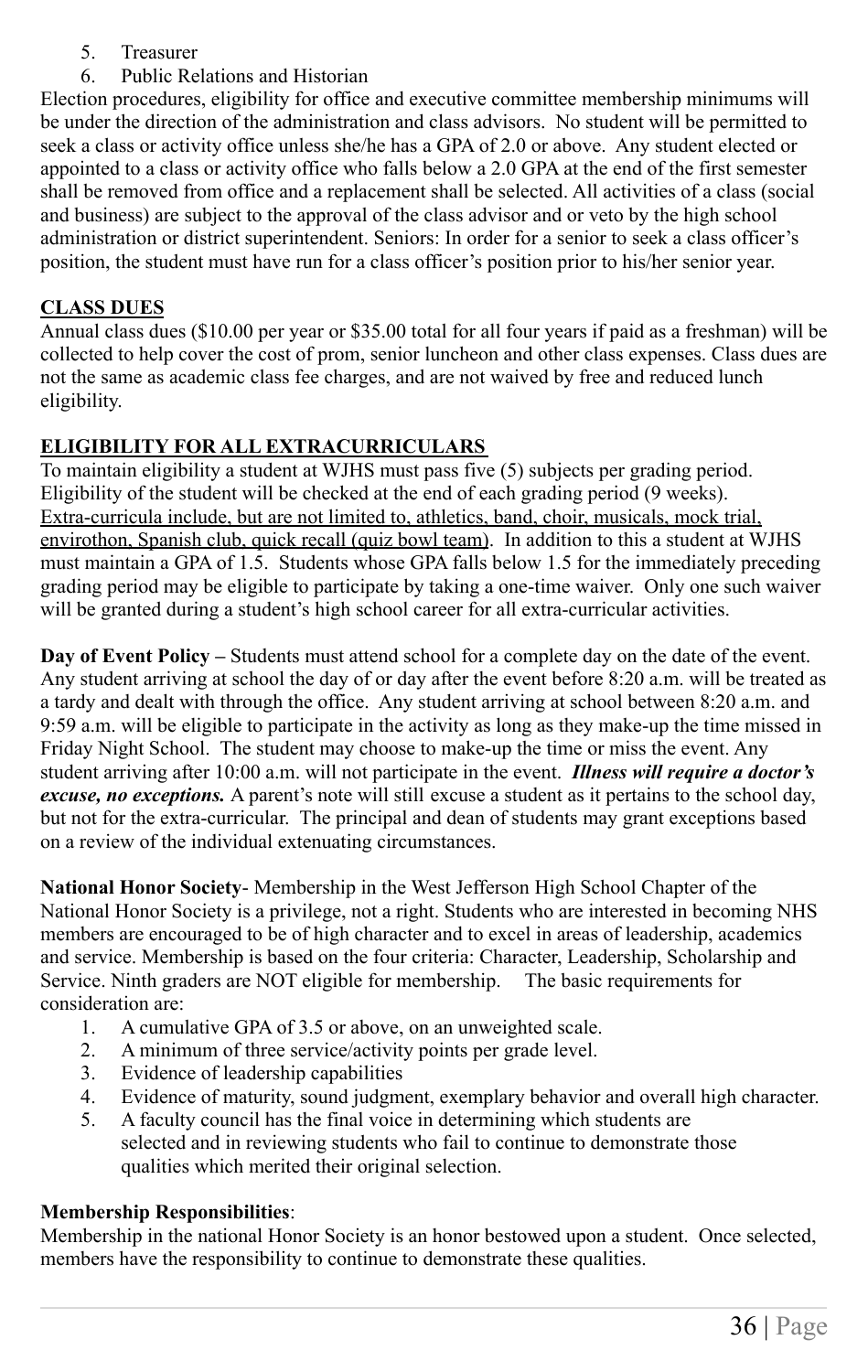- 1. Members must maintain a cumulative grade point average (GPA) of 3.50. A member whose GPA falls below 3.50 will be placed on probation and given the opportunity to raise his/her GPA to 3.50 or better. Members on academic probation retain all the rights and responsibilities of membership. Failure to raise the GPA to 3.50 within a reasonable time will result in removal from the chapter.
- 2. National Honor Society students are expected to demonstrate the highest character. A member who is disciplined for academic dishonesty will be removed from the Chapter.
- 3. National Honor Society students are expected to demonstrate leadership within the school, community and set an appropriate example for the student body. They are expected to conform to the rules of the school as outlined in the student handbook. Any student who is suspended for an infraction of school rules will be removed from the Chapter.
- 4. Students are expected to perform service to West Jefferson High School and the involvement through other outlets will be considered very seriously.

Therefore, membership may be revoked from those who demonstrate behavior that is not conducive to character, leadership, scholarship and/or service.

**Student Council-** Student Council is a service organization. Students who are elected donate their time for various functions needed around the school. Projects that the student council members work on are designed by the students themselves. Meetings focus on student needs, student-faculty relationships, ways to get students more actively involved in their school and suggestions that might make for a better learning environment. Student council is open to any student in school. Students from each grade level are elected to serve as representatives. Elections will be held in the spring. A student council member should be a hard worker, able to accept responsibility and willing to give his/her spare time to projects and services that contribute to the overall improvement of West Jefferson High School. There are no costs required of a student to become a representative to the Student Council.

**Spanish Club –** Students who are taking Spanish and wish to be involved in various after-school events related to Spanish.

**Quick Recall-**Quiz/trivia competition.

#### **Section VI Athletic Guidelines**

**Responsibilities -** the athlete is responsible for his/her personal actions, both on and off field and court. The athlete is to abide by all the school, athletic department and OHSAA rules and regulations as they pertain to his/her respective sport. The athlete's behavior and demeanor should be of the caliber so as to insure the proper influence on spectators as well as team members. The athlete should cooperate with all teachers, coaches, school and athletic officials. **Duties** - show up for practice and games with a good attitude and a willingness to work hard to achieve his/her individual potential and to do what he/she can to help the team be successful.

### **Specific Duties**:

- 1. Wear equipment only at practice sessions or scheduled games involving that particular sport. All athletic equipment and supplies are the legal property of the Board of Education. Therefore, school equipment may not be taken from school buildings for the use of out-side organizations, or for personal use.
- 2. To be individually responsible for all equipment issued when not at home, or kept in a locked locker. A player may not participate in assemblies, or awards, or banquets, or go out for another sport if all equipment has not been returned and all financial obligations met.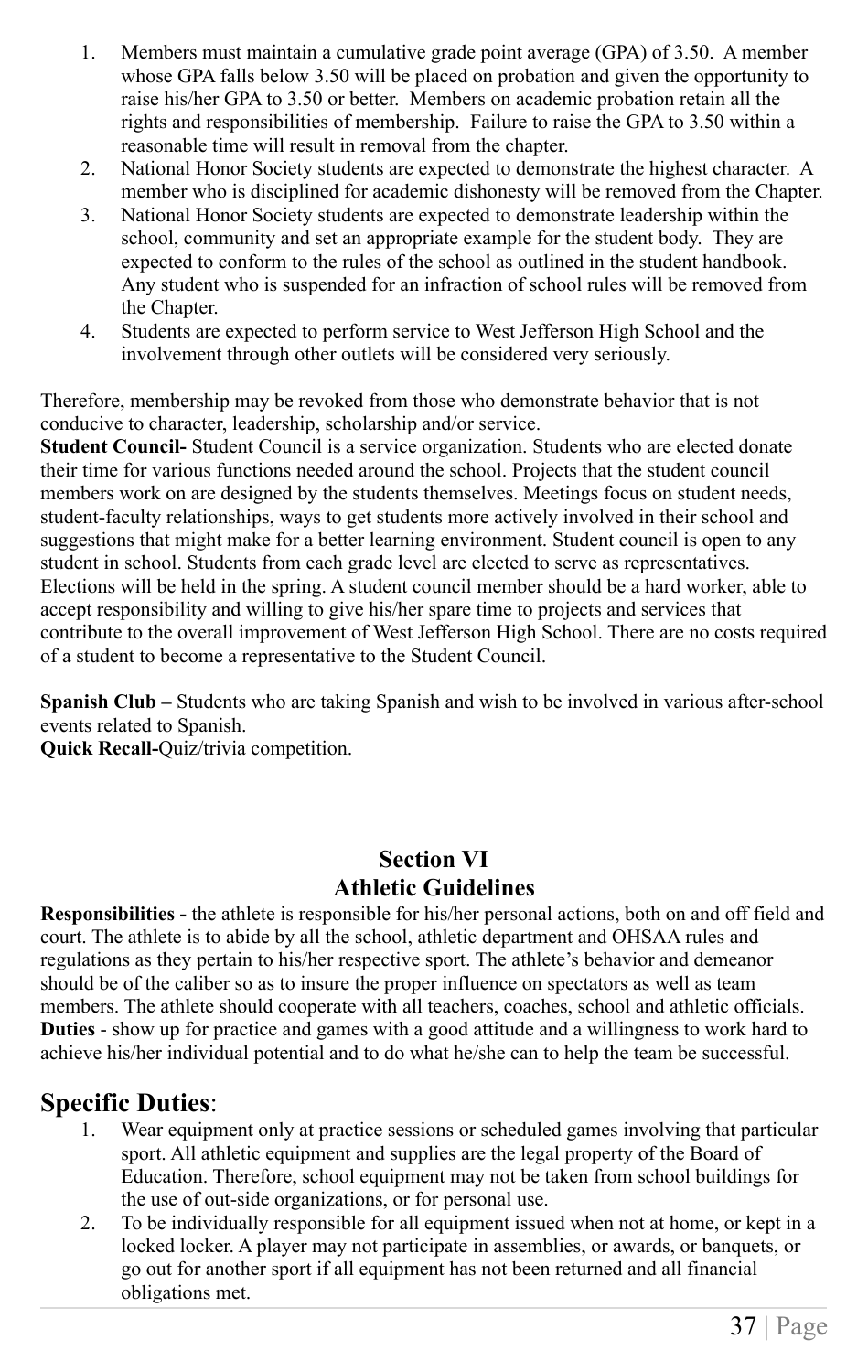- 3. To exhibit conduct that will create a positive reflection upon himself/herself, teammates, parents, student body and the community. Students whose conduct results in arrest or court action, could be ruled ineligible for participation by the administration.
- 4. To attend school for a complete day on the date of a game, contest, meet, match, performance or practice session. Any student arriving at school **the day of or day after a contest** before 8:20 a.m. will be treated as tardy and will be dealt with through the office. Any student arriving at school between  $8:20 - 9:00$  a.m. will miss a quarter of the next contest. Any student arriving at school between  $9:00 - 10:00$  a.m. will miss  $\frac{1}{2}$  of the next contest. Any student arriving at school between 10:00 – 11:00 a.m. will miss  $\frac{3}{4}$  of the next contest. Any student arriving after 11:00 a.m. will miss the entire next contest. Illness will require a doctor's excuse. This rule only applies to extracurriculars. A note from a parent will still excuse a student as it pertains to the school day. The principal and dean of students may grant exceptions based on review of the individual case and any extenuating circumstances.
- 5. If a student athlete is tardy or absent the day after a contest the AD may enforce the guidelines in #4 for the next athletic contest.
- 6. To exhibit good sportsmanship and fair play. Any pupil who is under penalty of discipline, or whose conduct is such as to reflect discredit upon the school, may not be eligible.
- 7. To arrange schedules so the class excuses due to athletic events are kept to an absolute minimum. However, it will be necessary at certain times for participants to be excused from class to be involved in an athletic contest.
- 8. To remember that extra-curricular activities are a privilege and not a right.

#### **ACADEMIC ELIGIBILITY**

West Jefferson High School will abide by the OHSAA rules which state that all athletes will be passing at least five  $(5)$  – one credit courses, or the equivalent, in the immediately preceding grading period.

In addition to this, student-athletes at West Jefferson must maintain a GPA of 1.5. Eligibility of the student-athlete will be checked at the end of each grading period (9 weeks). Students whose GPA falls below 1.5 for the immediately preceding grading period may be eligible to participate by taking a one-time waiver. Only one such waiver will be granted during a student's high school career for all extra-curricular activities.

\*Physical Education does not count towards athletic eligibility due to it being a ¼ credit course. In addition, athletes must have earned a minimum of 5 credits for the year. In order for the student-athlete to regain their eligibility to participate in contests, they must make-up the credit(s) through receiving a passing grade in summer school or a correspondence course(s) prior to their next sport season. The denial of participation will be lifted when the Guidance office receives notification of the passing grade(s)

#### **SUSPENSION FROM SCHOOL**

- 1. Any athlete who is under penalty of out-of-school suspension will not be permitted to participate or attend practices or games during the suspension period.
- 2. All athletes suspended will be given the rights and privileges awarded to any student according to the Ohio Revised Code 3313.661, when suspended or expelled from participating in any sport. The procedure shall be that policy adopted by our local Board of Education.

#### **SUSPENSION FROM THE TEAM**

1. Any athlete under suspension for violating training rules may not be permitted to travel with the team.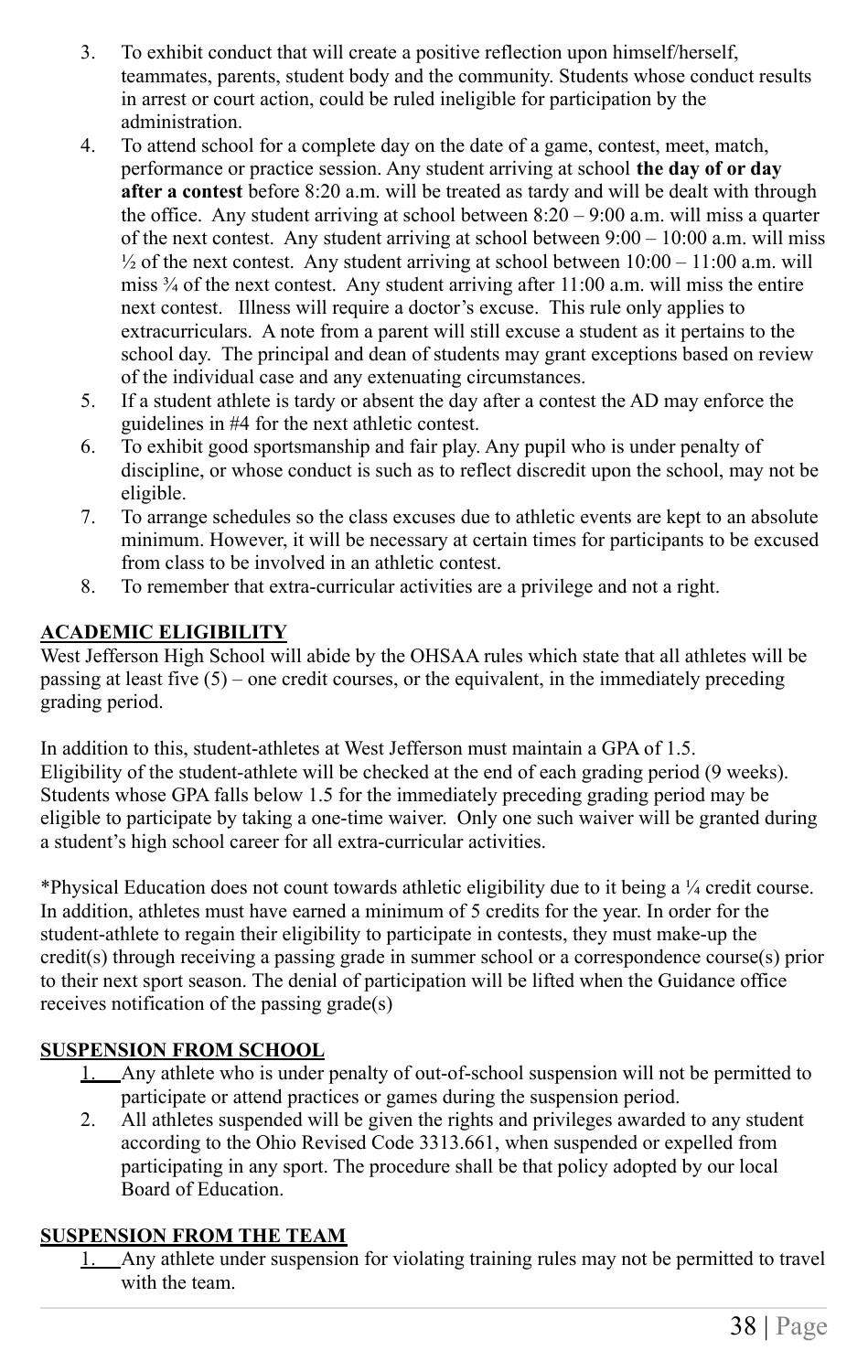Head coaches will have the discretion of allowing an academically ineligible student or athletes suspended for rule violations to participate in practices.

#### **INSUBORDINATION OR DISRESPECT**

- 1. In any case of insubordination or disrespect to any coach, the situation will be evaluated separately as to its cause and severity.
- 2. The penalty for insubordination or disrespect will depend on the degree and may range from the coach's discretion to dismissal with the approval of the athletic director.

#### **DESTRUCTION OF PROPERTY**

- 1**. Vandalism** Athletes caught destroying property of Jefferson Local Schools, or visiting schools, will result in the following:
	- a. Immediate suspension from the team
	- b Incident reported to the administration for their disposition to return to participation.

#### **THEFT**

- 1. Athletes caught stealing athletic equipment or personal belongings may be suspended or immediately dismissed from the team.
- 2. Reported to proper authorities

#### **DRUG POLICY**

The board, recognizing that observed and suspected use of alcohol and illicit drugs by Jefferson Local School District athletes is a serious concern, a program of deterrence will be instituted as a proactive approach for a truly drug free environment for student/athletes. Likewise, student/athletes using illegal drugs pose a threat to their own safety, as well as to that of others. The purpose of the program is threefold:

1. To provide for the safety of all student/at

2. To undermine the effects of peer pressure by providing a legitimate reason for student/athlete to refuse to use illegal drugs.

3. To encourage student/athletes who use drugs to participate in drug treatment programs. Student/athletes participating in athletic activities and their parents are required to consent to participation in the District's drug testing program. The program is designed to create a safe, drug free, environment for student/athletes and assist them in getting help when needed. Failure to consent to the program results in ineligibility for all athletics.

#### **PROCEDURES FOR DRUG TESTING WILL BE PROVIDED BY ADMINISTRATION.**

#### **TRAINING RULES (Tobacco, Alcohol and Drugs)**

The Athletic Department takes the position that the use of alcoholic beverages, tobacco and the misuse of drugs are not only injurious to the health of the athlete, but also to his/her image and performance.

The use of alcohol, tobacco and drugs will not be tolerated by the Athletic Department. The student athlete is expected to abide by the rules set forth concerning the use of these substances. The student athlete comes under the jurisdiction of these rules as soon as he/she is enrolled into the Jefferson Local School System.

**The athletic school year is continuous**. All athletes must have the understanding that these rules shall apply at all times. For example, violations that occur during the summer or any vacation period will be treated the same as if the violation had occurred during the academic year. Infraction of these rules will result in the following action:

#### 1. **In-Season Violation(s)- First Offense**

- a. Use and/or Possession of Tobacco
	- Suspension from play for 10% of scheduled games
- b. Use and/or Possession of Alcohol, drugs, or abuse of over the counter medication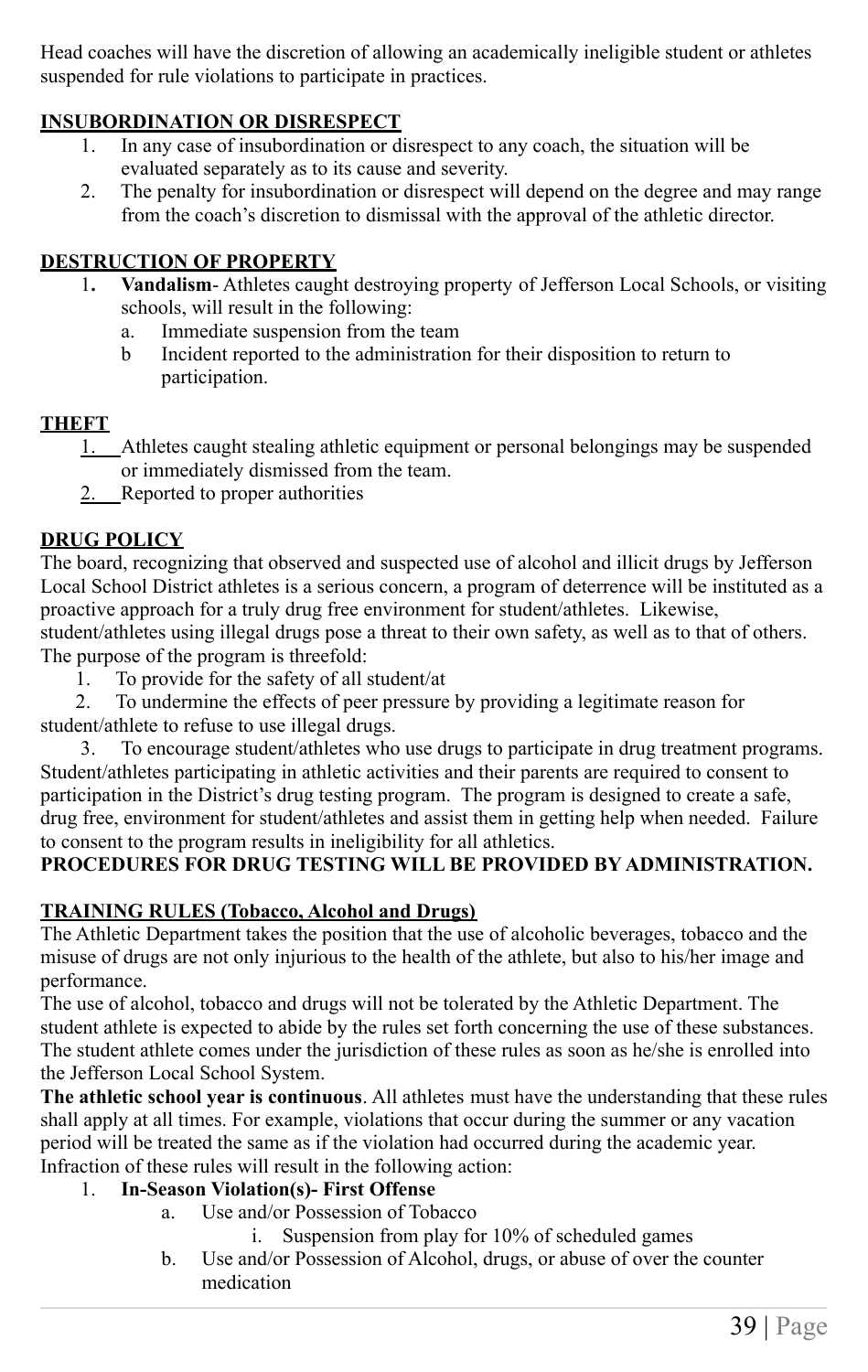- i. Suspension from play for 20% of scheduled games
- ii. The student may be required to obtain a CAC Assessment and abide by the recommendation of the counselor

#### 2. **Out-of-Season Violation(s)- First Offense**

- a. Same as in-season, except that the suspension will be enforced during the first week of play of the athlete's next sport.
- b. Based on  $1^{st}$  year's participation, a student may not add a new sport between seasons to circumvent the rule. EXAMPLE: a basketball player may not add (go out for) football, volleyball, etc., if he/she did not play last year. This will prevent a student from using a sport to serve his/her suspension and thus circumventing the rule's intent.

#### 3. **Second Offense**

a. Suspension from the athletic program for the remainder of the current semester and may be suspended following semester. In addition: A student athlete moving from the eighth grade to their first year of high school will have all middle school code of conduct offenses sealed and offenses may not

be used against said student while in high school.

4. If a **third offense** occurs within the time-frame of the second offense suspension, an additional two semesters may be enforced. **FAILURE TO COMPLY WITH PROCEDURES WILL RESULT IN**

#### **SUSPENSION FROM ATHLETICS FOR ONE (1) CALENDAR YEAR.**

- 5. If the athlete **does not incur additional violations during a one-year period** from the last violation, his/her record will be cleared.
- 6. **Due Process**
	- a. Violations, verified by the athletic director, principal and head coach, will be dealt with according to the policy. The student shall be granted Due Process. He/she always has all the rights of appeal as any other student, i.e. the athletic director, principal, superintendent. The appeal process shall be expedient as possible.
	- b. During the time of the suspension, a student-athlete may be associated with the team at the discretion of the athletic director and head coach.

#### **Code of Conduct**-

Self Referral- If the student refers to himself/herself, or a parent/guardian refers to their son/daughter, the punishment will be held in abeyance. The student will have a scheduled drug/alcohol assessment appointment by a certified/approved agency with his/her parent/guardian and follow through with its recommendations. If this is completed satisfactorily, there will be no loss of playing time. Results of this assessment will be provided to the coach, athletic director and principal. Refusal or failure to the assessment's recommendations will result in the student serving the suspension.

- 1. The referral is allowed one time in a student's middle/high school career.
- 2. The referral must be prior to the first alleged violation with no previous citation having been issued.
- 3. The referral cannot be used as a method to avoid consequences once a code of conduct rule is violated and a student has been identified as having violated one of the code of conduct rules.
- 4. The program's cost will be assumed by the student and/or parent/guardian. The Jefferson Local School District assumes no monetary responsibility for the assessment and rehabilitation program.

#### Reporting Procedures for Suspected Drug/Alcohol Violations-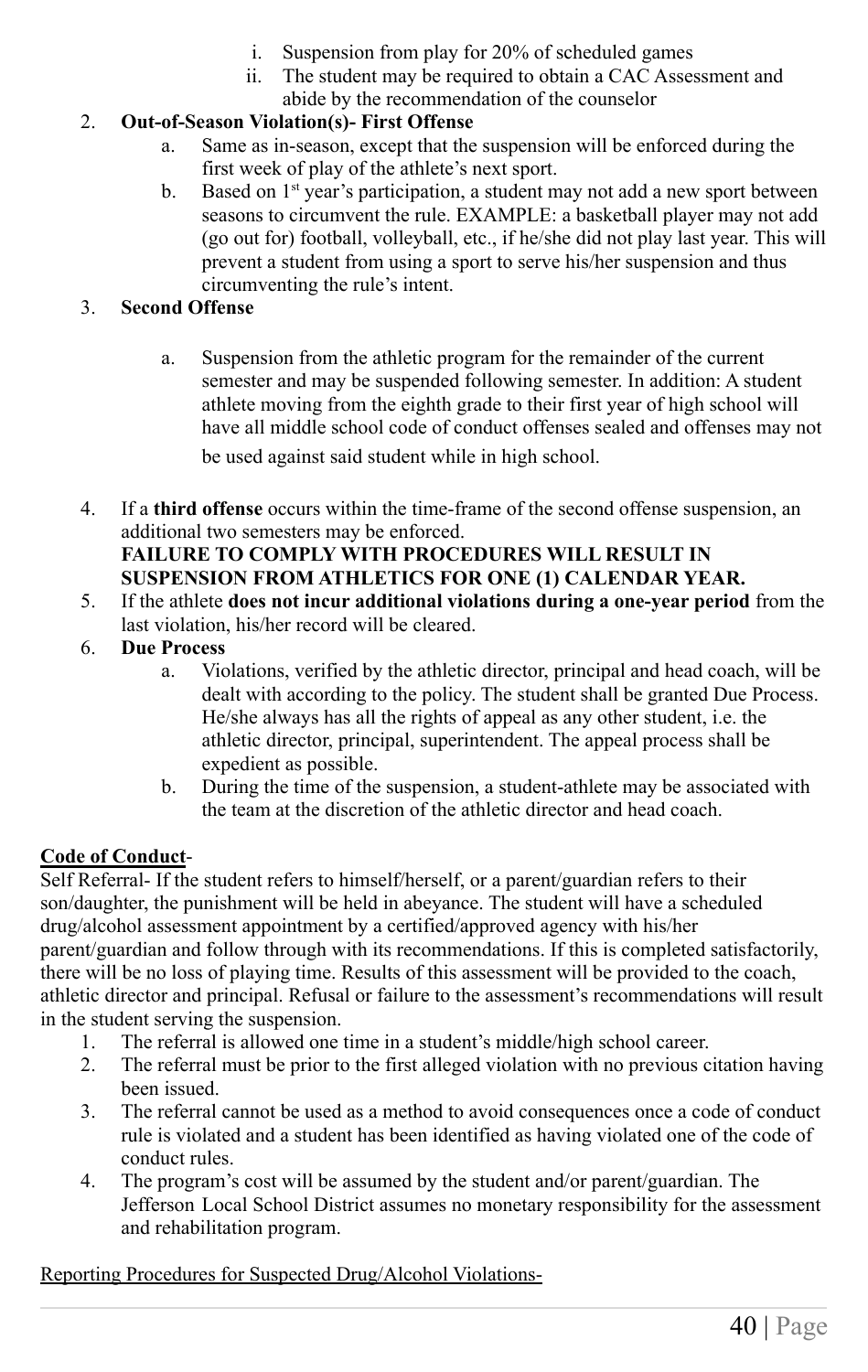Violations or suspected use may be observed and reported by police, administration, faculty, or parents of suspected students.

- 1. When a violation occurs at a school-sponsored event, a written report will be filed, and the suspension process will begin once the violation is verified.
- 2. When a violation is observed outside of school-sponsored events, a written report of the incident will be filed with the principal, assistant principal, and athletic director. The suspension process will begin at the discretion of the administration.
- 3. Suspected violations reported by the school or non-school personnel will require a written report including the date, time, place, people involved, and a description of the occurrence. The anonymity of the informant will be assured. When a written report is filed with the principal, assistant principal, or athletic director, the athlete will be notified of the accusation and given the option of contacting his/her parents. An interview with the athlete or athlete and parent will be conducted by the Athletic Director and/or principal, assistant principal and or guidance counselor the suspension process will begin once the violation is verified.
- 4. A violation must be reported within 28 days from alleged violation.

#### **Excused/Unexcused Absence from Practice/Game**

- 1. It is the coach's discretion to determine excused/unexcused absences
	- a. 3 unexcused absences from practice may result in dismissal\*

b. Any unexcused absence from a game may result in a suspension or dismissal\* from the team.

\* Any dismissal from the team is with approval of the Athletic Director.

#### **PHYSICIAN'S CARE**

Student athletes who are under a physician's care must have written permission from the physician to practice and participate in game activities as well as in physical education.

#### **REMOVAL FROM OR QUITTING TEAM**

If an athlete is dismissed from the team by the head coach or quits the team the athletic director will decide if the athlete will be permitted to participate in any pre-season activities of the next athletic season.

#### **DISCLAIMER NOTE**

Any section of this document, or portion thereof, found by adjudication to be contrary to law or constitutional rights shall be stricken without effect to the remainder. This code and any additional rules governing student discipline shall be distributed to students and their parents and guardians at the beginning of each school year, and shall be posted in conspicuous spaces within each school throughout the school year. Changes in the rules shall not take effect until they are distributed to students and parents.

#### **INTERNET/COMPUTER GUIDELINES AND ACCEPTABLE REGULATIONS 2022-2023**

In exchange for the use of the Jefferson Local Schools Internet/Computers/Network, I understand and agree to the following:

1. That the use of the Jefferson Local Schools computer equipment is a privilege which may be revoked by the administrators of the system at any time for abusive conduct. Such conduct would include, but not be limited to: placing of unlawful information, computer viruses or harmful programs on the system in either public or private files or messages, the unauthorized altering of system software, and transmission of materials which constitute a violation of copyright law. The threatening, abusive, defamatory or otherwise objectionable language in either public or, upon registration of complaint, private messages. The staff of Jefferson Local Schools will be the sole arbiter of what constitutes obscene, vulgar, threatening, abusive, defamatory, or otherwise objectionable language.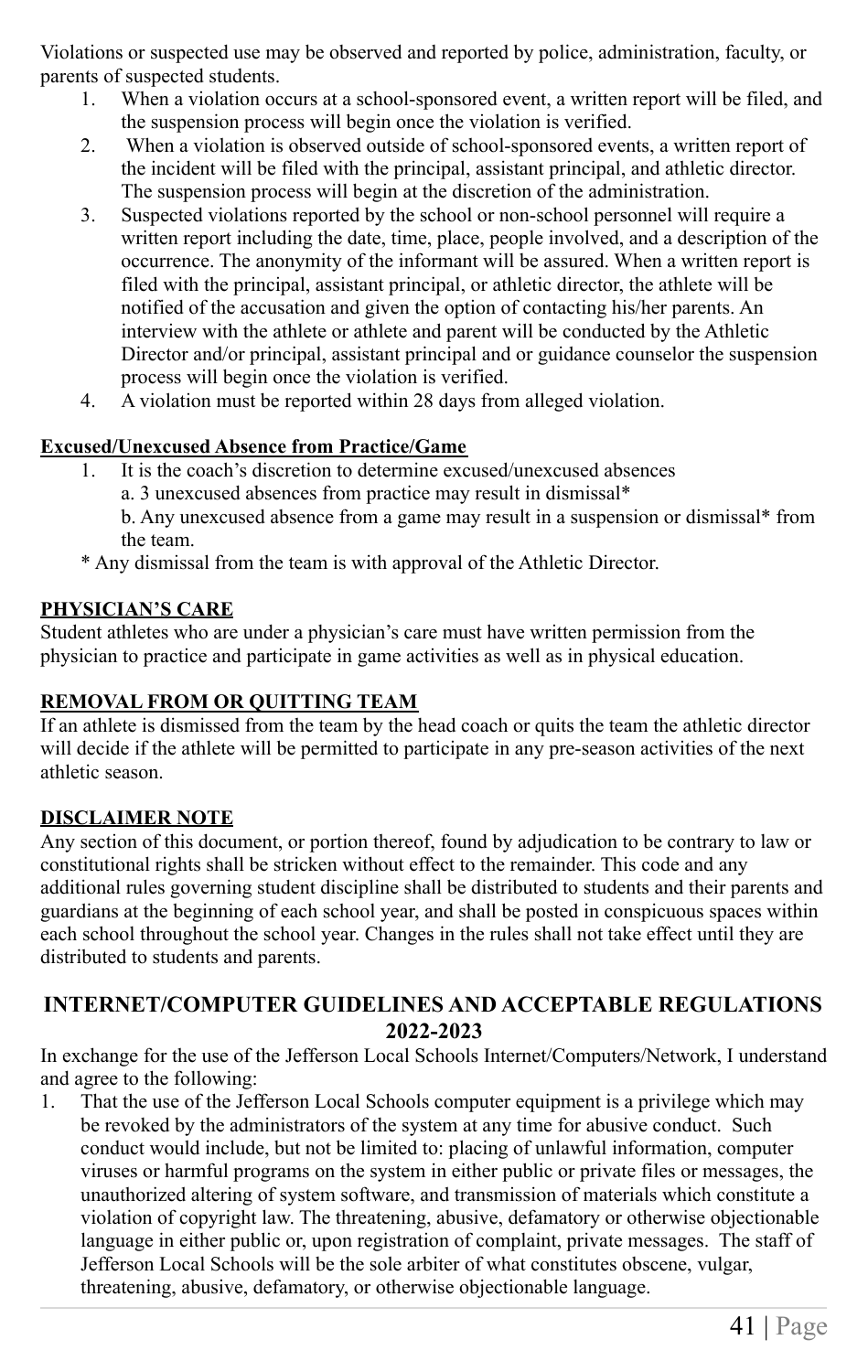- 2. That Jefferson Local Schools reserves the right to review any material stored in files which are generally accessible to others and will edit or remove any material which the Jefferson Local Schools staff, in as sole discretion, believes may violate the above standards mentioned in this document. It is expressly forbidden for users to use any Jefferson Local Schools resource to obtain, view, download, store, forward or otherwise access such materials.
- 3. That the Jefferson Local Schools users who violate the above standards or attempt to log in as another user may have their accounts disable and be subject to further disciplinary action.
- 4. Files stored on school computers are restricted to school related assignments only. Personal files may not be stored.
- 5. That I shall not copy (without authorization), damage, or alter any hardware or software.
- 6. All non-school software and diskettes must be checked for viruses and approved for use by school personnel before being used on any computer and are subject to inspection and approval by school personnel at any time.
- 7. That I shall not attempt to establish or aid in establishing computer contact into school district restricted computer nets or any other unauthorized databases.
- 8. That I shall not attempt to bypass or alter any security measures established by the School District.
- 9. That the Electronic mail is not guaranteed to be private.
- 10. Access to any Electronic mail systems other than district owned email are prohibited
- 11. That I should not reveal my password (if applicable) to anyone.
- 12. That I should not reveal personal addresses or phone numbers.
- 13. Cellular phones are to be turned off around any district computer or network equipment (e.g. Bluetooth enabled phone will not be turned on for any reason, anywhere within the district.
- 14. That the network is a shared resource with finite capacities; that I should be considerate when transferring or storing large files on Jefferson Local Schools resources; that any use of the network which disrupts other users or seriously degrades performance may be determined to be improper by the systems administrator and the appropriate action will be taken.
- 15. That will use appropriate and proper judgment when printing to Jefferson Local School printers. Abuse of this privilege would include, but not be limited to excessive printing. Loss of user account privileges along with disciplinary action may be taken.
- 16. Jefferson Local Schools users need to be aware that the Internet, like television, telephone service, and other forms of mass media, provides access to information and people, representing many different countries, cultures, political, philosophical, moral, religious views, and lifestyles. Students using the Internet in Jefferson Local Schools and its employees can not be responsible for students' inappropriate use of the school's equipment and/or the network system.
- 17. That all information services and features contained on Jefferson Local Schools networks are intended for the private use of its users, and any commercial or other unauthorized use of those materials, in any form, is expressly forbidden. This includes, but is not limited to, commercial transactions, "for profit" ventures, employee recruiting, extensive personal business, product advertisement, and political lobbying.
- 18. The internet/intranet is for educational purposes only.
- 19. That all information contained on Jefferson Local Schools is placed there for educational and general information purposes and is, in no way, intended to refer to, or be applicable to, any specific person, case or situation.
- 20. That Jefferson Local Schools does not warrant that the functions of the system will meet any specific requirements you may have, or that will be error free or uninterrupted; nor shall it be liable for any direct or indirect, incidental, or consequential damages (including lost data or information) sustained or incurred in connection with the use, operation, or inability to use the system. Jefferson Local Schools shall not be liable for any damage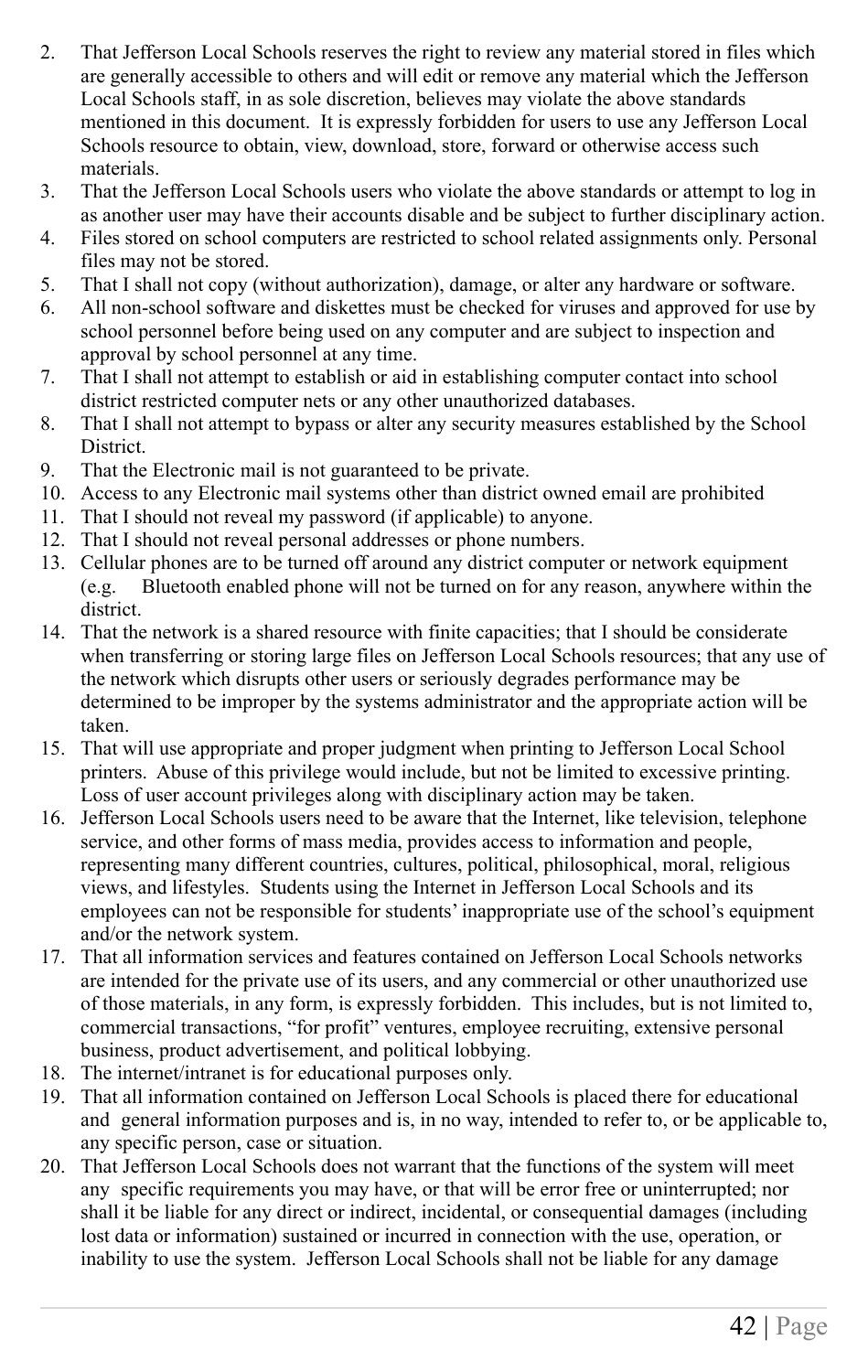incurred due to harmful programs (including computer viruses), which on rare occasions, may propagate through computer networks such as the Jefferson Local Schools network.

21. That I will abide by such rules and regulations of system usage as may be changed from time to time by the administrator of Jefferson Local Schools network.